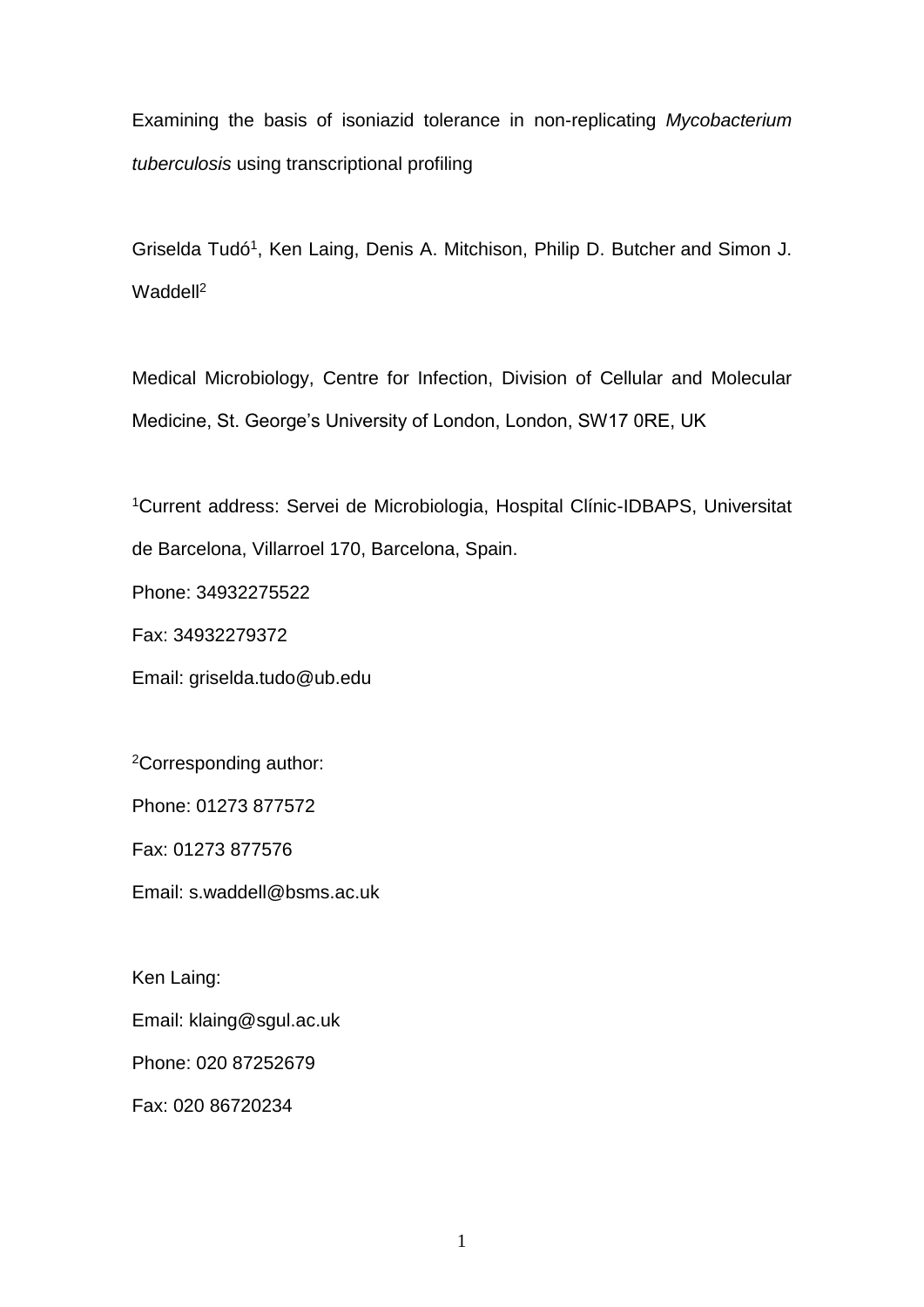Denis A. Mitchison: Email: dmitchis@sgul.ac.uk Phone: 020 87255704 Fax: 020 86720234

Philip D. Butcher: Email: butcherp@sgul.ac.uk Phone: 020 87255721

Fax: 020 86720234

### **Defined key terms**: 5-10

*Mycobacterium tuberculosis***:** Causative bacterial agent of tuberculosis, responsible for 1.8 million deaths per year, with an estimated 2 billion people infected worldwide.

**Isoniazid:** Front line anti-tuberculosis drug targeting fatty acid synthesis (FASII) and affecting the mycobacterial cell wall; responsible for the majority of mycobacterial killing within the first 2 days of treatment with standard regimen.

**Persistence:** Bacilli capable of causing active disease that survive prolonged chemotherapy, resulting in lengthy and expensive treatment for tuberculosis.

**Phenotypic drug tolerance:** Mechanisms by which genetically susceptible bacilli are refractory to killing with anti-microbial agents. Tolerance may be dependent on pre-existing sub-populations of physiologically distinct bacilli, or may be initiated by changes in the microenvironment or drug exposure.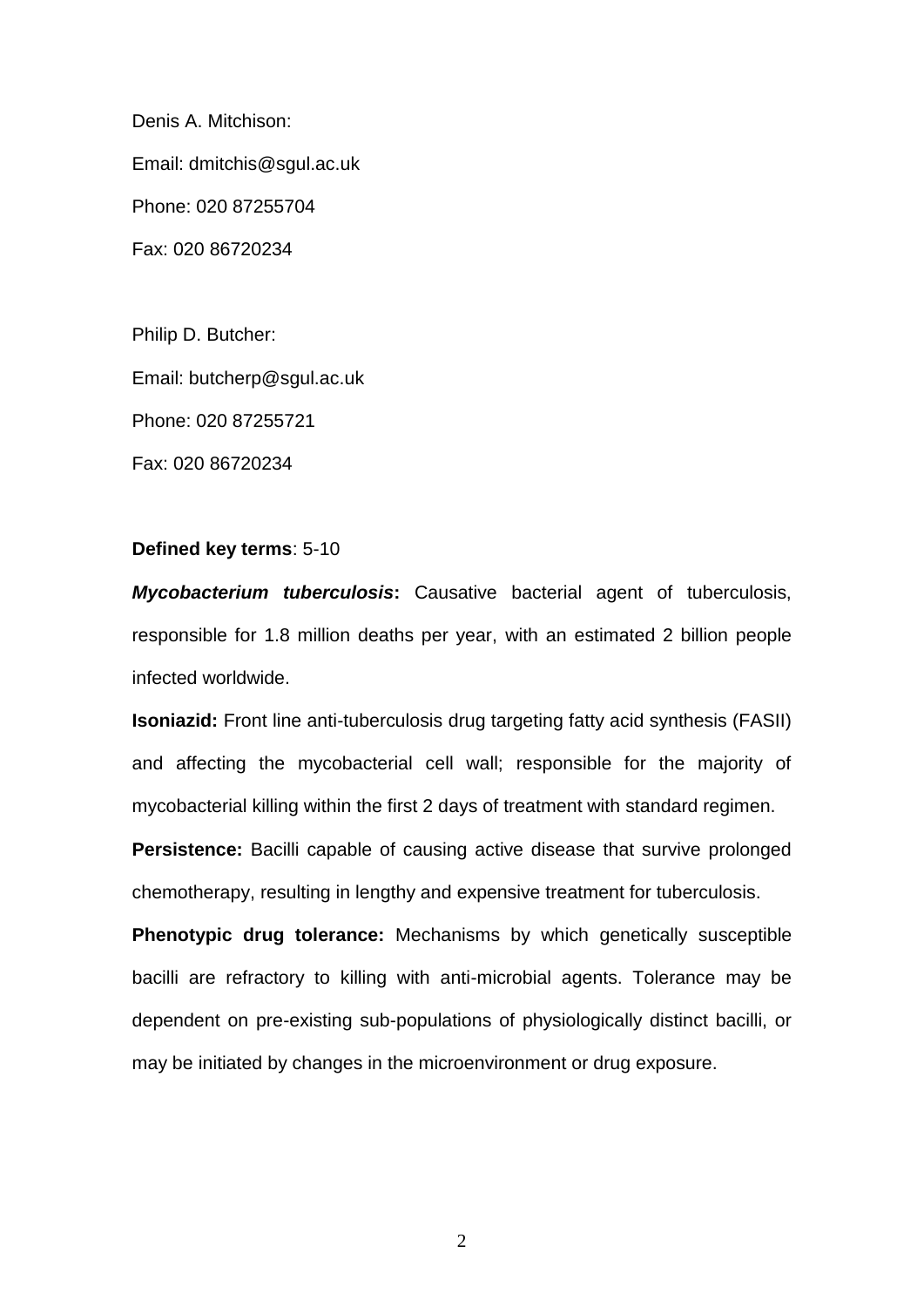**Transcriptional profiling by microarray:** Exploring the global responses of bacilli to the surrounding microenvironment by simultaneously quantifying mRNA abundance for all defined *M.tuberculosis* genes.

**Wayne model:** An *in vitro* model where primarily oxygen is limited to mimic *M.tuberculosis* non-replicating persistence.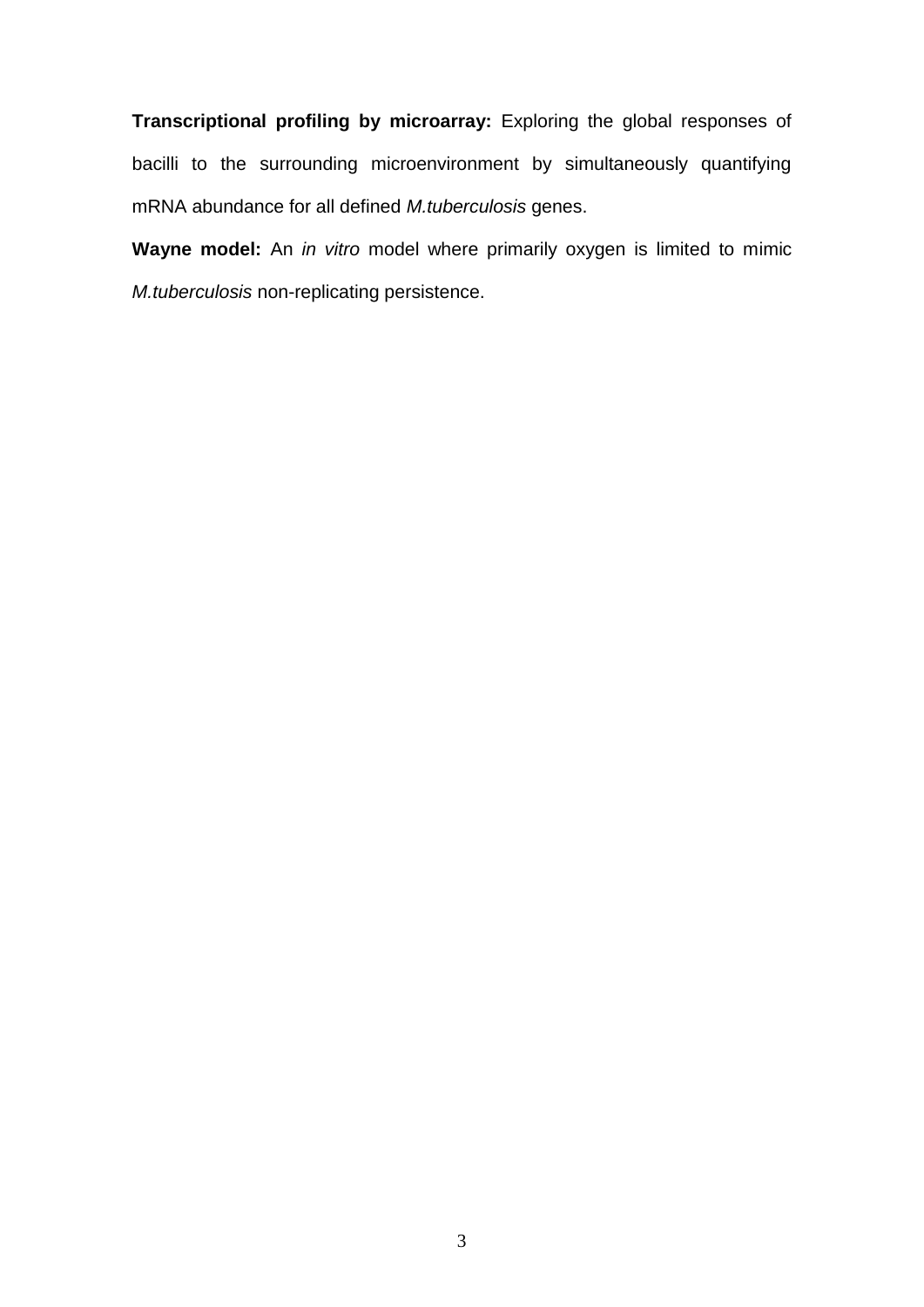### **Abstract**

**Background:** Understanding how growth state influences *M.tuberculosis* responses to antibiotic exposure provides a window into drug action during patient chemotherapy. Here, we describe the transcriptional programs mediated by isoniazid (INH) during the transition from log phase to non-replicating bacilli, from INH-sensitive to INH-tolerant bacilli respectively, using the Wayne model. **Results and Conclusions:** INH treatment did not elicit a transcriptional response from non-replicating bacteria under microaerophilic conditions (NRP2), unlike the induction of a robust and well-characterized INH signature in log phase bacilli. The differential regulation (between drug-free NRP2 and log phase bacilli) of genes directly implicated in INH resistance could not account for the abrogation of INH killing in non-growing bacilli. Thus, factors affecting the requirement for mycolic acids and the redox status of bacilli are likely responsible for the reduction in INH efficacy. We speculate on additional mechanisms revealed by transcriptome analysis that might account for INH tolerance.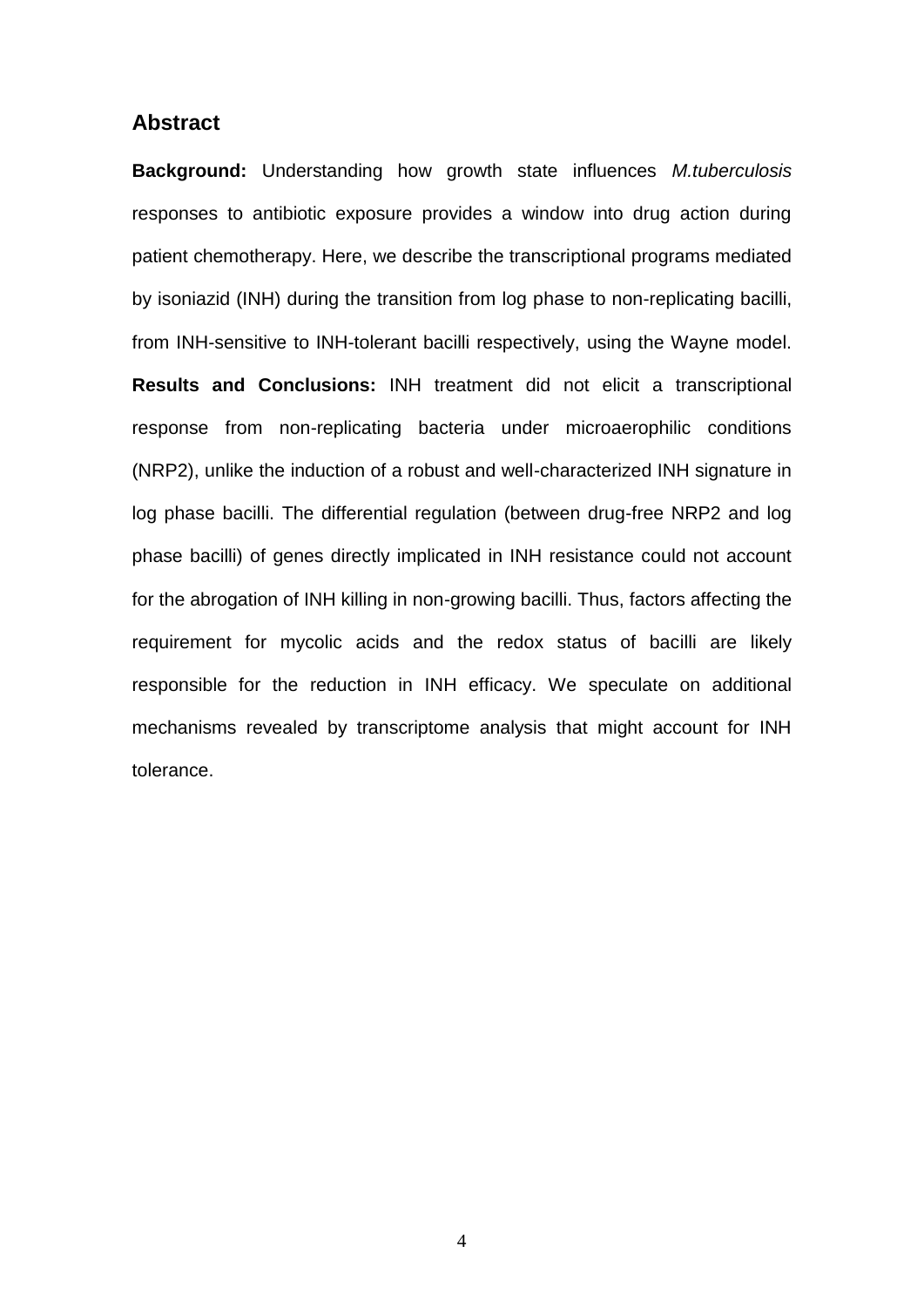## **Introduction**

While effective at resolving active *Mycobacterium tuberculosis* disease, current TB chemotherapy requires multiple drugs to be taken over six months to clear infection of genotypically drug-sensitive bacilli. This long treatment period exerts huge demands on healthcare infrastructure and finances, and risks the emergence of drug resistance through poor patient compliance. The search for a more effective shortened drug regimen is complicated by the presence of persistent organisms, likely phenotypically drug tolerant bacilli, that need prolonged drug treatment to clear (1) (2).

Phenotypic tolerance, unlike genetically defined resistance, is a transient bacterial state in which many antibiotics are ineffective. Tolerance is likely dependent upon pre-existing sub-populations of genetically susceptible bacteria in a slow/non-multiplying state that are refractory to drug action  $(3)$ . This small fraction of phenotypically distinct bacteria enable bacterial populations to survive dramatic changes in the environment (4). In addition to stochastic mechanisms that create sub-populations of non-growing cells in a phenotypically heterogeneous bacterial community, recent evidence suggests that tolerant bacterial sub-populations may be generated after antibiotic stress  $<sup>(5)</sup>$ . In TB clinical settings, phenotypically tolerant bacilli are likely to be</sup> responsible for the persistence of *M.tuberculosis* bacilli through the drug treatment period (6). We speculate that phenotypically tolerant bacilli in patients may exist as a result of: i) stochastic processes; ii) through exposure of bacilli to multiple microenvironments imposing individual constraints on growth that may be temporally and spatially separated; and iii) through prolonged antibiotic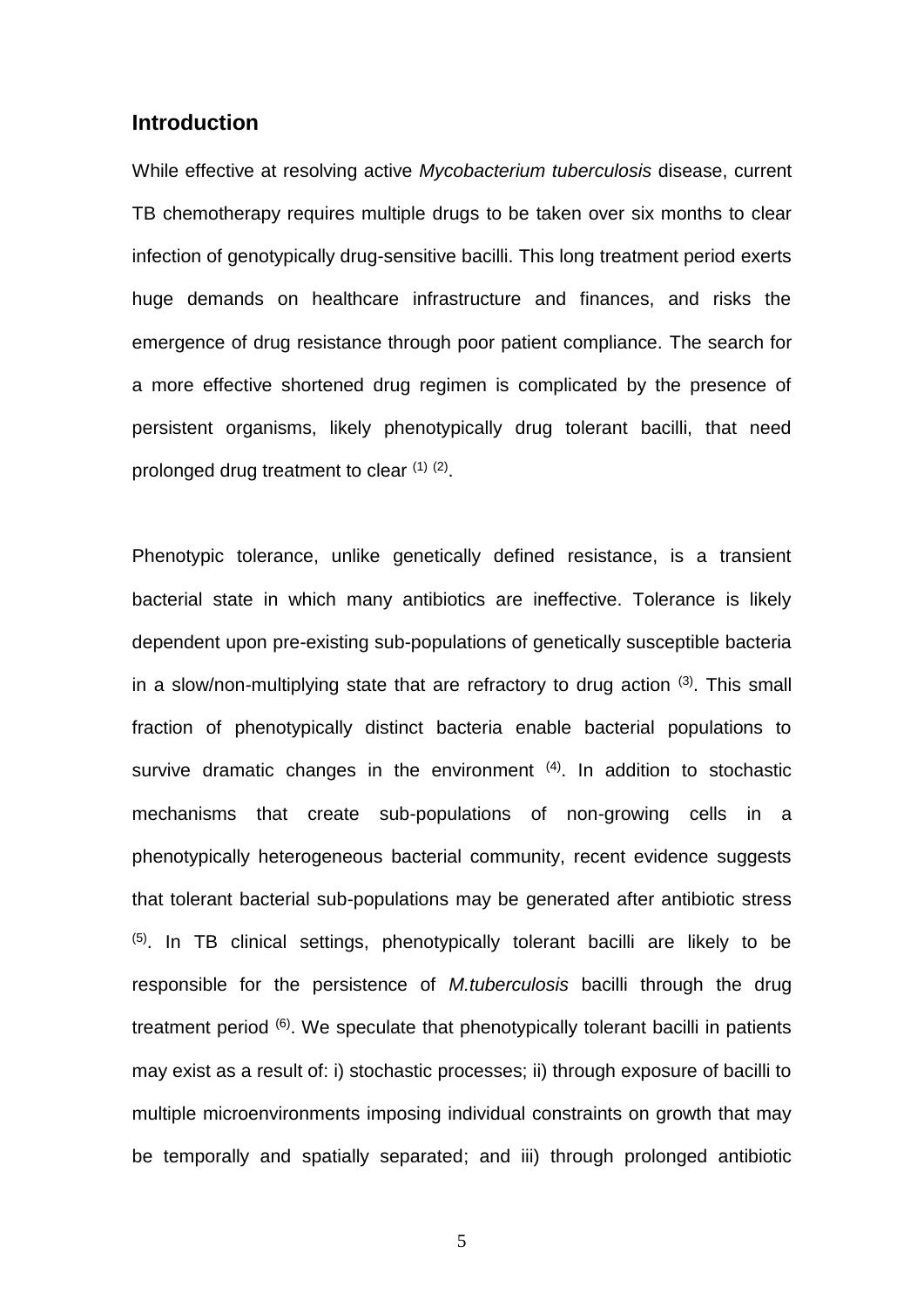stress. There is sparse information defining sub-populations of *M.tuberculosis*, but both clinical data and the demonstration of sub-populations from *in vitro* culture and animal models (7) (8) indicate that sub-populations exist. Further *in vivo* evidence is provided by quantitative variations in lipid inclusion body staining of human sputum-derived bacilli<sup>(9)</sup>, and the observation that bacilli in different locations of human lung tissues display unique gene expression patterns<sup>(10)</sup>. Furthermore, murine models of chronic infection show increased tolerance to isoniazid, suggesting slow growth rates are associated with reduced drug efficacy<sup>(11)</sup>.

Isoniazid (INH) is a front-line drug in TB treatment and prophylaxis. Bactericidal activity during the first 2 days of TB treatment is almost entirely due to INH eliminating around 90% of bacilli<sup>(12)</sup>. However, minimal killing is observed after exposure of non-replicating *M.tuberculosis* bacilli to INH *in vitro* (13), so it is unlikely that INH contributes to the clearance of persistent bacilli in patients during the extended treatment phase. INH is a pro-drug that enters the cell by passive diffusion where it is converted by a *katG*-encoding catalase-peroxidase to an active INH-NAD adduct; reviewed in  $(14)$ . The primary target of INH-NAD is InhA, an enoyl-ACP reductase, part of the FASII cycle, that is required for mycolic acid synthesis and maintenance of the mycobacterial cell wall structure  $(15)$   $(16)$ . The INH-NAD(P) adduct(s) are likely to inhibit multiple secondary targets, such as the NADPH-dependent dihydrofolate reductase, that may also contribute to INH-mediated killing  $(17)$ . Resistance to INH is most frequently determined by mutations in *katG*, inactivating the catalase-peroxidase required for INH pro-drug conversion. Mutations in the promoter of *inhA*, resulting in the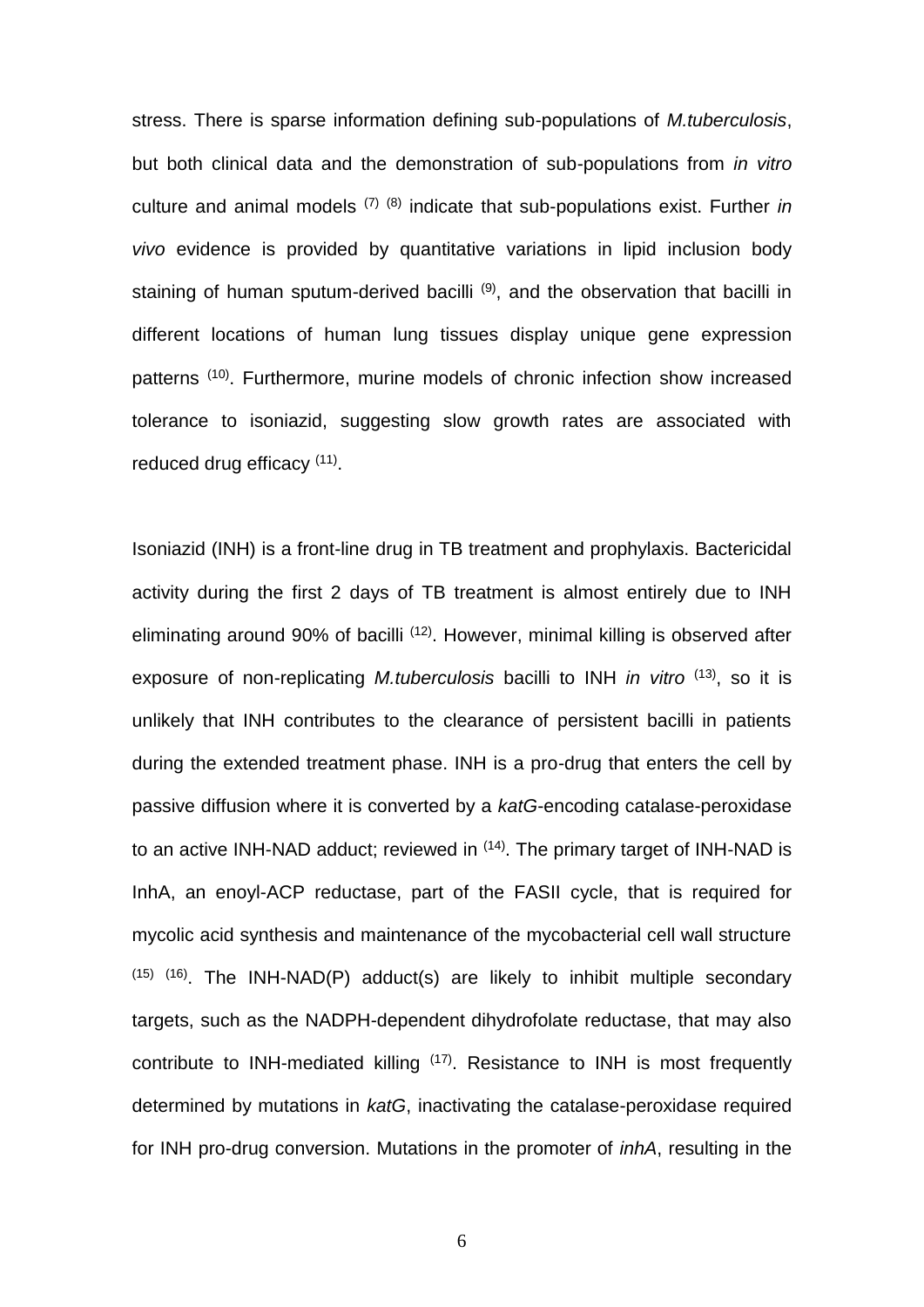over-expression of the target (*inhA*) or affecting the InhA active site also confer resistance <sup>(18)</sup>. Mutations in a number of other genes have been identified in INH-resistant *M.tuberculosis* strains (19). However, approximately 22-29% of INH-resistant strains do not possess mutations in genes known to affect INHresistance  $(20)$   $(21)$ , indicating that there may be unexplored mechanisms that influence INH efficacy in *M.tuberculosis*.

Transcriptional profiling by microarray analysis has been used extensively to define the *M.tuberculosis* genome-wide responses to antibiotic exposure (classifying drug action and identifying possible resistance mechanisms) (22) (23)  $(24)$  and fluctuations in environmental factors such as limited oxygen  $(25)$   $(26)$   $(27)$  or nutrient starvation  $(28)$   $(29)$ ; reviewed in  $(30)$ . In one such model of mycobacterial persistence developed by Wayne and colleagues (31), oxygen levels are gradually reduced by stirring liquid cultures in sealed tubes. Under these conditions, bacilli enter a physiological state known as non-replicating persistence (NRP), which is characterized by two distinct stages. The first, NRP1, occurs in microaerophilic conditions when the concentration of oxygen in the medium descends to 1%. During this phase, bacilli shut down DNA synthesis and cell division, restrict biosynthetic activity, and use alternative energy sources to stabilize and protect essential cell components. The second NRP2 stage, where general metabolism is reduced further and replication ceases, occurs in anaerobic conditions when the dissolved oxygen concentration drops below 0.06% (13). Non-replicating bacteria may become tolerant to antibiotic exposure  $(32)$   $(33)$ ; bacilli in NRP2 exhibit some definite but reduced killing with rifampicin and are highly tolerant to isoniazid and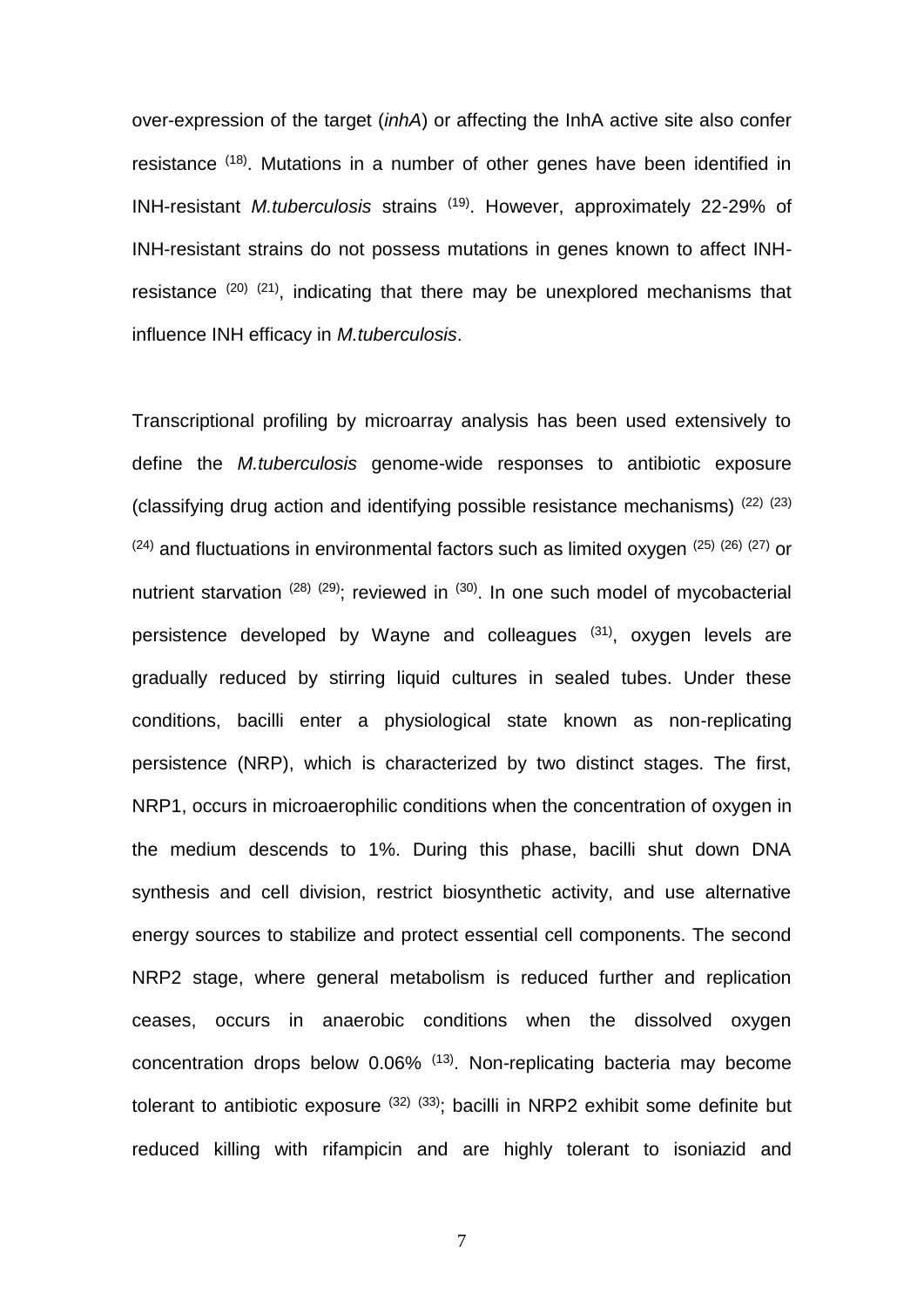ciprofloxacin (31) . Furthermore the absence of an isoniazid-inducible transcriptional signature has been used to characterize *in vitro* and *in vivo M.tb* dormant states (34).

In an attempt to understand why non-replicating bacilli are refractory to killing by INH, and thus to identify putative INH-tolerance mechanisms mediated by changing transcript abundance, we defined the transcriptional responses to INH exposure in log phase and Wayne model NRP2 bacilli. Having contrasted the changing pattern of gene expression through the transition from log phase to NRP2 with the INH-induced transcriptome signature, we also discuss INH tolerance in non-growing populations and consider mechanisms that may influence drug tolerance.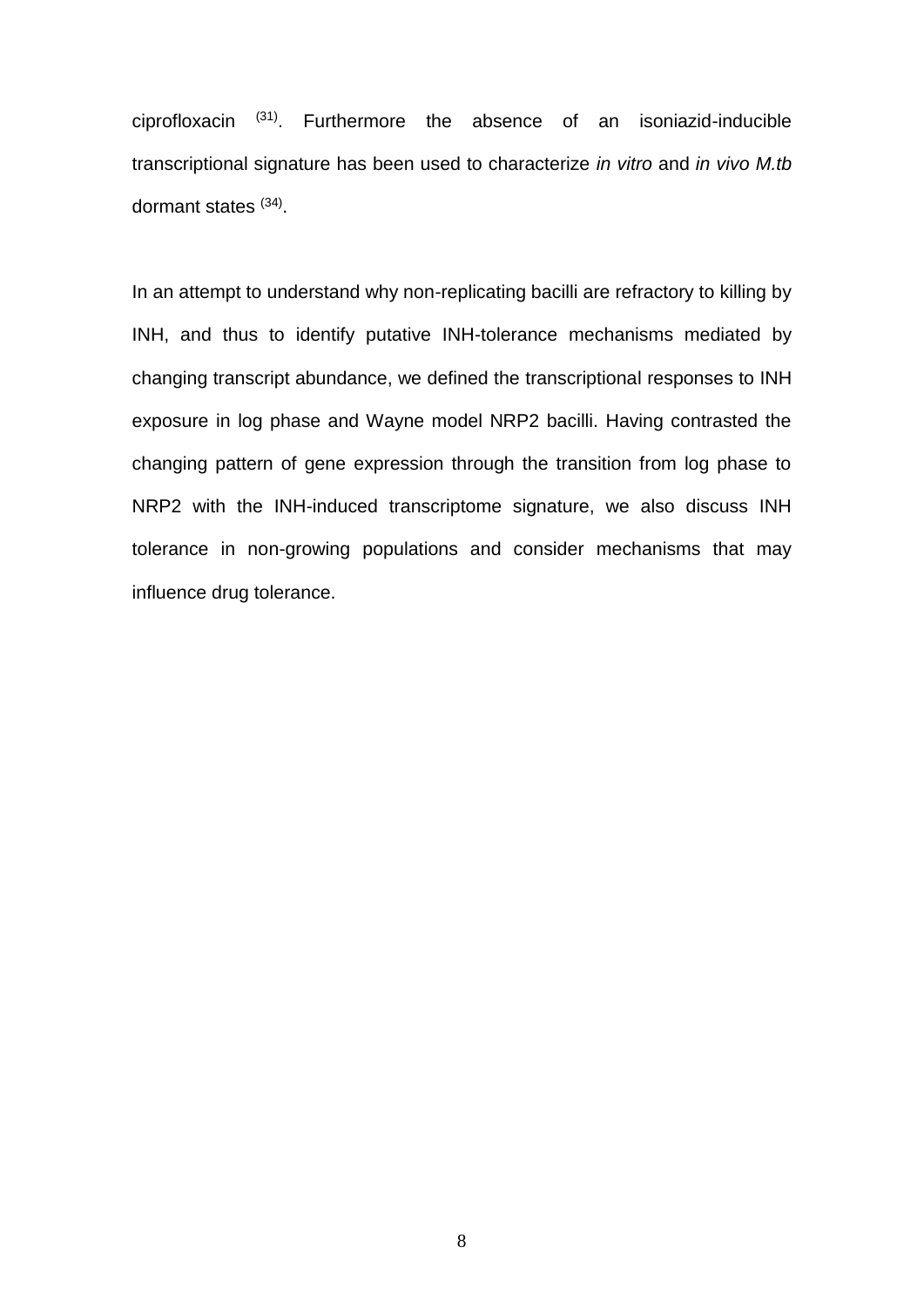## **Experimental**

### **Aerobic log-phase and Wayne model cultures**

Seed cultures of *Mycobacterium tuberculosis* H37Rv were incubated in 10 ml Dubos liquid medium (Difco) supplemented with Dubos medium albumin, with shaking at 37ºC for 6 days to an optical density 580 nm of 0.4. Both aerobic and non-replicating persistence (NRP) cultures were set up in glass tubes (125 by 20 mm) with screw-top lids containing 1.5 mm magnetic stir bars, and stirred at 120 rpm as characterized by Wayne  $(35)$ . Log phase bacilli were incubated for 3 days in 10 ml Dubos medium in tubes with loosened caps. The Wayne model cultures were incubated for 6 days (NRP1) or 21 days (NRP2) in 17 ml Dubos medium in tubes with sealed lids (with a resulting head-space ratio of 0.5). Growth was monitored by measuring optical density every 24h. RNA was isolated from aerobic log-phase and Wayne model cultures on two independent occasions.

### **Isoniazid treatment**

Cultures were treated with 0.2  $\mu$ g/ml isoniazid (INH) final concentration (from 100  $\mu$ g/ml stock solution, Sigma) at days 6 and 21 in the Wayne model (for NRP1 and NRP2 respectively), and at day 3 in log phase aerobic cultures. An equivalent volume of sterile water was added to drug-free carrier control samples. Mycobacterial RNA was extracted after exposure to INH for 4h. Prior to addition, syringes containing INH (or sterile water) were pre-incubated in an anaerobic cabinet overnight, to eliminate oxygen from the solutions and prevent the reintroduction of dissolved oxygen to the NRP cultures.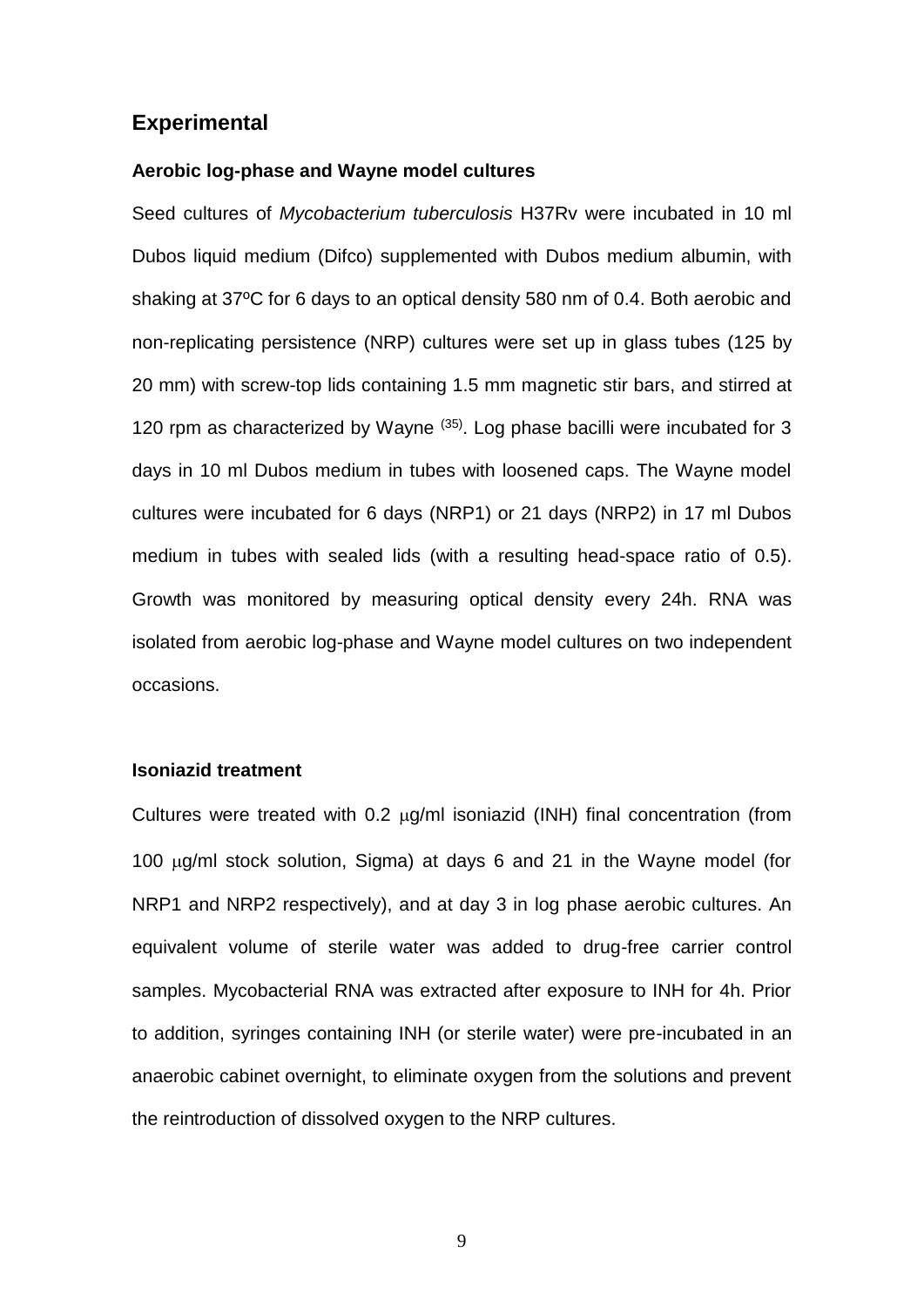### **Mycobacterial RNA isolation**

RNA was extracted using the GTC/TRIzol method (36) (37); at each timepoint the culture volume (8 tubes per condition) was added to 4 volumes of 5 M guanidine thiocyanate solution, and the bacteria harvested by centrifugation. The bacilli were lysed in TRIzol using a reciprocal shaker, and the nucleic acid extracted with chloroform, before isopropanol precipitation. The RNA samples were purified and DNase I treated on RNeasy columns (Qiagen). Total RNA concentration was determined by spectrophotometry (NanoDrop ND-1000 3.1, NanoDrop Technologies), and size distribution assessed using an Agilent 2100 Bioanalyser (Agilent Technologies).

### **Microarray hybridization**

Whole-genome microarrays generated by the Bacterial Microarray Group at St. George's (ArrayExpress accession number A-BUGS-23<sup>(101)</sup>) were hybridized as described previously  $(38)$   $(37)$ . Briefly, 5  $\mu$ g cDNA derived from each RNA sample and 2 µg *M.tb* H37Rv genomic DNA were labeled with Cy5-dCTP and Cy3dCTP respectively. RNA extracted from two biological replicates were hybridized in triplicate, resulting in 6 hybridizations per condition. Microarrays were scanned at 532 nm and 635 nm corresponding to Cy3 and Cy5 excitation maxima using the Affymetrix 428TM Array Scanner (MWG). Comparative spot intensities from the images were calculated using Imagene 5.5 (BioDiscovery), and the data imported into GeneSpring GX 7.3.1 (Agilent Technologies) for analysis. The data were normalized to the 50th percentile of all genes detected to be present, and filtered to include genes flagged to be present in 80% of the arrays.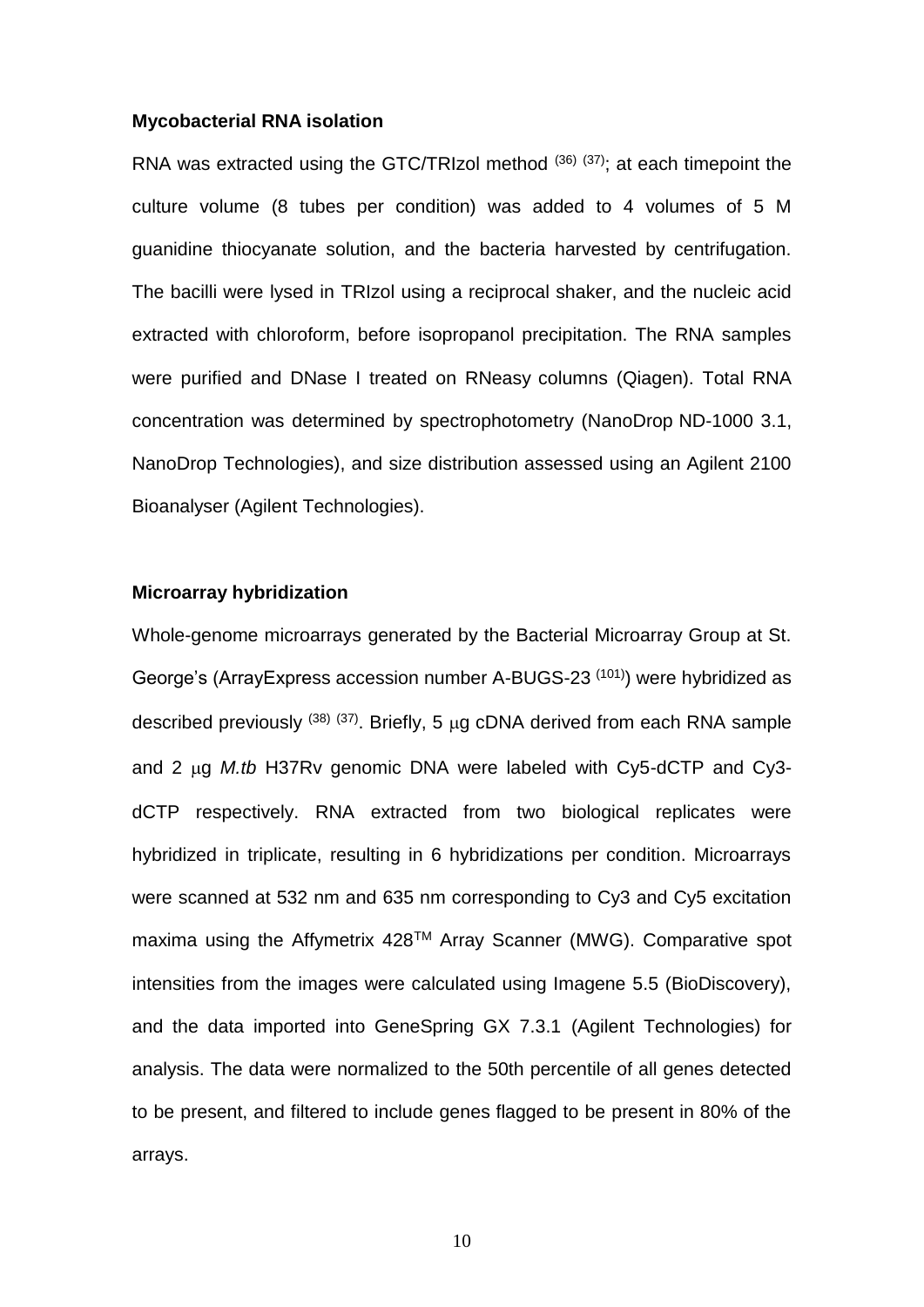### **Transcriptional profiling analysis**

Genes significantly differentially expressed between growth states or after isoniazid treatment were identified using a t-test with Benjamini and Hochberg multiple testing correction (p<0.05), and a minimum fold change of 1.5. Genes were hierarchically clustered using Cluster and the results displayed using Treeview (39). The hypergeometric distribution was used to determine if previously identified gene expression signatures, or genomic functional categories were significantly enriched in each comparison (40). Significantly differentially expressed genes are detailed further in Supplementary Tables 1 and 2. Fully annotated microarray data from this study have been deposited in BuG@Sbase (accession number: E-BUGS-104 <sup>(102)</sup>) and ArrayExpress (accession number: E-BUGS-104).

#### **Quantitative RT-PCR**

Primers and probes for *cyd*A, *efp*A, *icl*, *inh*A, *ini*A, *kas*A, *kat*G, *narX*, *ndh* and *tgs*1 were designed using the Primer Express 1.0 software (Applied Biosystems), and are detailed further in Supplementary Table 3. All probes were labeled with FAM (5-carboxyfluoroscein) at the 5', and TAMRA (N,N,M',N' tetramethyl-6-carboxyrhodamine) at the 3'. An internal control, s*ig*A (labeled with VIC), was used to normalize mRNA levels. Mycobacterial RNA (5  $\mu$ g) was reverse transcribed in a total volume of  $25 \mu l$  using random primers (Invitrogen) according to the manufacturer's instructions. 1  $\mu$  of template cDNA was used for qRT-PCR with AmpliTaq Gold polymerase, alongside no template and no RT negative controls. qRT-PCR were performed using an ABI PRISM 7700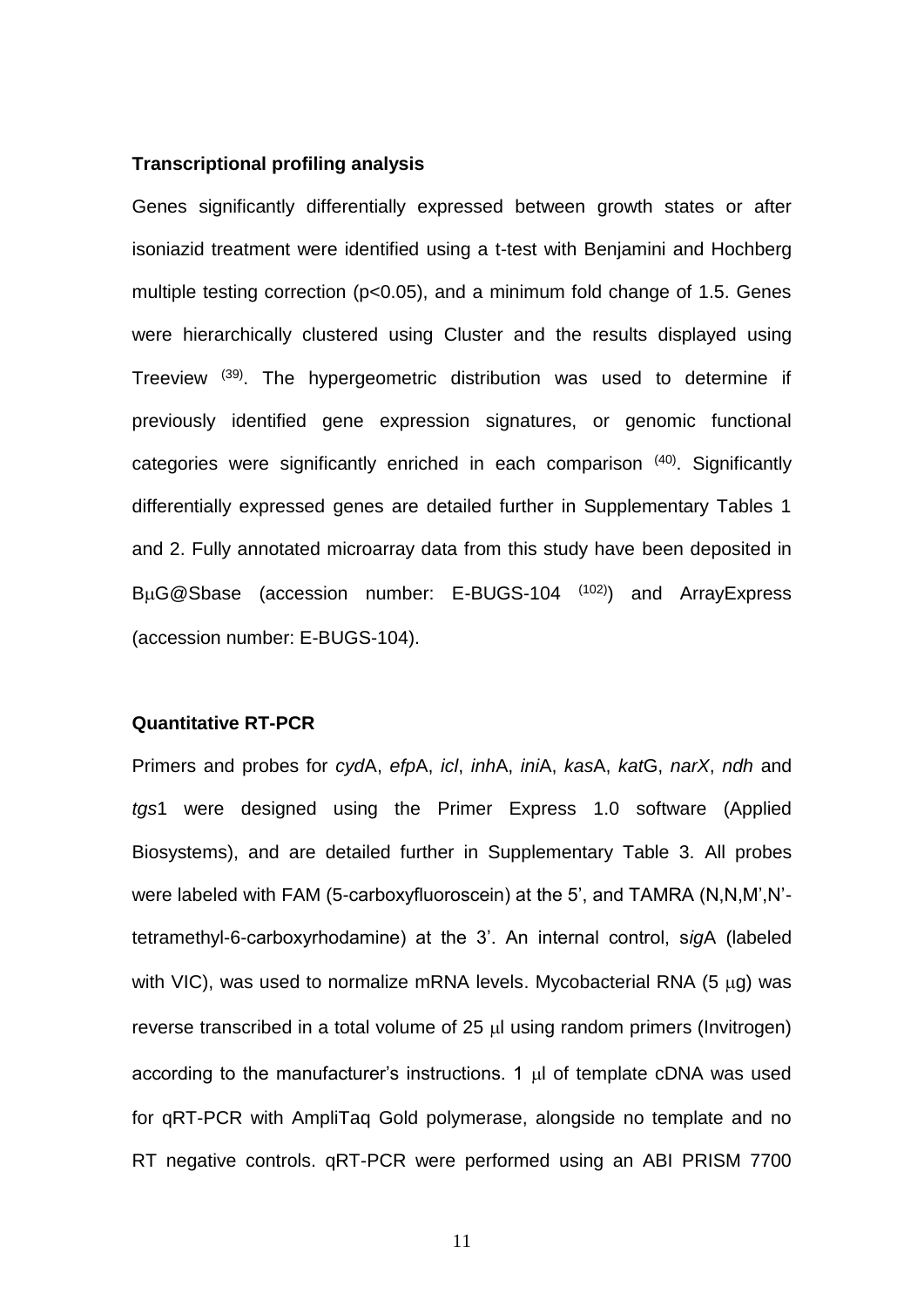Sequence detector system (Applied Biosystems), amplification conditions 95ºC for 10 min followed by 50 cycles at 95ºC for 15s and 60ºC for 60s. Each reaction was performed in triplicate. The ΔΔCt method (41) was used to determine changes in relative gene expression.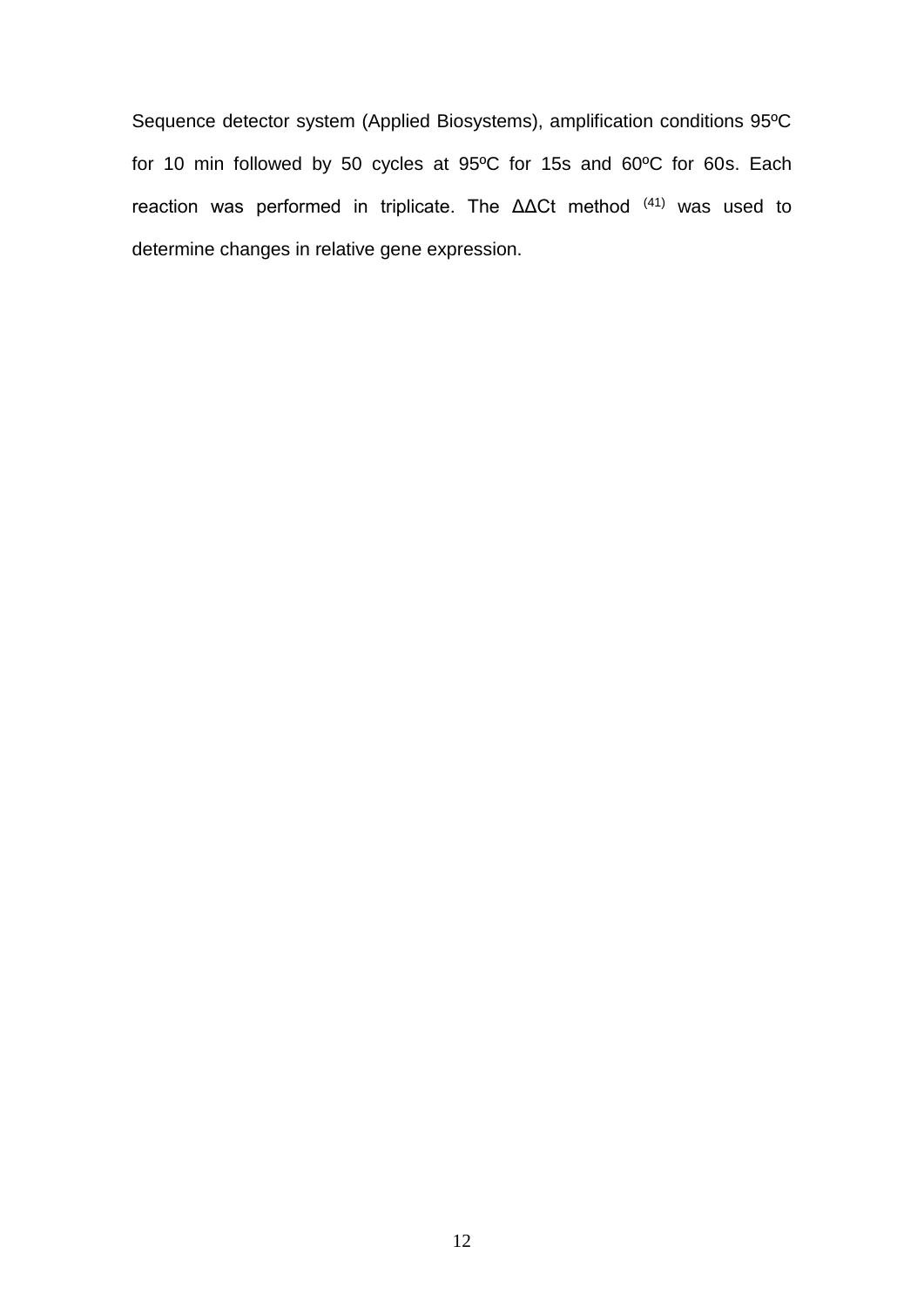## **Results and Discussion**

# **Gene expression programs illustrate the transition from log phase to nonreplicating persistence**

To examine the relationship between growth rate and phenotypic drug tolerance we used genome-wide microarray RNA profiling and qRT-PCR to map the transcriptional status of *M.tuberculosis* with and without exposure to isoniazid (INH) in log phase and in the Wayne model of non-replicating persistence (NRP). We hypothesize that transcriptome patterns may reveal mechanisms that explain INH tolerance, such as changes in expression levels for genes involved in drug efflux, alteration in target levels (*inhA*) or reduced *katG* expression (activation of drug). We first compared drug-free NRP bacilli to log phase bacilli (drug-free NRP2 *vs.* drug-free log phase) to describe the changes in gene expression that occur as oxygen and nutrients become limiting, as defined by Wayne and Hayes (31).

As mycobacterial growth rate slows and then plateaus, 944 genes were significantly differentially expressed in NRP1 (323 induced, 621 repressed) and 1451 genes differentially regulated in NRP2 (649 induced, 802 repressed) compared to aerobic log phase growth (Supplementary Table 1). As expected, there were highly significant overlaps in gene expression patterns with previous studies characterizing the transcriptional response of bacilli to stationary phase growth  $(26)$ , oxygen limitation  $(25)$ , nutrient starvation  $(28)$  and the Wayne model itself (42), with hypergeometric p-values for enrichment of NRP2-induced genes of  $7.17x10^{-38}$ ,  $3.44x10^{-18}$ ,  $4.23x10^{-16}$  and  $9.36x10^{-31}$  respectively. Genes with functional classifications (43) such as aerobic respiration, ribosomal protein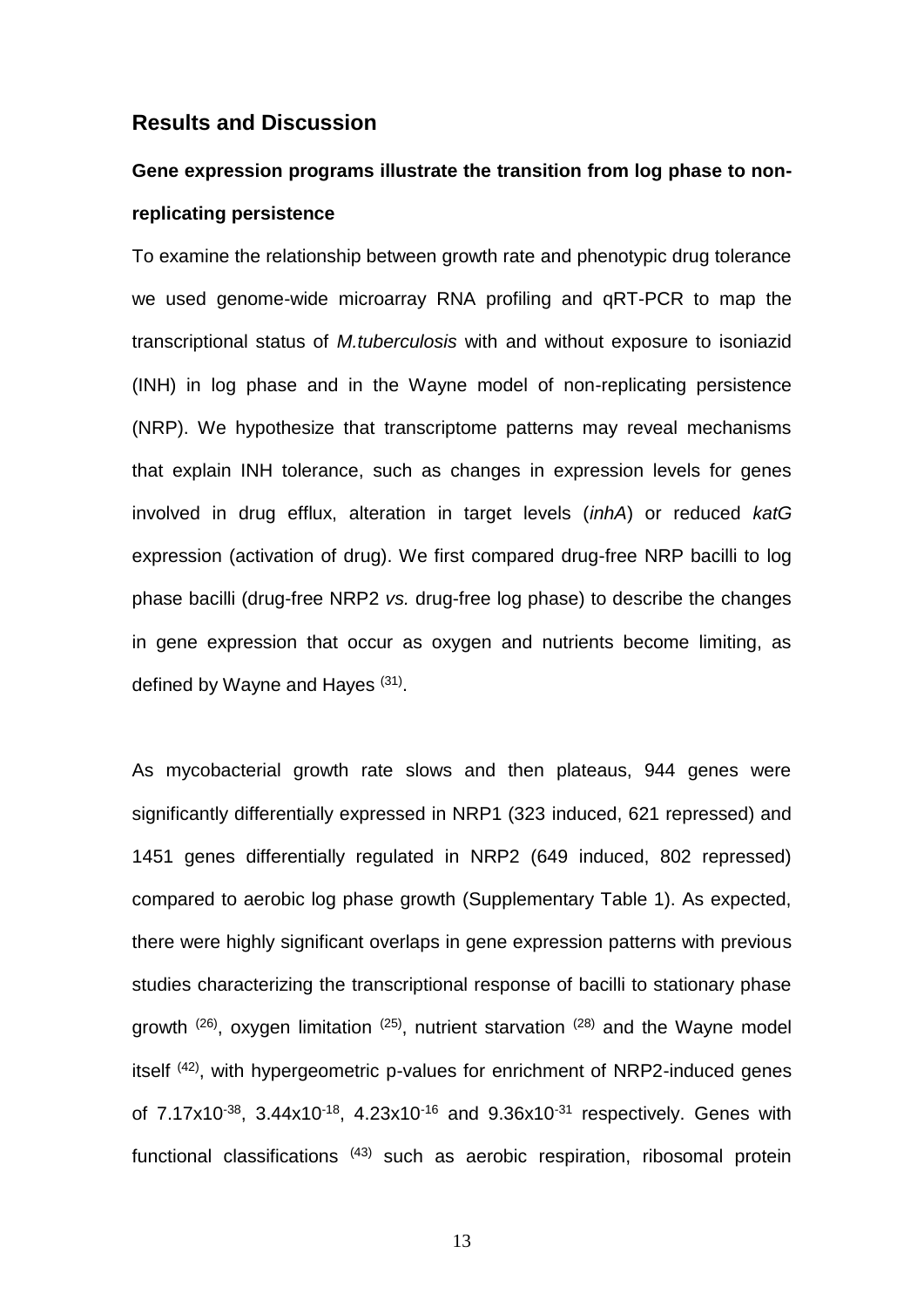synthesis and ATP-proton motive force were repressed in NRP2 compared to aerobic axenic growth (hypergeometric p-values  $5.14 \times 10^{-8}$ ,  $8.52 \times 10^{-6}$  and 4.34x10-5 respectively). Conversely, the *dosR* (44) (hypoxia and NO responsive dormancy regulon), *mprA* (45) (2-component response regulator) and *kstR* (46) (cholesterol metabolism) regulons were significantly induced in NRP2 compared to log phase growth (hypergeometric p-values  $5.85x10^{-28}$ ,  $6.10x10^{-5}$  and 1.20x10-4 respectively); as were the alternative sigma factors *sigB*, *sigE*, *sigF*, *sigG* and the regulator of the stringent response, *relA*. The transition from rapidly multiplying to non-replicating bacilli in this Wayne model of dormancy mirrors previously identified transcriptional changes reflecting a change in respiratory state from aerobic to anaerobic as oxygen becomes limiting, a switch to lipid-based carbon sources as nutrients become scarce, and a modification of cell wall composition and a slowing of metabolism as growth terminates<sup>(27)(47)</sup>.

# **Non-replicating bacilli to do not mount a transcriptional response to isoniazid**

We then asked whether the transcriptional responses to INH would differ between these two physiologically distinct populations of bacilli. The hypothesis being that drug-induced responses reveal genes involved in potential resistance mechanisms or compensatory responses that reduce the effect of the drug and hence may underpin tolerance. We defined genes differentially expressed after 4 h exposure to 0.2  $\mu$ g/ml isoniazid in log phase and NRP2 bacilli (in INHtreated log phase *vs.* drug-free log phase, and INH-treated NRP2 *vs.* drug-free NRP2 comparisons).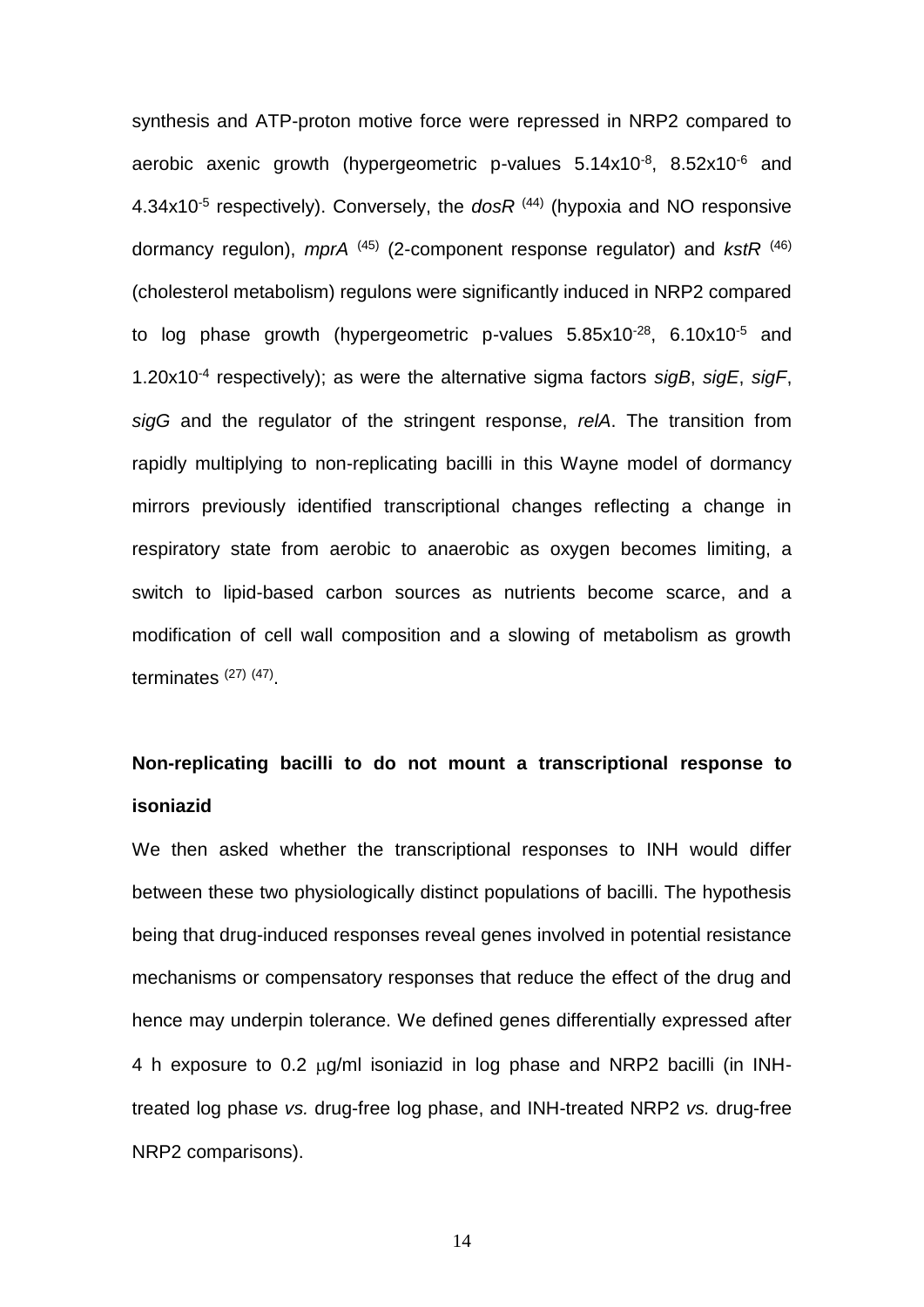In rapidly multiplying log phase bacilli, 100 genes were significantly differentially regulated after 4h INH treatment; with 71 genes induced and 29 genes repressed relative to drug-free log phase bacilli (Supplementary Table 2). There was a high degree of correlation between INH-responsive genes identified in this investigation and previous studies examining INH-mediated transcriptional programs; hypergeometric p-values (48) 2.15x10<sup>-24</sup>; (22) 5.79x10<sup>-16</sup>; <sup>(23)</sup> 3.54x10<sup>-12</sup>; and (49) 5.20x10-10. Genes indicative of cell wall inhibitors such as *accA3*, *accD4*, *ahpC*, *ahpD*, *efpA*, *fadD32*, *fbpC*, *htdX, iniA*, *iniB*, *lprJ*, *pks16* and *Rv3717* were significantly induced <sup>(23)</sup>. Contrastingly, no genes were significantly differentially expressed after INH treatment of NRP2 bacilli relative to drug-free NRP2 bacilli. To ensure that the absence of differentially regulated genes after INH treatment in NRP2 bacilli was not an artifact of significance testing, we plotted the expression pattern of log phase INH-responsive genes in both log phase and NRP conditions (Figure 1a/b). Figure 1a shows a heat map of 6 replicates of all genes significantly up-regulated by INH in log phase bacilli and the gradual diminution of transcriptional response as transition proceeds through NRP1 towards NRP2. This confirmed that genes comprising the INH transcriptional signature of log phase bacilli were not differentially regulated after INH treatment in NRP2 bacilli. These observations were verified by quantitative RT-PCR using a panel of genes selected to be indicative of mycobacterial growth state and implicated in isoniazid resistance (Figure 2). Thus, increased tolerance of NRP2 bacilli to isoniazid seems not to be dependent on the initiation of a transcriptional program after exposure to INH that renders the drug ineffective.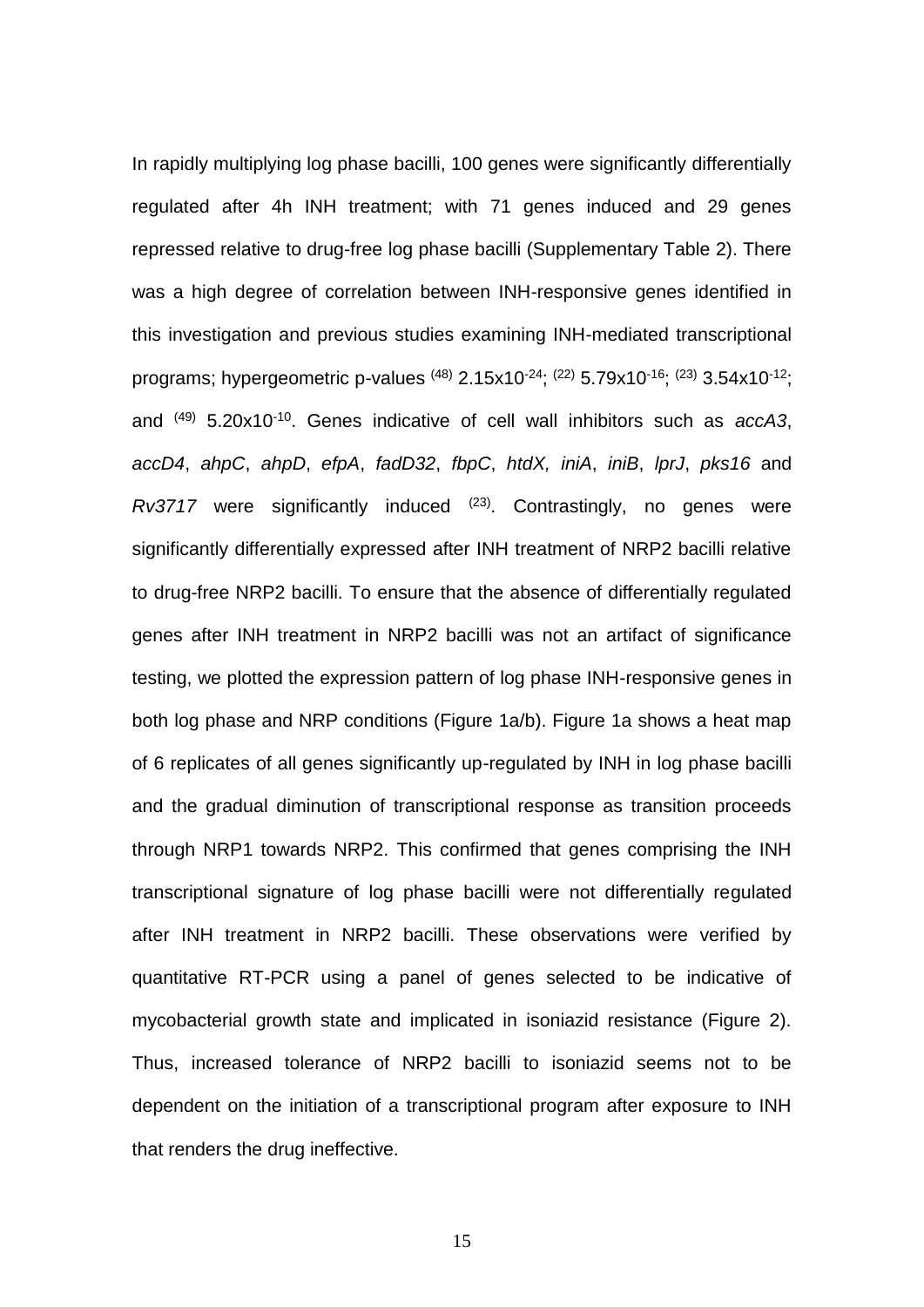The absence of a transcriptional response to isoniazid indicates no activity of the drug in NRP2 bacilli. This could be explained in several ways: i) INH has not entered the cell due to alterations in cell wall structure, or has been exported rapidly; ii) INH is not converted to the toxic product by KatG, or there is reduced availability of NAD to form the INH-NAD adduct; or iii) the enzyme target(s) of INH-NAD outnumber the toxic adducts generated, or the inhibition of pathways affected by INH are no longer functionally significant for bacilli in NRP2. We have utilized the gene expression signatures of NRP2 and INH as a framework to explore these hypotheses further.

# **Differential regulation of genes identified to harbor mutations in INHresistant** *M.tuberculosis* **strains do not explain INH tolerance in NRP2**

Following the hypothesis that differences in transcript abundance between log phase and NRP2 bacilli might influence INH tolerance; we asked whether the differential regulation of genes associated with INH resistance might explain INH tolerance in NRP2 bacilli. On the assumption that differential expression of these genes (drug-free NRP2 *vs.* drug-free log phase) may relate to changes in protein (or drug) activity resulting in tolerance, even though these genes may not be directly involved in the mechanism of drug action. We therefore compared the expression profiles of 18 genes with mutations in INH drugresistant strains, collated on the Tuberculosis Drug Resistance Mutation Database <sup>(19)</sup>, and present in the filtered microarray dataset used in this study (Figure 3).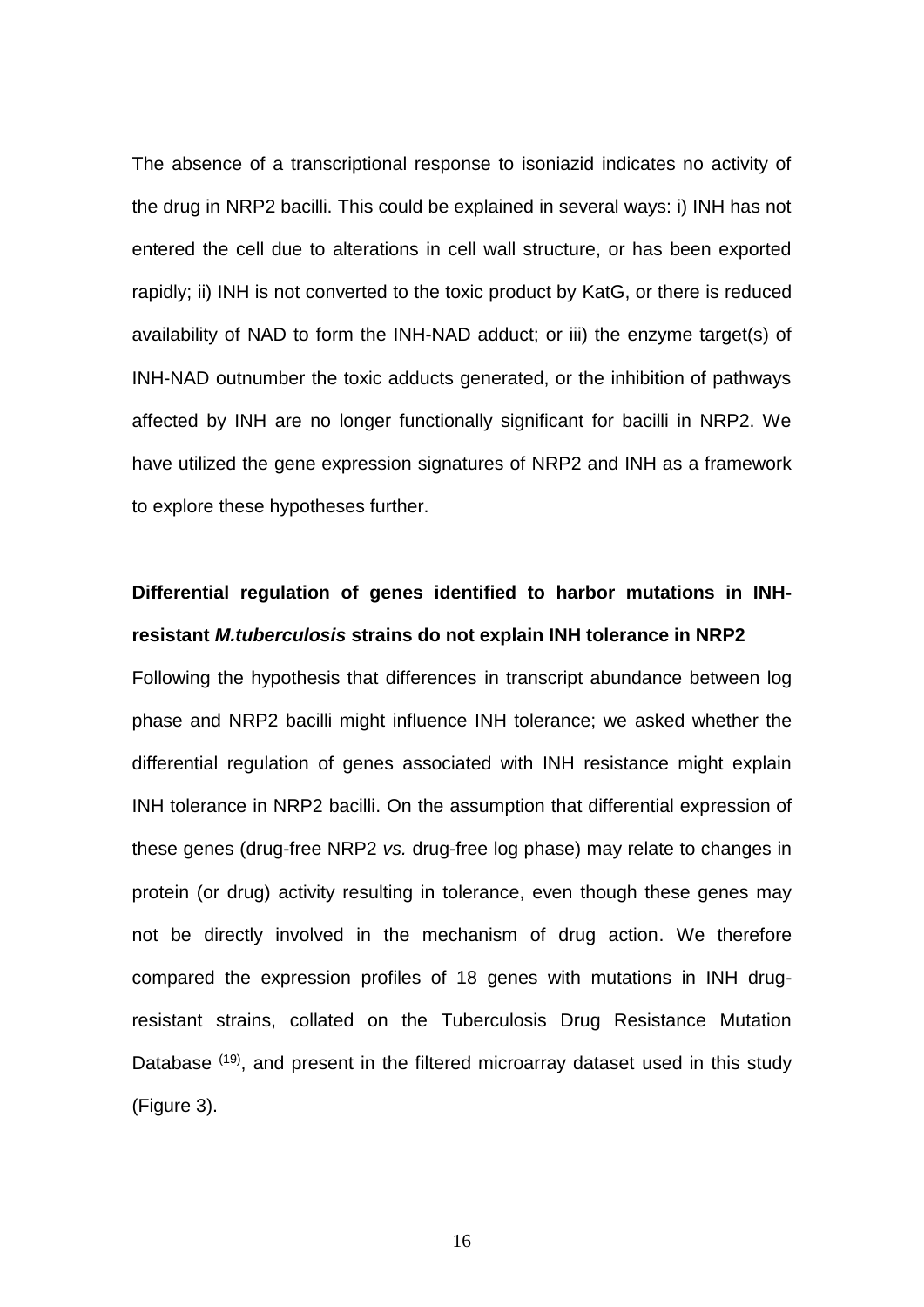Mutations that result in the over-expression of *inhA* (increased target) lead to INH resistance by overwhelming the active INH-NAD adduct present in exposed bacilli (14), however both *inhA* and the upstream gene *fabG1* were repressed in NRP2 relative to log phase bacilli. An alternative mechanism of drug resistance might be caused by the increased activity of NAT (arylamine Nacetyltransferase), which inactivates INH by acetylation leading to resistance. However the induction of *nat* was not observed in NRP2 compared to log phase bacilli. The catalase-peroxidase activity encoded by *katG* is required for the formation of the INH-NAD adduct; mutations in this gene result in INH resistance. Therefore, a down-regulation of *katG* could be hypothesized to increase INH tolerance. However, *katG* expression was induced in NRP2 relative to log phase bacilli, which might be predicted to increase rather than decrease the susceptibility of NRP2 bacilli to killing by INH. Conversely, the activity of this catalase-peroxidase is reduced at low oxygen levels  $(50)$ , which might result in the formation of less INH-NAD adduct and thus INH tolerance. Notably, this reduction of KatG activity in hypoxic conditions might also be predicted to result, through compensatory feedback mechanisms, in the induction of *katG* gene expression in NRP2 compared to log phase bacilli, which was observed. The repression of *ndh*, leading to a reduction in NDHattributed NADH dehydrogenase activity and an accumulation of NADH that acts as a competitive inhibitor with INH-NAD for INHA binding (51), increasing drug tolerance, was not evident.

Genes identified as potentially influencing INH activity because they are highly up-regulated after INH treatment (52) (22) (such as *fbpC*, *iniBAC*, *Rv1592c*,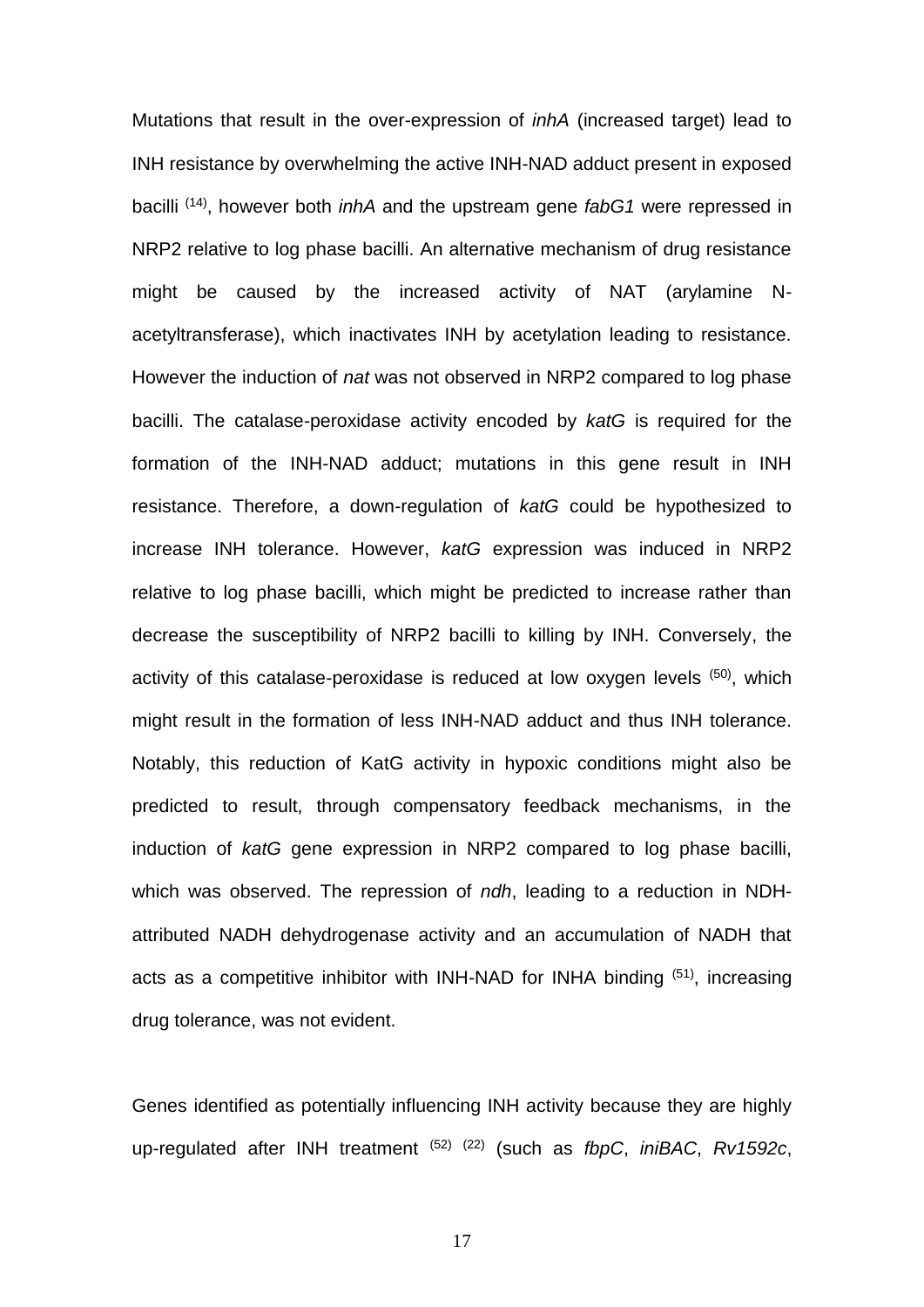*Rv1772* and *efpA*), were not induced in NRP2 compared to log phase growth as might be the case if these gene products contributed to INH tolerance in NRP2 (Figure 3). Interestingly, *fadE24*, a probable acyl-CoA dehydrogenase likely involved in the  $\beta$ -oxidation of fatty acids that is induced after INH exposure, was marginally induced in NRP2 relative to log phase bacilli. It has been previously proposed that the induction of genes involved in lipid degradation may be responsible for recycling fatty acids that accumulate after exposure to INH and the inhibition of the FASII cycle  $(22)$ . The differential regulation of genes encoding efflux pumps may modify INH entry and exit kinetics affecting killing efficacy: *efpA*, *mmr*, *Rv1819c*, *Rv2459* and *Rv3728* have been demonstrated to be induced by INH in multi-drug resistant strains <sup>(53)</sup>. However none of these genes were significantly induced in NRP2 relative to log phase growth. Of the genes assigned by Cole at al. <sup>(43)</sup> to the functional category III.A.6 efflux genes, 3 were induced in NRP2 *Rv1250* (a probable drug-transport integral membrane protein, member of the major facilitator superfamily), *Rv1634* (a possible drug efflux protein, also member of the MFS family) and *Rv2209* (a conserved integral membrane protein); 4 genes were repressed relative to log phase bacilli (*drrB*, *drrC*, *emrB* and *Rv2459*). This may be a possible explanation for increased efflux-based tolerance, but little is known about the specificity of each transporter. The expression profiles of a subset of these genes were verified by qRT-PCR (Figure 4); this showed excellent correlation between ratios generated from microarray and qRT-PCR techniques.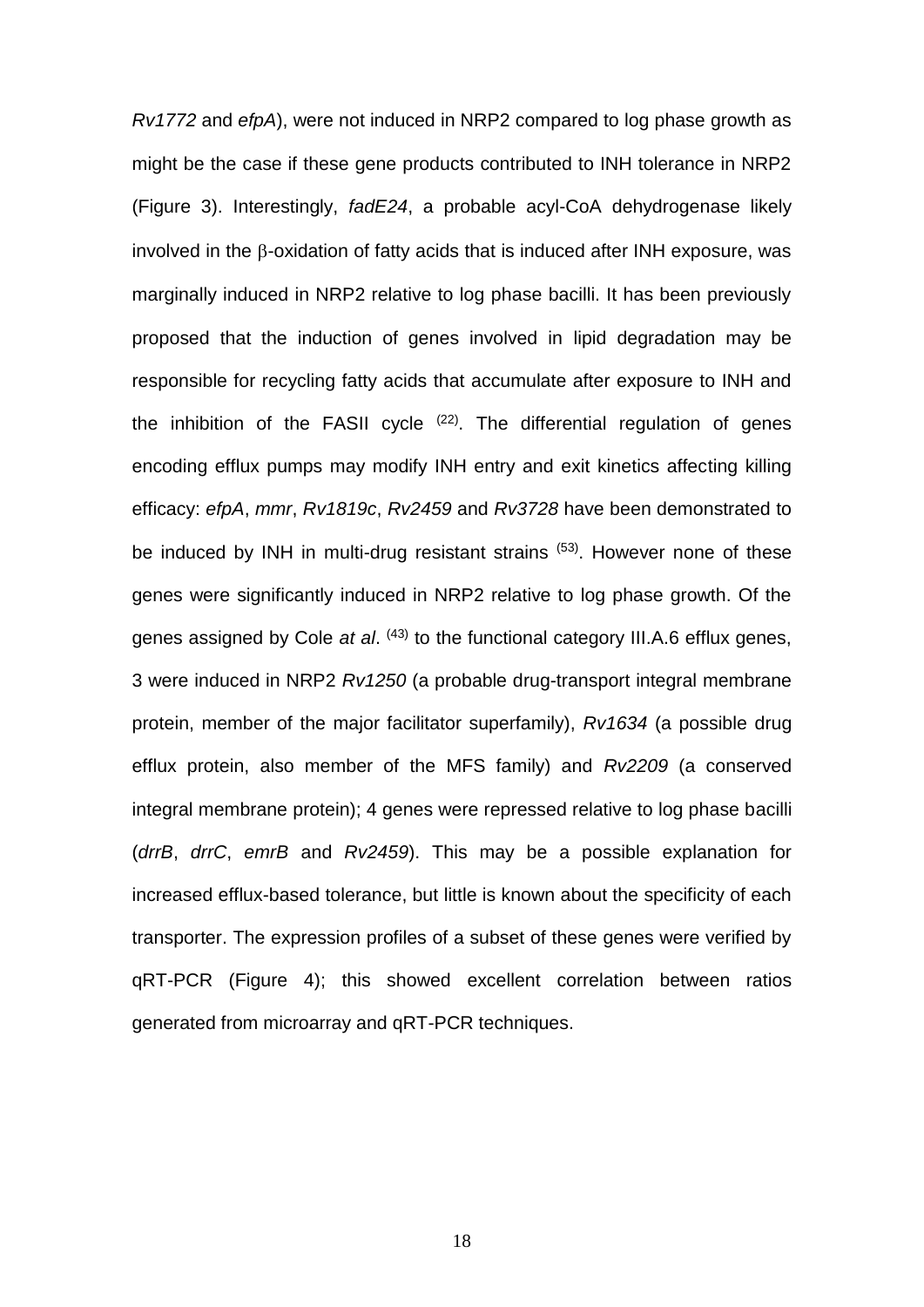# **Complex transcriptional responses reflecting the changing physiological state of bacilli in NRP2 likely affect INH efficacy**

Unlike mutations to single genes that affect the primary target of INH or its modification into an active molecule that result in INH resistance, adaptations involving the differential expression of many genes involved in respiratory and metabolic pathways may influence INH tolerance in NRP2. For example, the maintenance of redox potential in NRP2 bacilli is very different to log phase aerobically respiring bacilli. This may prohibit the conversion of INH to INH-NAD adduct (akin to the inactivation of KatG). Cytochrome P450 genes and their putative redox partners (54) were differentially regulated in NRP2 relative to log phase; with *cyp51*, *cyp124*, *cyp125*, *cyp130*, *cyp132*, *fdxA*, *fdxC*, *fdxD* and *fprB*, *fprD* induced, and *cyp121*, *cyp135A1*, *cyp136*, *cyp140*, *cyp141*, *cyp143* repressed. Additionally, the requirement for cytochrome  $F420$  may differ  $(47)$  with the NADPH-dependent glucose-6-phosphate dehydrogenases (*zwf1* and *zwf2*) down-regulated, and F420-requiring glucose-6-phosphate dehydrogenases (encoded by *fgd1* and *fgd2*) induced in NRP2. Mutations conferring INH resistance in genes coding for mycothiol biosynthesis (*mshA*, *mshC*, *mshD* in *M.smegmatis*) (55) and *aphC* (56) have also been suggested to reduce the capacity for pro-drug conversion, resulting in increased tolerance to INH. However these genes were not significantly differentially expressed in NRP2 relative to log phase bacilli. Most interestingly, recent evidence suggests that *M.tuberculosis* is able to maintain redox potential using the anabolism of propionate-derived lipids as a reductant sink  $(57)$ . A range of genes involved in fatty acid metabolism were differentially regulated in NRP2 relative to log phase (Supplementary Table 1). Furthermore, modulation of lipid metabolism in NRP2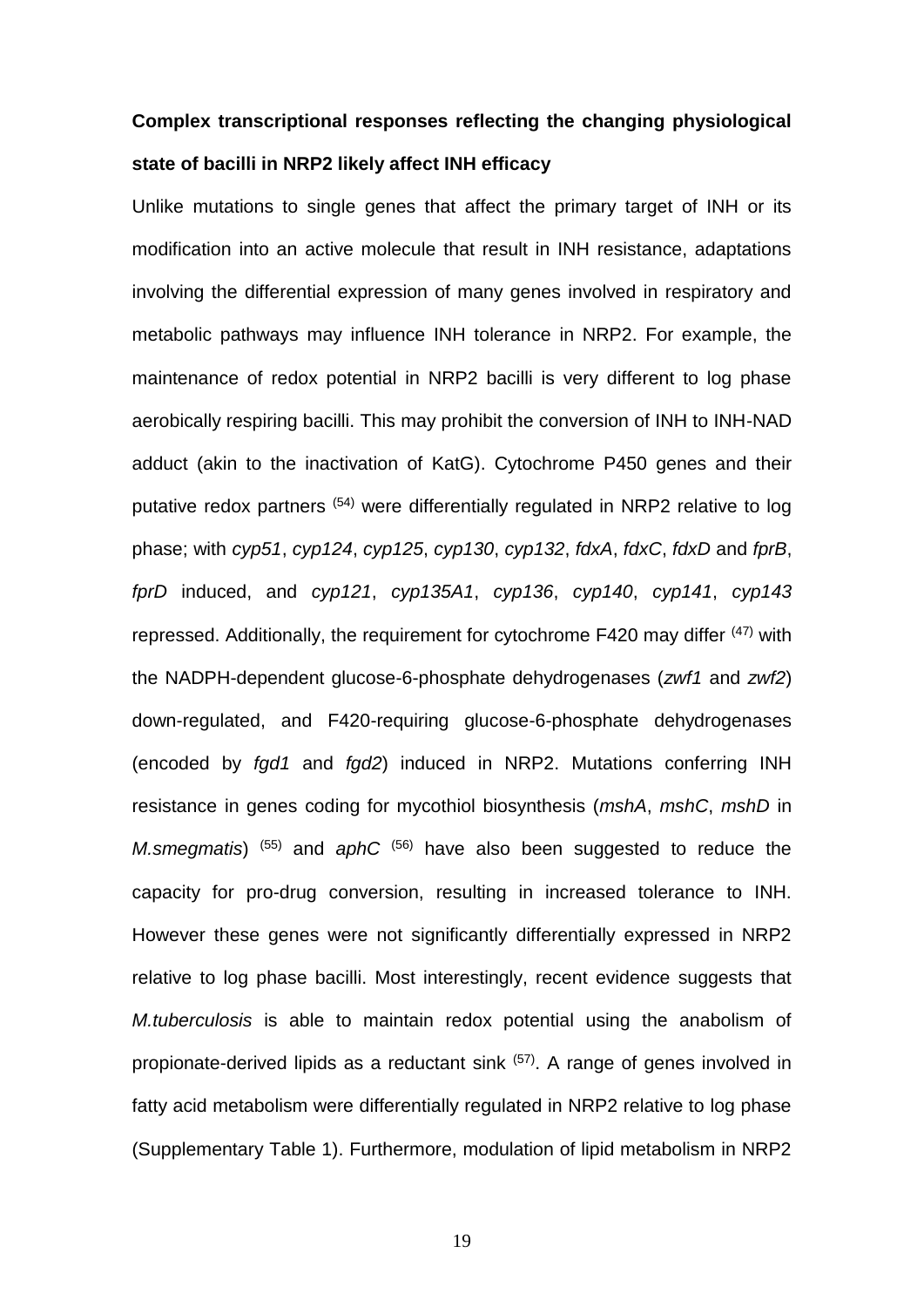may transform the architecture of the mycobacterial cell, which has been observed to thicken in stationary phase bacilli (58). Changes to the cell wall structure affecting cell permeability (or the suppression of porin expression) may impact on a range of physiological processes  $(59)$ ; not least in this scenario, limiting drug uptake that may result in increased tolerance to INH in nonreplicating bacilli.

Both *fabG1* (*mabA*) and *inhA* were repressed in NRP2 compared to log phase growth; *inhA* was down-regulated 2-3 fold as determined by microarray and qRT-PCR. This reduction in INH target (*inhA*) is perhaps consequent on a redundant metabolic role for FASII in NRP2 due to the absence of cell wall synthesis in the non-replicating state. As such, INH does not induce a compensatory response in NRP2 as cell wall biosynthesis is already homeostatically down-regulated. Additionally, genes involved in mycolic acid modification *cmaA2*, *cmrA*, *mmaA2*, *mmaA3*, *mmaA4* and *umaA1* were also repressed in NRP2 relative to log phase bacilli. DNA replication encoding genes *dnaA*, *dnaB*, *dnaE1*, *dnaE2*, *dnaN*, *gyrA* and *ssb* (60) were down-regulated as expected in NRP2 relative to log phase growth, as were *recA*, *recF* and *recR*. The dihydrofolate reductase (product of *dfrA*), an essential precursor to DNA replication and postulated to be a target for  $INH$   $(17)$ , was also repressed in NRP2. It is therefore likely that it is the reduced requirement for mycolic acids and the FASII cycle, necessary for *de novo* cell wall biosynthesis, in NRP2 as replication ceases that confers phenotypic tolerance to INH.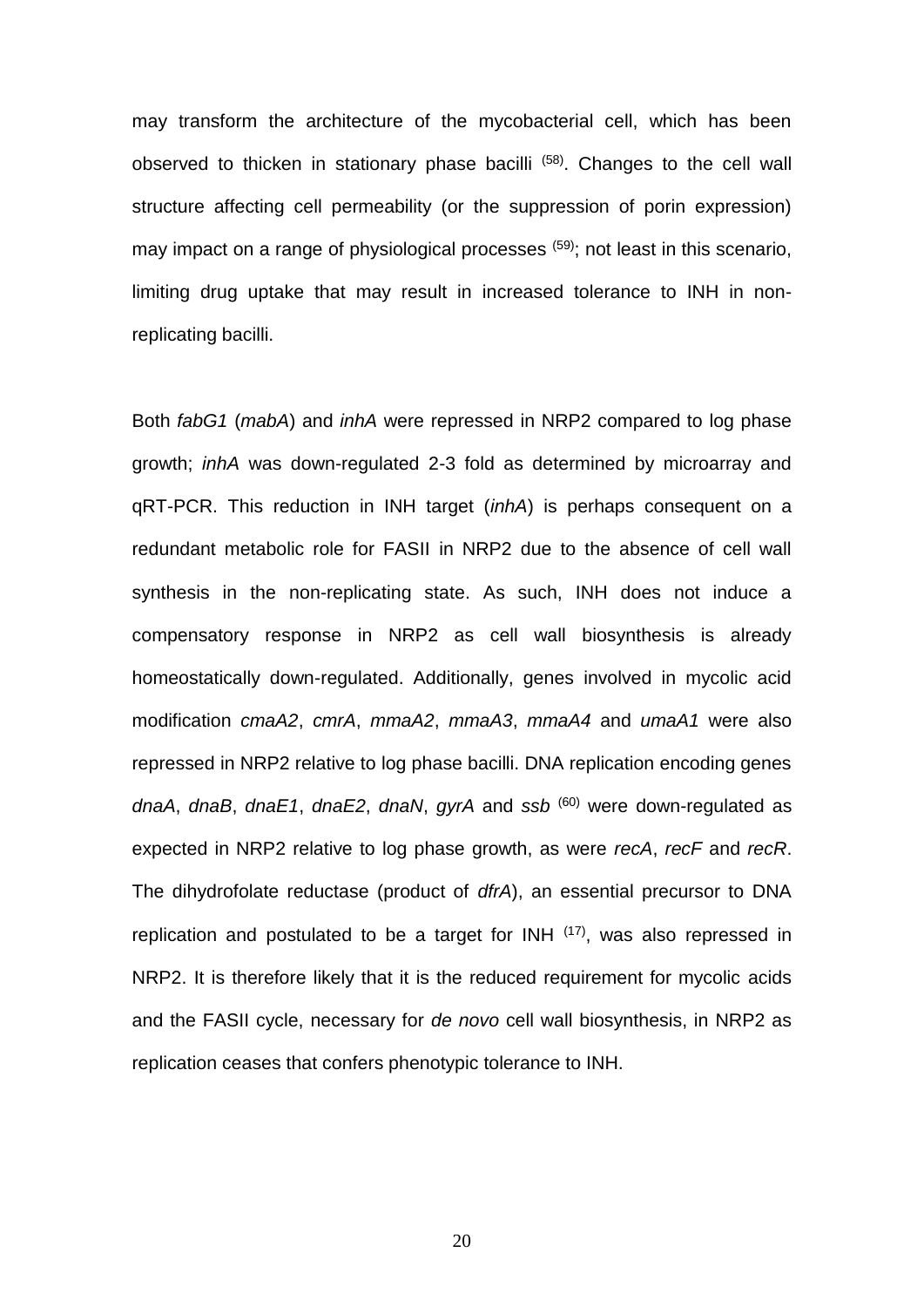# **Use of transcriptional profiling to screen for NRP and INH-responsive genes that may influence** *M.tuberculosis* **drug tolerance**

Delineating the transcriptional response of *M.tuberculosis* to anti-microbial agents has lead to the characterization of mechanisms affecting drug tolerance. For example, the *iniB*/A/*C* genes, encoding an MDR-like pump, were identified to be induced after INH treatment in *M.tuberculosis* (61). While deletion mutants were more sensitive to killing by INH; over-expression conferred resistance to both INH and ethambutol (62). This transmembrane complex likely acts as an efflux pump maintaining cellular functions after the perturbation of cell wall biosynthesis. We reasoned that distinguishing genes that were differentially expressed in NRP2 that were also INH-responsive might reveal novel pathways that affect INH tolerance. We used the transcriptional program initiated by exposure to INH in log phase bacilli (in an INH-treated log phase *vs.* drug-free log phase comparison) to screen the 100s of genes differentially regulated in NRP2 relative to log phase bacilli (drug-free NRP2 *vs.* drug-free log phase) (Figure 5).

We isolated 23 genes (Box A) that were significantly induced by INH exposure that were also up-regulated in drug-free NRP2 relative to untreated log phase bacilli. 22 genes (Box B) repressed by INH were correspondingly repressed in NRP2 compared to log phase bacilli (Supplementary Table 4). 7 genes involved in fatty acid metabolism were induced in both NRP2 and INH-treated log phase bacilli (*fabG4*, *fadE5*, *fadA*, *fadB*, *prpC*, *fadE24* and *fadE23*) perhaps reflecting the redirection of lipid precursors, or metabolic shift to lipid degradation after environmental challenge. In addition, *fadD26*, *ppsA* and *ppsD*, part of the gene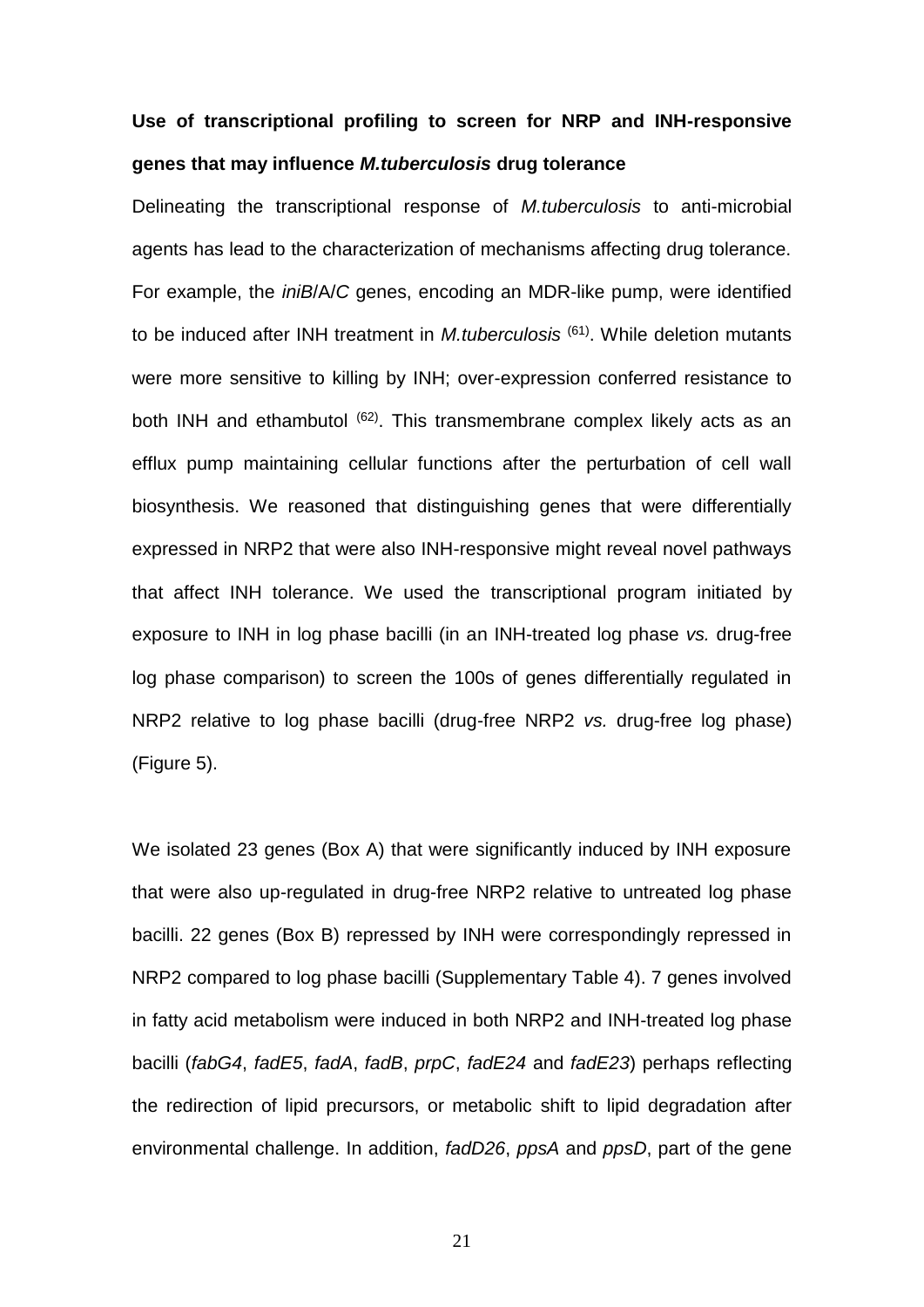cluster responsible for the biosynthesis of phthiocerol dimycocerosate, were induced in both scenarios. Over-expression of this propionate-derived complex lipid may modify the redox status of bacilli, and might also alter cell wall permeability, influencing INH tolerance. Furthermore, three genes that may also contribute to redox potential, *fprB*, an NADPH:aderenodoxin oxidoreductase (and the adjacent conserved hypothetical *Rv0885*), together with possible oxidoreducatase (*Rv1855c*), and putative monooxygenase (*Rv3049c*) were also induced. Other gene products that might influence drug kinetics such as the predicted membrane proteins of unknown function, *Rv0446c, Rv3346c*, *Rv3355c* and *Rv3675* were up-regulated in NRP2 and after INH exposure. Interestingly, *pknG*, encoding a protein kinase associated with the regulation of *M.tuberculosis* metabolism (63) and the ability to survive intracellularly (64), was induced by both INH and NRP2. The loss of *pknG* function has been previously implicated in the increased sensitivity of *M.smegmatis* to multiple antibiotics (65) , perhaps due to a decrease in cell wall hydrophobicity. In addition, quantitative RT-PCR (Figure 4) revealed that *icl1* (encoding isocitrate lyase, part of the glyoxylate bypass), *narX* (involved in nitrate reduction), and *tgs1* (a triacylglycerol synthase) were all NRP2 and INH-responsive. These three genes have all been associated with the ability of *M.tuberculosis* to persist *in vivo* (66) (67) (42) (68) .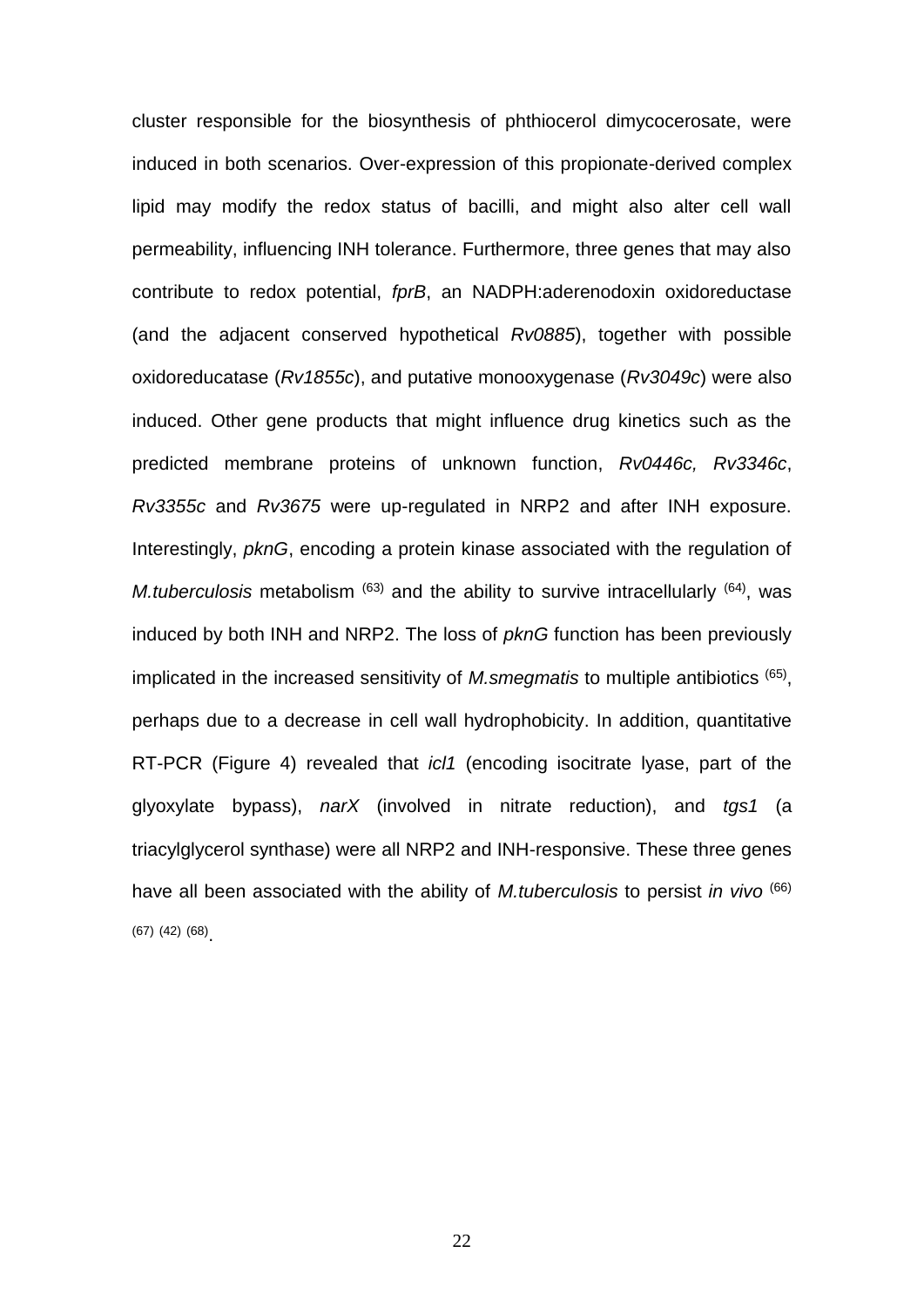# **Conclusions**

Understanding why drugs do and don't work during TB chemotherapy should advance novel drug design strategies, and reveal a little about the *in vivo* physiological states of *M.tuberculosis* bacilli that clearly influence the efficacy of antibiotic regimens. Transcriptional profiling is a powerful tool in this respect, mapping the expression pattern of all annotated genes in a whole-genome approach to defining the adaptations necessary for *M.tb* survival. This strategy does not however take into account processes affecting protein activity that also likely influence drug action. Here, we contrasted the *M.tb* transcriptional response to isoniazid in log phase and non-replicating bacilli (NRP2) as a model for INH tolerance. The Wayne model was selected to represent non-growing bacilli as this model is strictly defined, well characterized, and likely results in a largely homogenous *M.tuberculosis* population as bacilli display features of synchronous growth on exit from NRP2  $(31)$ . Thus, a comparison between log phase, with the predominant gene expression signature derived from rapidly multiplying bacilli, and NRP2 bacilli should model the differences between INHsensitive and INH-tolerant bacterial populations. Exposure of NRP2 bacilli to INH did not elicit a transcriptional response, and the RNA abundance of genes inducible by INH in log phase bacilli did not change after exposure of NRP2 bacilli to INH. This correlates with findings by Karakousis and colleagues who found the INH-mediated transcriptional program greatly diminished in oxygen and nutrient depleted *in vitro* models, and in murine lung tissue after 6 weeks aerosol infection (34).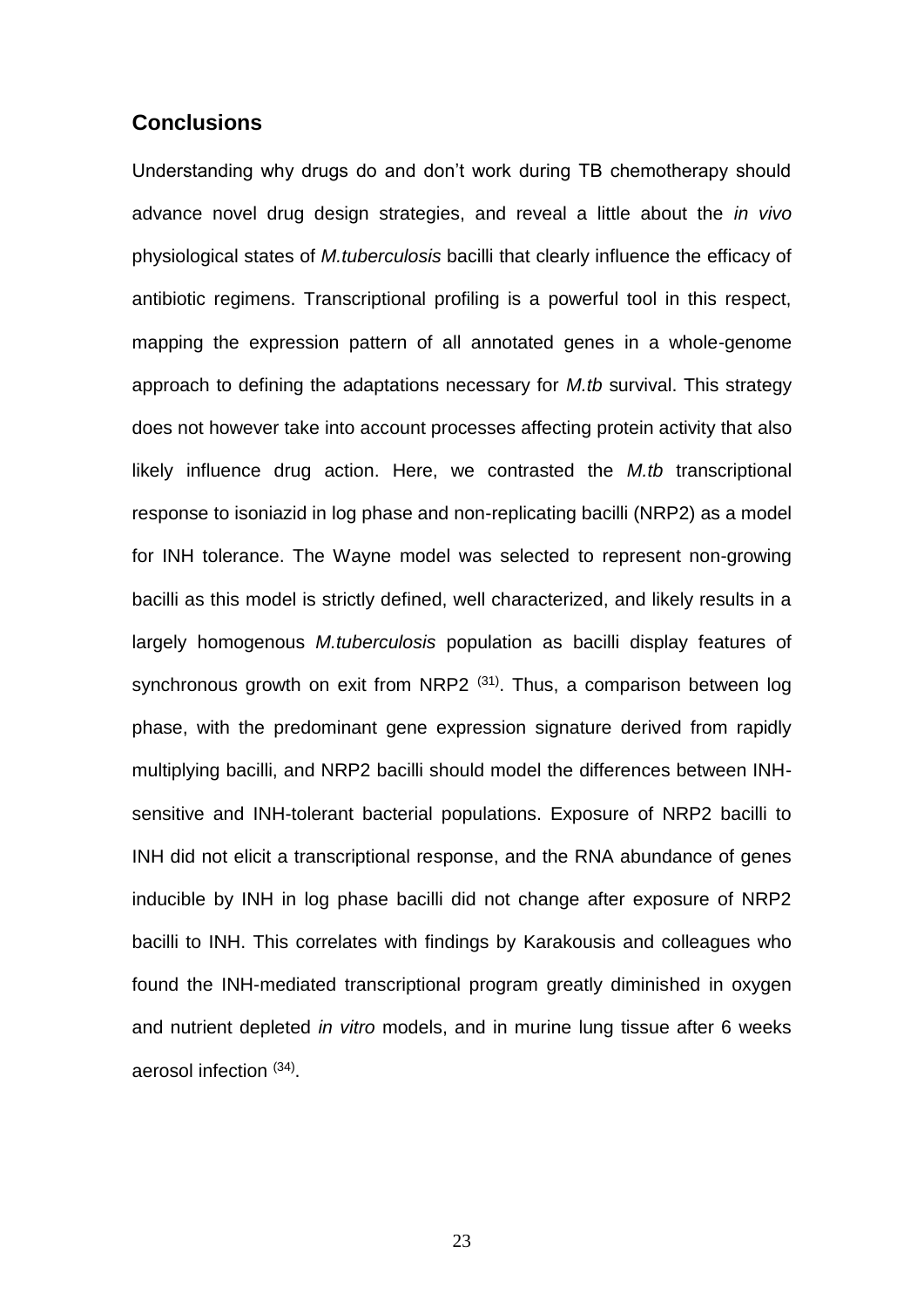Tolerance to INH in NRP2 bacilli cannot be correlated to the changing transcriptional profiles (comparing drug-free NRP2 to log phase bacilli) of genes directly implicated in INH resistance through resistance conferring mutations. However, it should be noted that factors affecting protein activity, such as the reduction of KatG catalase-peroxidase activity in hypoxic conditions (50), have not been characterized in this study. Phenotypic tolerance in NRP2 is likely the result of complex multi-gene adaptations to limited oxygen and diminishing carbon resources as bacterial multiplication slows and stops. The reduced requirement for mycolic acids and the FASII cycle in non-replicating bacilli renders bacilli tolerant to the effects of INH. Other factors such as redox state and cell wall permeability may also contribute to the abrogation of killing by INH in non-growing *M.tuberculosis* bacilli.

We speculate that the induction of a subset of genes involved in lipid metabolism and capable of performing oxidative functions in both NRP2 and after exposure to INH suggest that specific pathways remodelling the metabolic and respiratory state of *M.tuberculosis* may also influence the efficacy of INH killing. Furthermore, many of these genes have been identified to be upregulated after macrophage infection  $(69)$   $(70)$ . Could the induction of these pathways in replicating intracellular bacilli account for the significant decrease in INH sterilizing ability between axenic culture and after macrophage infection (71), or *in vivo* (72)? Finally, the up-regulation of *tgs1*, involved in triacylglycerol lipid body formation, after INH exposure and in NRP2 bacilli suggests that the metabolic consequences of specific growth constraints that induce a drug-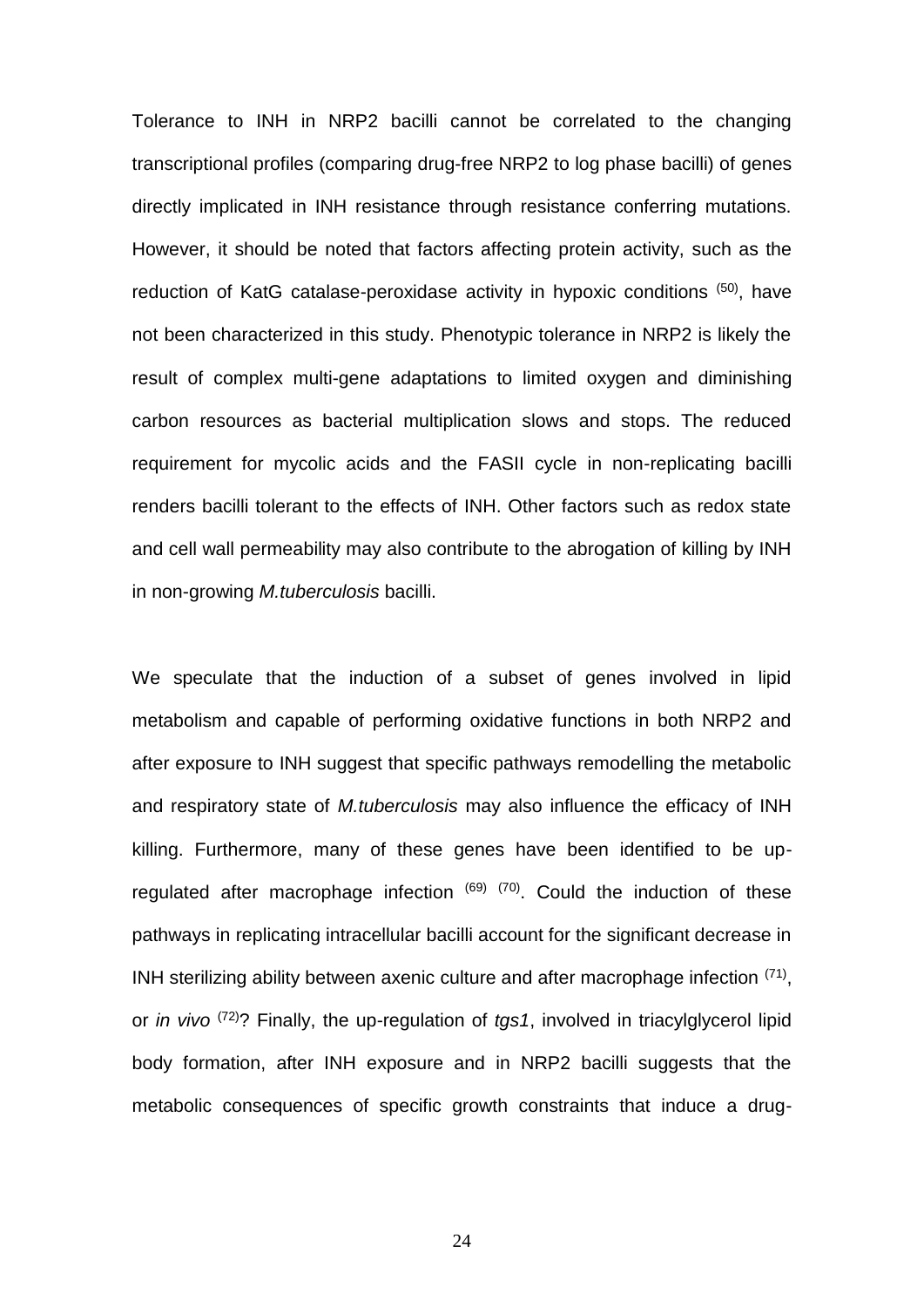tolerant fat and lazy mycobacterial phenotype are also encountered in the human lung (42).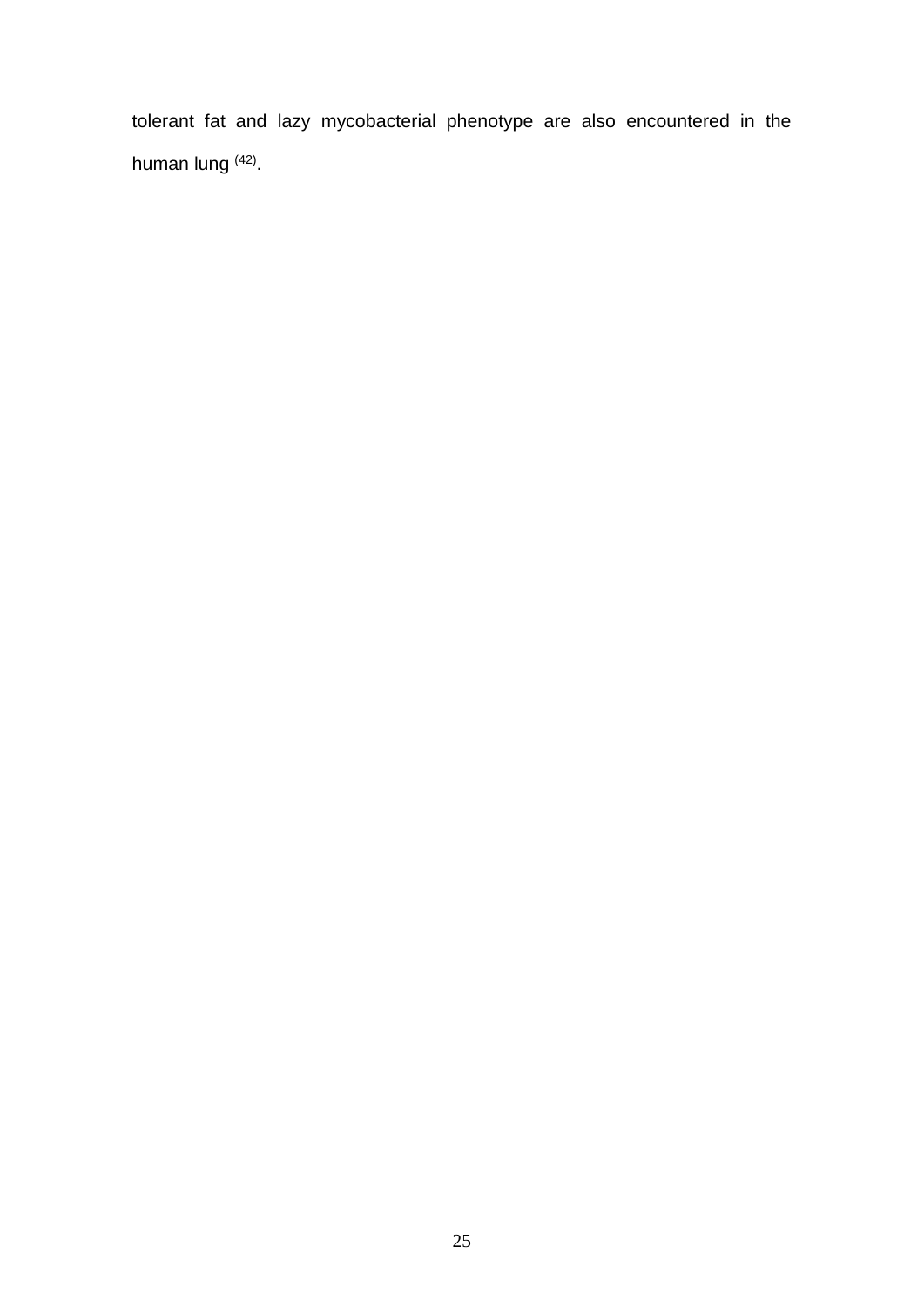## **Executive summary**

1. Effective TB chemotherapy is hampered by prolonged treatment necessary to remove persistent bacilli, most likely because most front-line antibiotics primarily kill replicating bacilli.

2. An understanding of how and why *M.tuberculosis* bacilli become phenotypically tolerant to some antibiotics would illuminate current drug design programs, aimed at reducing duration of treatment from months to weeks.

3. Transcriptional profiling may be used to reveal important metabolic and physiological adaptations associated with *M.tuberculosis* infection *in vivo* and underpinning phenotypic tolerance to antibiotics. This genome-wide approach is also valuable in highlighting genes of interest that have no predicted function which may not have been identified by gene-specific assays. Novel insights into underlying mechanisms may thus be discovered.

4. *M.tuberculosis* bacilli in non-replicating persistence state 2 (NRP2) do not respond transcriptionally to INH exposure, and are tolerant to INH. Tolerance to INH in non-growing bacilli is therefore not a result of INH-inducible adaptive responses, but rather a reflection of the underlying metabolic state in which INH has minimal effect.

5. Altered transcript abundance of key genes implicated in INH resistance (involved in drug activation or target manipulation) do not explain why NRP2 bacilli become tolerant to INH.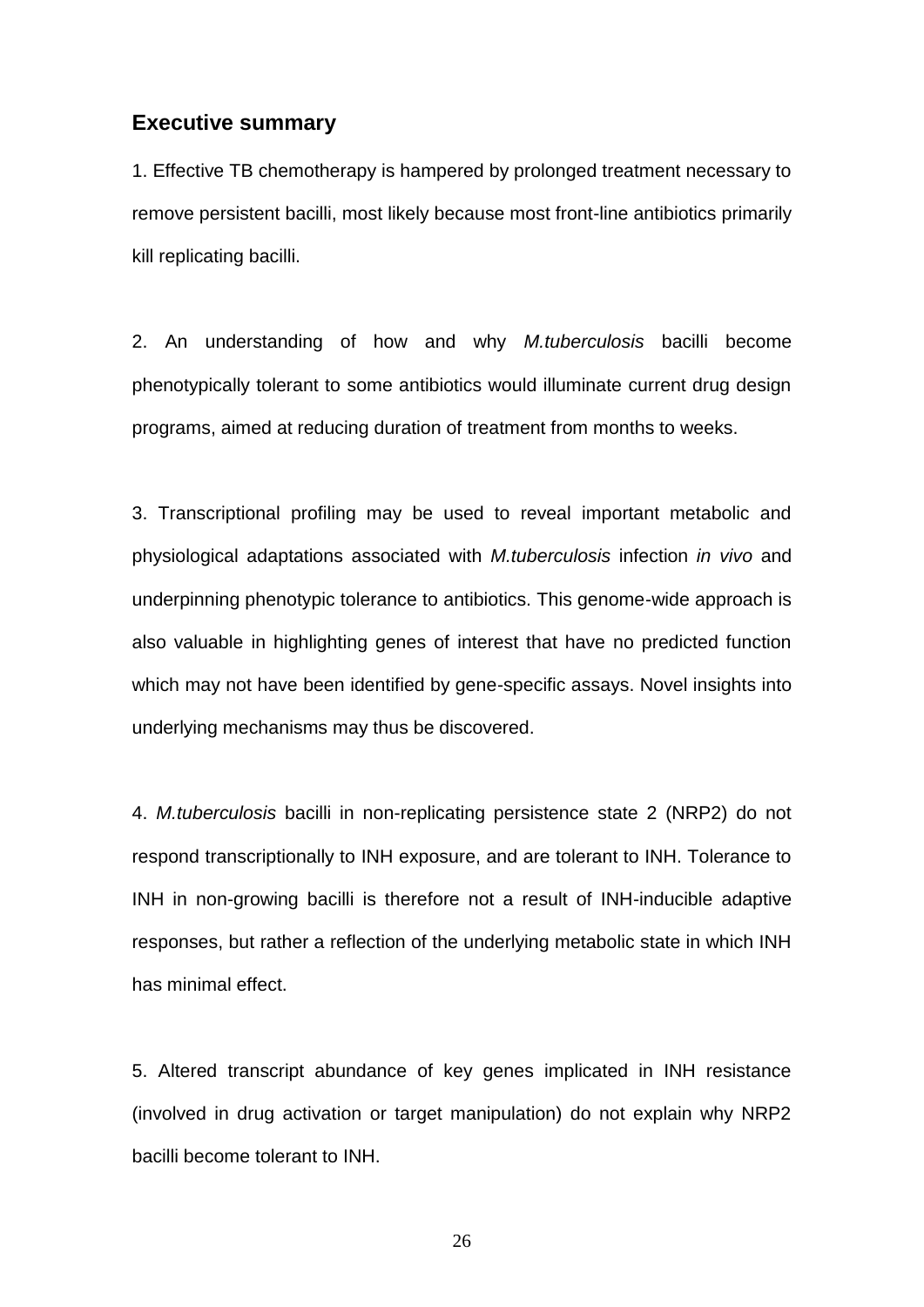6. The reduced requirements for mycolic acids and disparate redox state of non-growing bacilli probably result in tolerance to the effects of INH exposure.

7. Genes involved in lipid metabolism and alternative redox pathways may play functionally significant roles in INH-tolerant *M.tuberculosis* bacilli that persist through chemotherapy.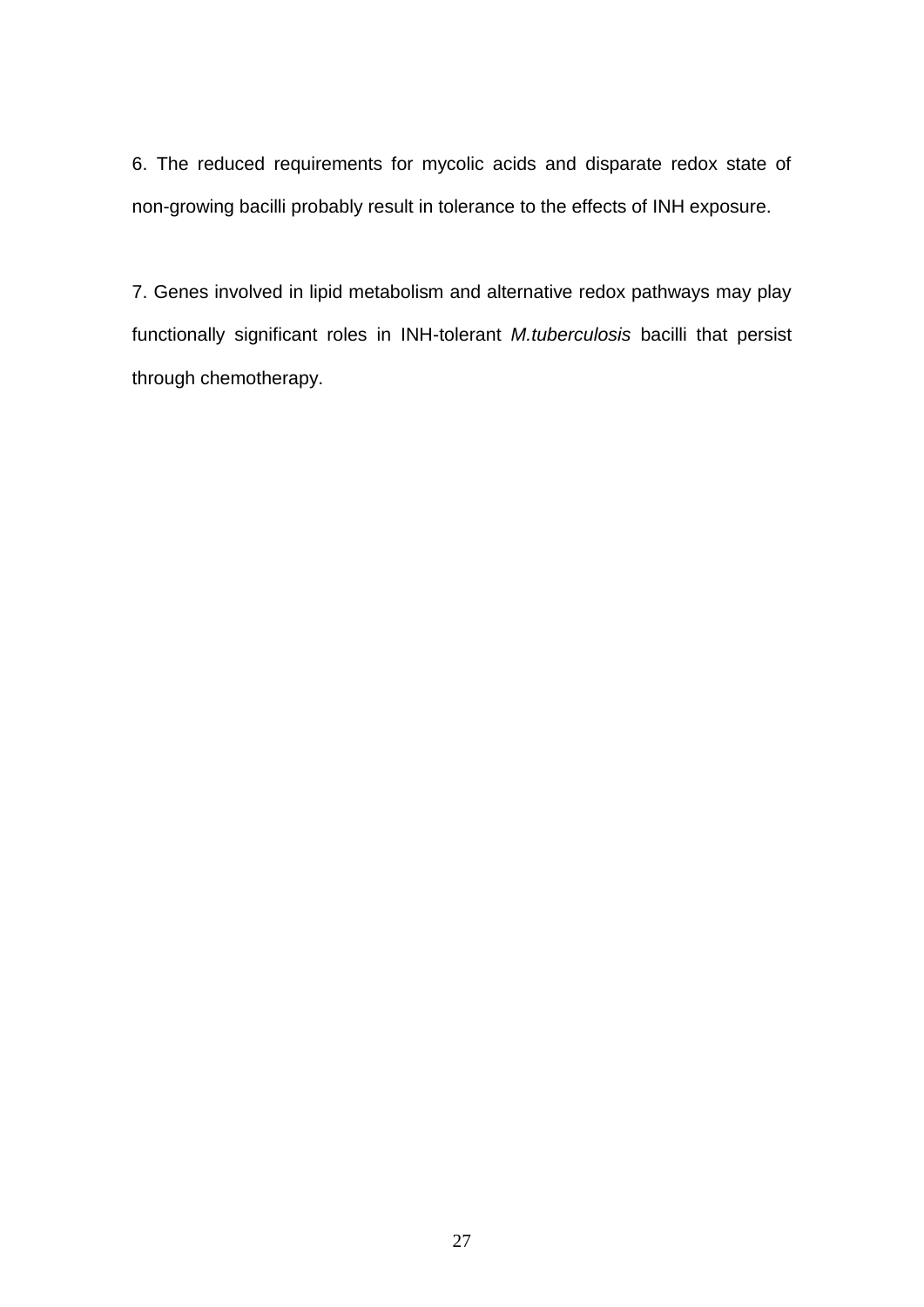### **Future perspective**

There are several technological advances that impact on understanding drug resistance mechanisms, which together may resolve the important phenomenon of tolerance in *M.tuberculosis*.

1. The application of high-throughput whole genome DNA sequencing will transform *M.tuberculosis* resistance testing by mapping mutations to drug mode of action. Currently, in the absence of comprehensive, genome-wide correlation of genotypic changes with phenotypic drug resistance, it is difficult to predict resistance simply by sequence analysis for single nucleotide polymorphisms (SNPs). Implementation of, the soon to be available, rapid and cost effective third generation highly parallel sequencing platforms will permit every *M.tuberculosis* isolate to be sequenced. The correlation of genomic sequence to phenotypic resistance profile of many thousands of isolates will result in complex predictive modeling of resistance-modifying SNPs. However, it would be unwise to abandon sensitivity testing completely. This SNP mapping together with consequent gene-specific studies will expose multiple primary and secondary drug targets further elucidating mechanisms of antibiotic killing. It may also reveal new classes of mutation conferring low-level resistance, affecting features such as cell permeability or growth rate. Furthermore, such genome-wide analyses will begin to uncover linkage between resistance mutations, as well as a large number of mutations that have no effect on antibiotic resistance at all. The resulting payoff will provide clinicians with a resistance profile for problem isolates, enabling chemotherapy to be tailored effectively. Although tolerance is an adaptive process, genotypic changes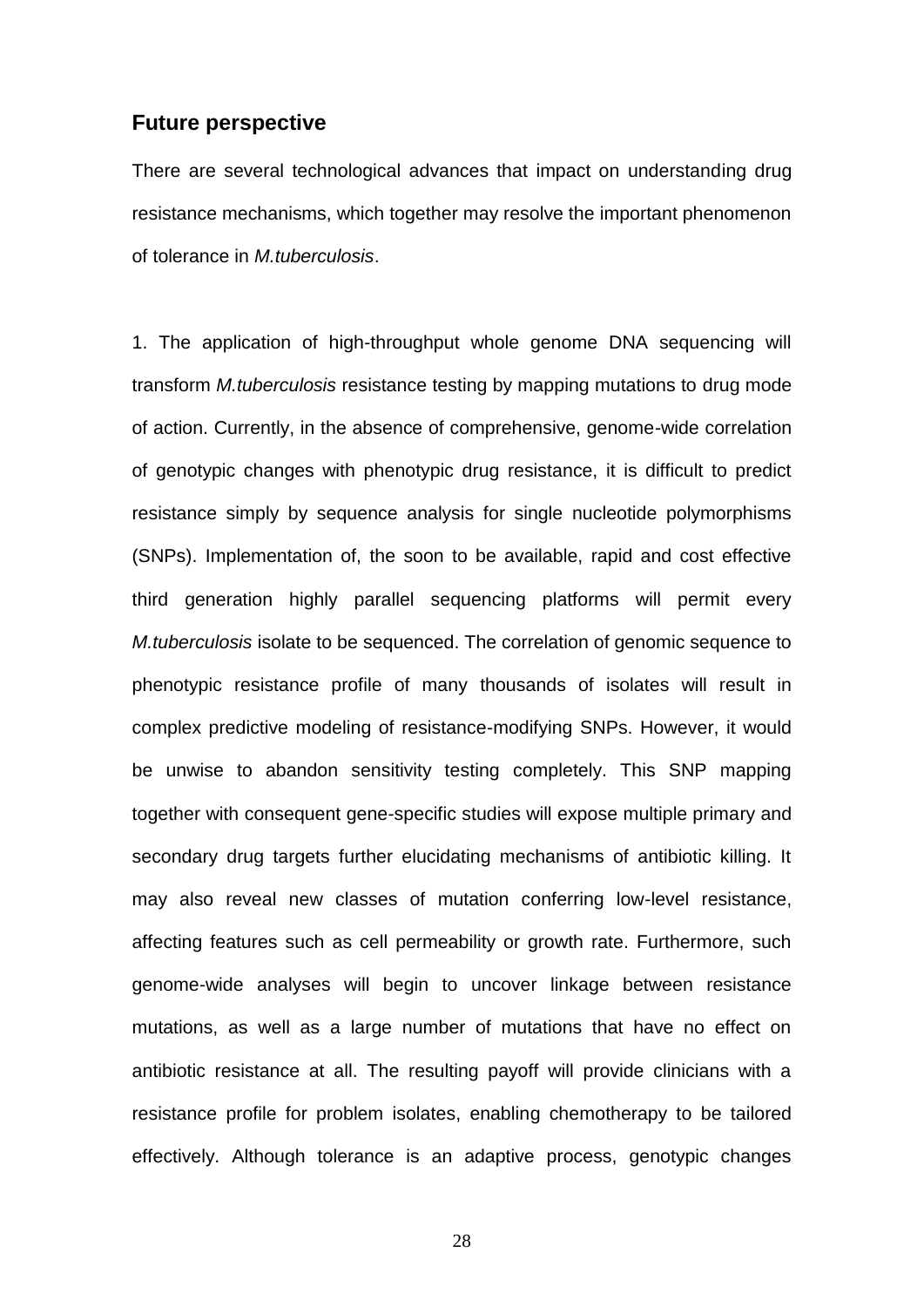revealed by sequencing will define a panel of genes and highlight complex pathways that when modified at the mRNA or protein level may also influence antibiotic tolerance.

2. Predictive modeling of drug tolerance using transcriptional profiling and systems approaches to test *M.tuberculosis* drug-tolerant phenotypes will be instrumental in defining *in vitro* conditions that reflect the complex *in vivo* status. This will enable tolerance mechanisms to be investigated in models that accurately represent the antibiotic sensitivity profile of bacilli during natural infection, and allow drug-screening programs to target persistent-like bacilli. Modeling the changing physiological state of bacilli exposed to different *in vivo* or intracellular environments, diverse carbon sources and varied oxidative scenarios (defining mRNA, protein or metabolite levels) will help to delineate the unique transcriptional profiles derived from human sputa or lung tissue sections.

3. Single cell technologies and microfluidics have enabled bacterial populations to be visualized and differentiated; further advances in these fields will allow responses of individual bacteria to the changing microenvironment to be assayed. The identification and characterization of sub-populations of phenotypically diverse bacteria and the factors that influence their creation promises to reveal much about persisters, and their potential roles during infection. This, together with transcriptionally-defined drug-screening targeted to specific bacterial metabolic and respiratory states, should pave the way for discovery of novel compounds that kill non-replicating persistent bacteria. The continued support and patience of funding agencies will be required to smelt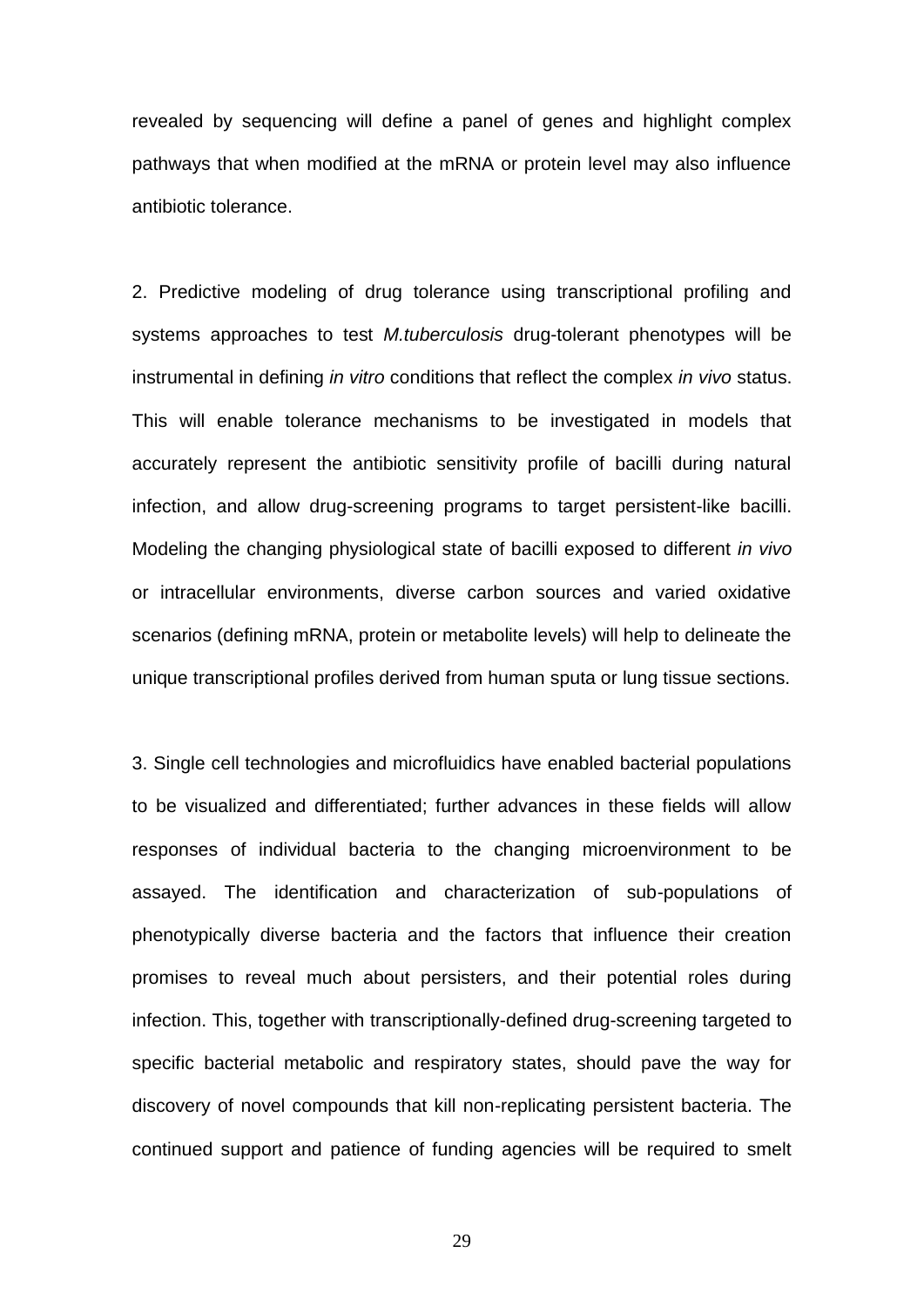these silver bullets with the hope of eliminating the hidden monster of persistent infection.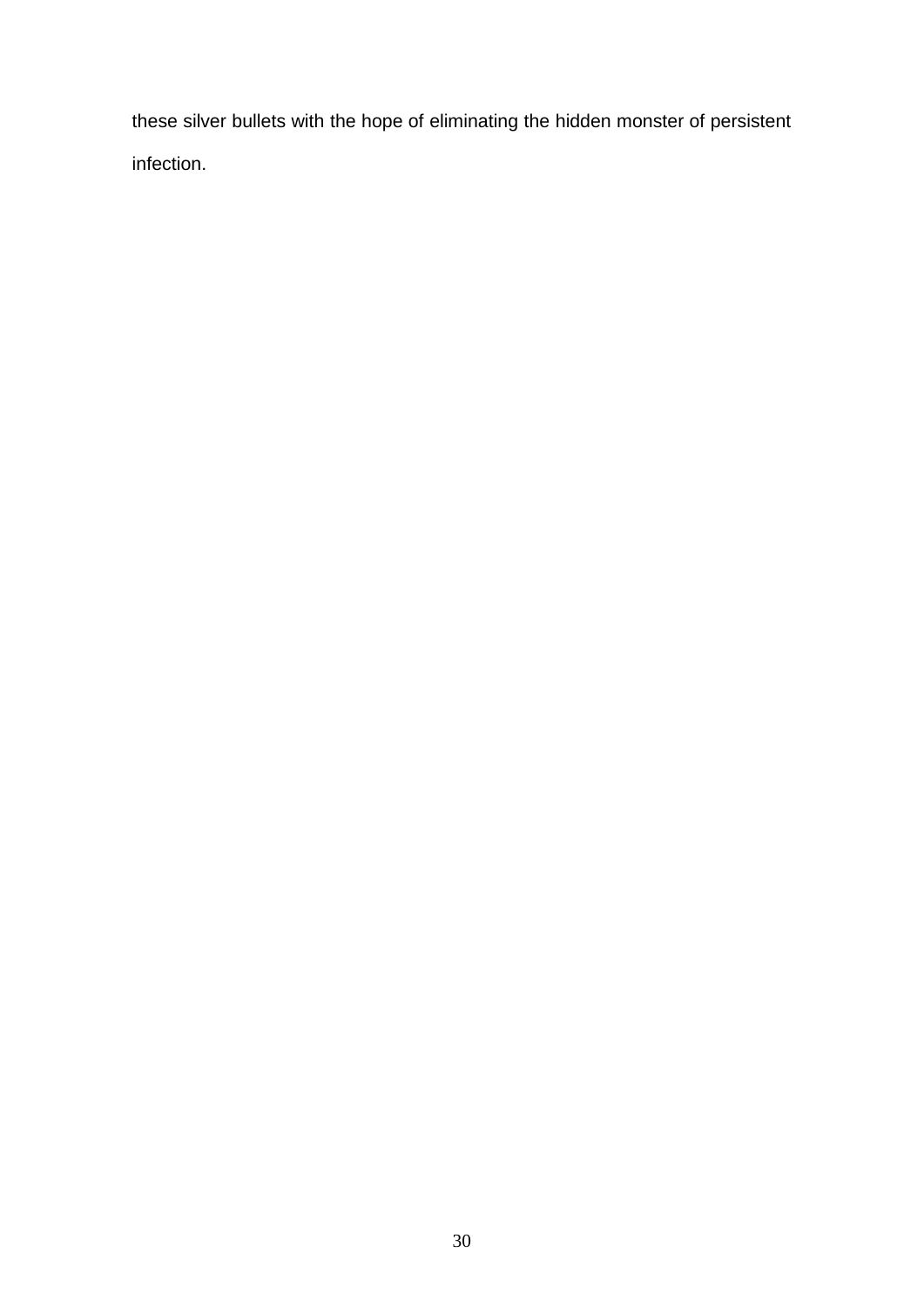# **References**

- 1. Mitchison DA. The action of antituberculosis drugs in short-course chemotherapy. *Tubercle.* 66(3), 219-225 (1985).
- 2. Warner DF , Mizrahi V. Tuberculosis chemotherapy: the influence of bacillary stress and damage response pathways on drug efficacy. *Clin.Microbiol.Rev.* 19(3), 558-570 (2006).
- 3. Levin BR , Rozen DE. Non-inherited antibiotic resistance. *Nat.Rev.Microbiol.* 4(7), 556-562 (2006).
- 4. Balaban NQ, Merrin J, Chait R, Kowalik L, Leibler S. Bacterial persistence as a phenotypic switch. *Science* 305(5690), 1622-1625 (2004).
- 5. Dorr T, Lewis K, Vulic M. SOS response induces persistence to fluoroquinolones in *Escherichia coli*. *PLoS.Genet.* 5(12), e1000760- (2009).
- 6. Mitchison DA. The search for new sterilizing anti-tuberculosis drugs. *Front Biosci.* 9, 1059-1072 (2004).
- 7. Hu Y, Coates AR, Mitchison DA. Sterilizing activities of fluoroquinolones against rifampin-tolerant populations of *Mycobacterium tuberculosis*. *Antimicrob.Agents Chemother.* 47(2), 653-657 (2003).
- 8. Dhillon J, Lowrie DB, Mitchison DA. *Mycobacterium tuberculosis* from chronic murine infections that grows in liquid but not on solid medium. *BMC Infect.Dis.* 4, 51- (2004).
- 9. Garton NJ, Christensen H, Minnikin DE, Adegbola RA, Barer MR. Intracellular lipophilic inclusions of mycobacteria *in vitro* and in sputum. *Microbiology* 148(Pt 10), 2951-2958 (2002).
- 10. Rachman H, Strong M, Ulrichs T *et al.* Unique transcriptome signature of *Mycobacterium tuberculosis* in pulmonary tuberculosis. *Infect.Immun.* 74(2), 1233-1242 (2006).
- 11. Dhillon J, Fielding R, dler-Moore J, Goodall RL, Mitchison D. The activity of low-clearance liposomal amikacin in experimental murine tuberculosis. *J.Antimicrob.Chemother.* 48(6), 869-876 (2001).
- 12. Jindani A, Dore CJ, Mitchison DA. Bactericidal and sterilizing activities of antituberculosis drugs during the first 14 days. *Am.J.Respir.Crit Care Med.* 167(10), 1348-1354 (2003).
- 13. Wayne LG , Sohaskey CD. Nonreplicating persistence of *mycobacterium tuberculosis*. *Annu Rev Microbiol* 55, 139-63 (2001).
- 14. Vilcheze C , Jacobs WR, Jr. The mechanism of isoniazid killing: clarity through the scope of genetics. *Annu.Rev.Microbiol.* 61, 35-50 (2007).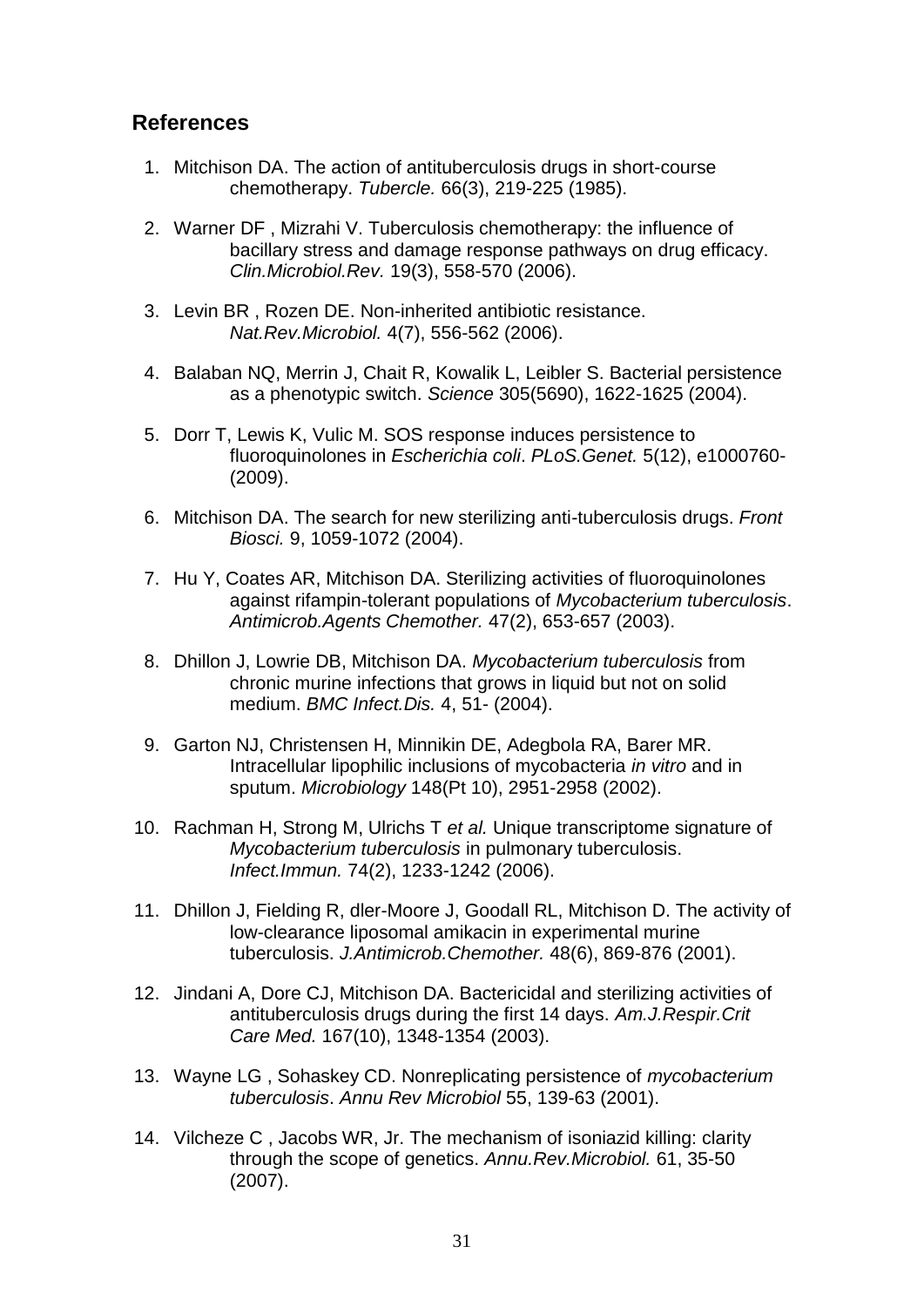- 15. Banerjee A, Dubnau E, Quemard A *et al. inhA*, a gene encoding a target for isoniazid and ethionamide in *Mycobacterium tuberculosis. Science* 263(5144), 227-230 (1994).
- 16. Rozwarski DA, Grant GA, Barton DH, Jacobs WR, Jr., Sacchettini JC. Modification of the NADH of the isoniazid target (InhA) from *Mycobacterium tuberculosis*. *Science* 279(5347), 98-102 (1998).
- 17. Argyrou A, Vetting MW, Aladegbami B, Blanchard JS. *Mycobacterium tuberculosis* dihydrofolate reductase is a target for isoniazid. *Nat.Struct.Mol.Biol.* 13(5), 408-413 (2006).
- 18. Zhang Y , Yew WW. Mechanisms of drug resistance in *Mycobacterium tuberculosis*. *Int.J.Tuberc.Lung Dis.* 13(11), 1320-1330 (2009).
- 19. Sandgren A, Strong M, Muthukrishnan P, Weiner BK, Church GM, Murray MB. Tuberculosis drug resistance mutation database. *PLoS.Med.* 6(2), e2- (2009).
- 20. Hazbon MH, Brimacombe M, Bobadilla d, V *et al.* Population genetics study of isoniazid resistance mutations and evolution of multidrugresistant *Mycobacterium tuberculosis*. *Antimicrob.Agents Chemother.* 50(8), 2640-2649 (2006).
- 21. Ho YM, Sun YJ, Wong SY, Lee AS. Contribution of *dfrA* and *inhA* mutations to the detection of isoniazid-resistant *Mycobacterium tuberculosis* isolates. *Antimicrob.Agents Chemother.* 53(9), 4010- 4012 (2009).
- 22. Wilson M, DeRisi J, Kristensen HH *et al.* Exploring drug-induced alterations in gene expression in *Mycobacterium tuberculosis* by microarray hybridization. *Proc Natl Acad Sci U S A* 96(22), 12833-8 (1999).
- 23. Boshoff HI, Myers TG, Copp BR, McNeil MR, Wilson MA, Barry CE, III. The transcriptional responses of *Mycobacterium tuberculosis* to inhibitors of metabolism: novel insights into drug mechanisms of action. *J.Biol.Chem.* 279(38), 40174-40184 (2004).
- 24. Makarov V, Manina G, Mikusova K *et al.* Benzothiazinones kill *Mycobacterium tuberculosis* by blocking arabinan synthesis. *Science* 324(5928), 801-804 (2009).
- 25. Bacon J, James BW, Wernisch L *et al.* The influence of reduced oxygen availability on pathogenicity and gene expression in *Mycobacterium tuberculosis*. *Tuberculosis.(Edinb.)* 84(3-4), 205-217 (2004).
- 26. Voskuil MI, Visconti KC, Schoolnik GK. *Mycobacterium tuberculosis* gene expression during adaptation to stationary phase and low-oxygen dormancy. *Tuberculosis.(Edinb.)* 84(3-4), 218-227 (2004).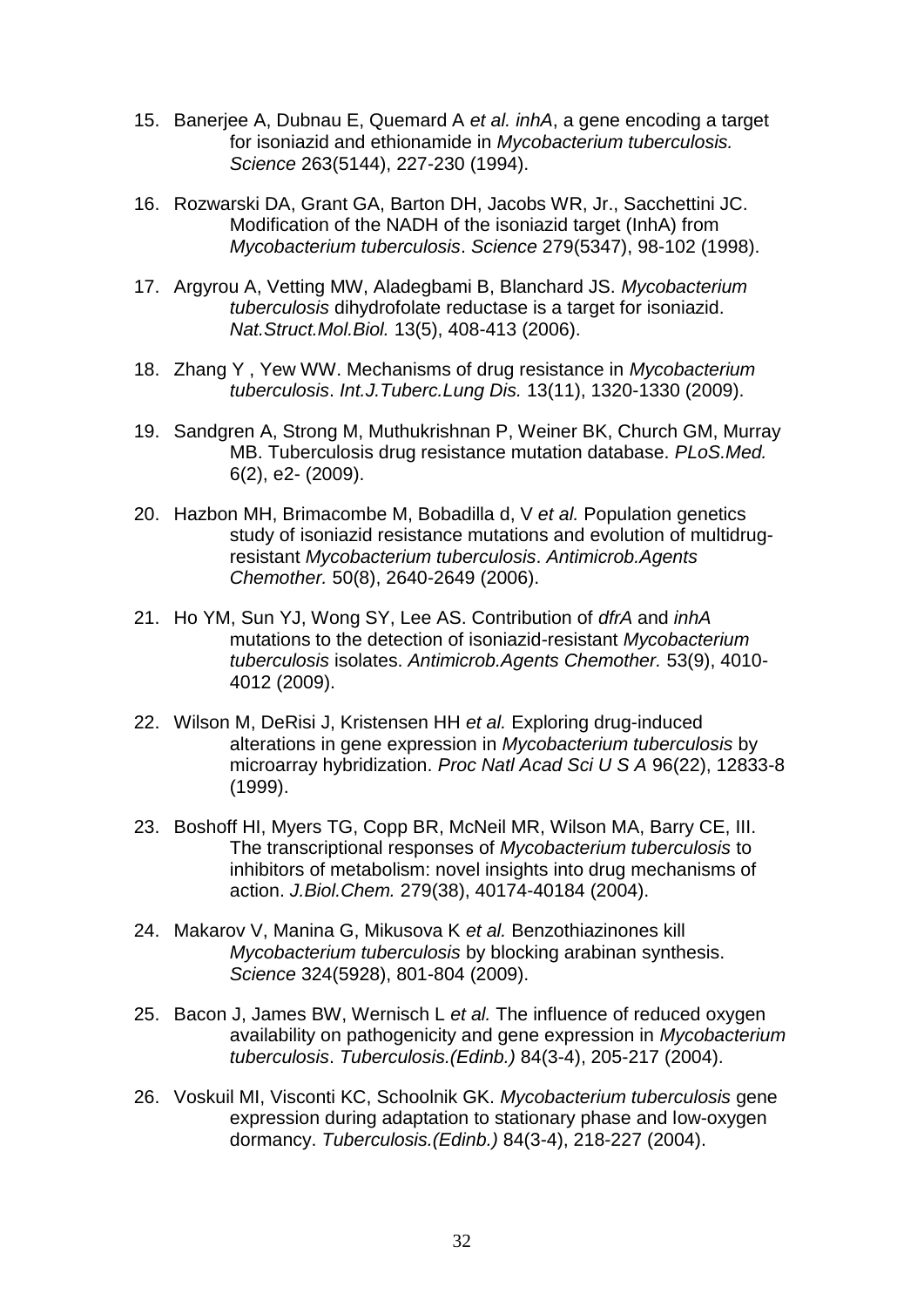- 27. Muttucumaru DG, Roberts G, Hinds J, Stabler RA, Parish T. Gene expression profile of *Mycobacterium tuberculosis* in a nonreplicating state. *Tuberculosis.(Edinb.)* 84(3-4), 239-246 (2004).
- 28. Betts JC, Lukey PT, Robb LC, McAdam RA, Duncan K. Evaluation of a nutrient starvation model of *Mycobacterium tuberculosis* persistence by gene and protein expression profiling. *Mol Microbiol* 43(3), 717- 31 (2002).
- 29. Hampshire T, Soneji S, Bacon J *et al.* Stationary phase gene expression of *Mycobacterium tuberculosis* following a progressive nutrient depletion: a model for persistent organisms? *Tuberculosis.(Edinb.)* 84(3-4), 228-238 (2004).
- 30. Butcher PD. Microarrays for *Mycobacterium tuberculosis*. *Tuberculosis.(Edinb.)* 84(3-4), 131-137 (2004).
- 31. Wayne LG , Hayes LG. An *in vitro* model for sequential study of shiftdown of *Mycobacterium tuberculosis* through two stages of nonreplicating persistence. *Infect Immun* 64(6), 2062-9 (1996).
- 32. Wayne LG , Sramek HA. Metronidazole is bactericidal to dormant cells of *Mycobacterium tuberculosis*. *Antimicrob.Agents Chemother.* 38(9), 2054-2058 (1994).
- 33. Paramasivan CN, Sulochana S, Kubendiran G, Venkatesan P, Mitchison DA. Bactericidal action of gatifloxacin, rifampin, and isoniazid on logarithmic- and stationary-phase cultures of *Mycobacterium tuberculosis*. *Antimicrob.Agents Chemother.* 49(2), 627-631 (2005).
- 34. Karakousis PC, Williams EP, Bishai WR. Altered expression of isoniazidregulated genes in drug-treated dormant *Mycobacterium tuberculosis*. *J.Antimicrob.Chemother.* 61(2), 323-331 (2008).
- 35. Wayne LG. *In vitro* model of hypoxically induced nonreplicating persistence of *Mycobacterium tuberculosis*. In: *Mycobacterium tuberculosis protocols.* Parish T, Stoker NG (Eds.). Humana Press Inc, 247-269 (2001).
- 36. Mangan JA, Sole KM, Mitchison DA, Butcher PD. An effective method of RNA extraction from bacteria refractory to disruption, including mycobacteria. *Nucleic Acids Res* 25(3), 675-6 (1997)
- 37. Waddell SJ, Butcher PD. Use of DNA arrays to study transcriptional responses to antimycobacterial compounds. In: *Antibiotic Resistance Protocols.* Gillespie SH, McHugh TD (Eds.). Methods Mol Biol 642, 75-91 (2010).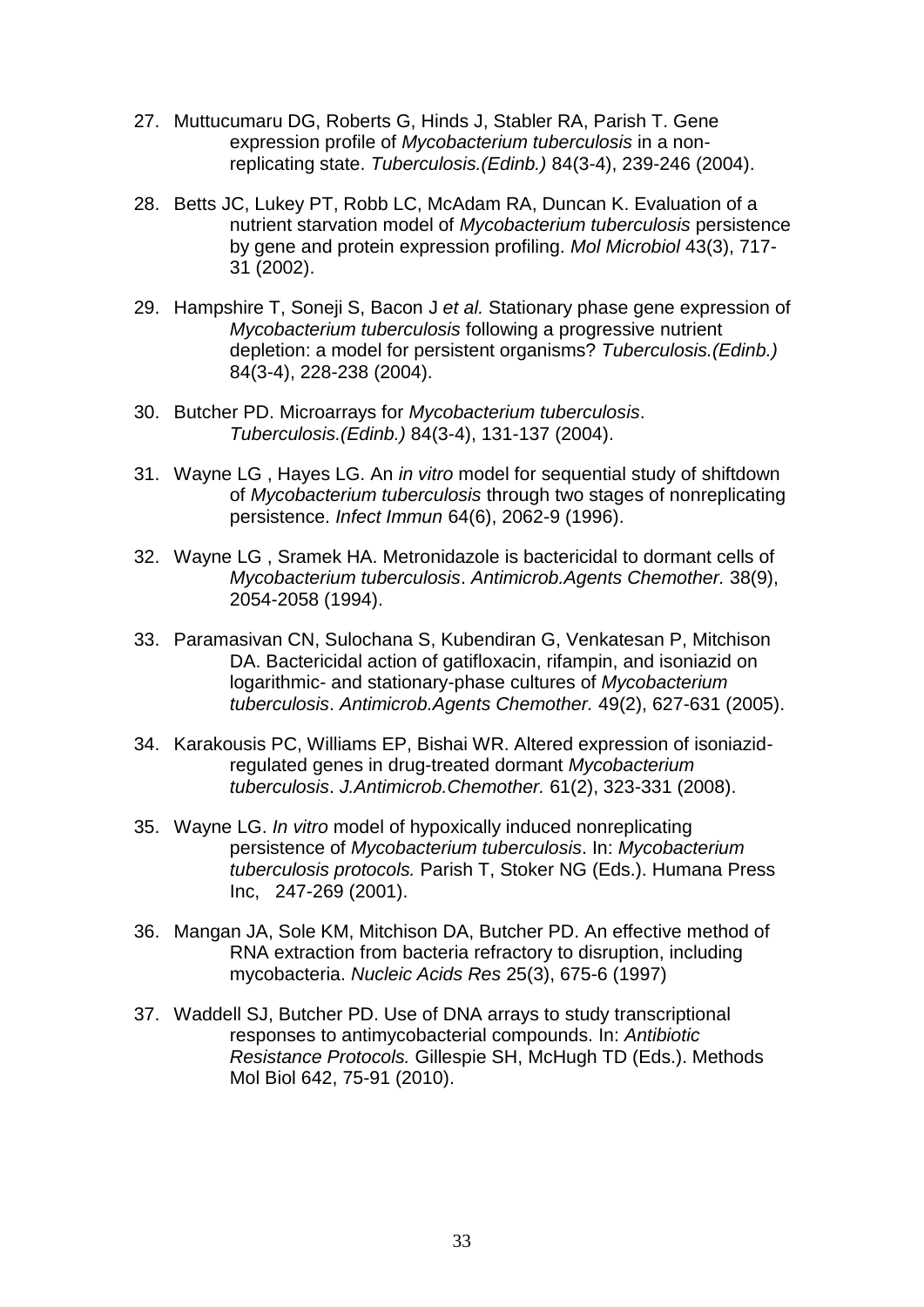- 38. Stewart GR, Wernisch L, Stabler R *et al.* Dissection of the heat-shock response in *Mycobacterium tuberculosis* using mutants and microarrays. *Microbiology* 148(Pt 10), 3129-38 (2002).
- 39. Eisen MB, Spellman PT, Brown PO, Botstein D. Cluster analysis and display of genome-wide expression patterns. *Proc Natl Acad Sci U S A* 95(25), 14863-8 (1998).
- 40. Waddell SJ, Stabler RA, Laing K, Kremer L, Reynolds RC, Besra GS. The use of microarray analysis to determine the gene expression profiles of *Mycobacterium tuberculosis* in response to anti-bacterial compounds. *Tuberculosis.(Edinb.)* 84(3-4), 263-274 (2004).
- 41. Livak KJ , Schmittgen TD. Analysis of relative gene expression data using real-time quantitative PCR and the 2(-Delta Delta C(T)) Method. *Methods* 25(4), 402-408 (2001).
- 42. Garton NJ, Waddell SJ, Sherratt AL *et al.* Cytological and transcript analyses reveal fat and lazy persister-like bacilli in tuberculous sputum. *PLoS.Med.* 5(4), e75- (2008).
- 43. Cole ST, Brosch R, Parkhill J *et al.* Deciphering the biology of *Mycobacterium tuberculosis* from the complete genome sequence. *Nature* 393(6685), 537-44 (1998).
- 44. Park HD, Guinn KM, Harrell MI *et al. Rv3133c*/*dosR* is a transcription factor that mediates the hypoxic response of *Mycobacterium tuberculosis*. *Mol.Microbiol.* 48(3), 833-843 (2003).
- 45. Balazsi G, Heath AP, Shi L, Gennaro ML. The temporal response of the *Mycobacterium tuberculosis* gene regulatory network during growth arrest. *Mol.Syst.Biol.* 4, 225- (2008).
- 46. Kendall SL, Withers M, Soffair CN *et al.* A highly conserved transcriptional repressor controls a large regulon involved in lipid degradation in *Mycobacterium smegmatis* and *Mycobacterium tuberculosis*. *Mol.Microbiol.* 65(3), 684-699 (2007).
- 47. Boshoff HI , Barry CE, III. Tuberculosis metabolism and respiration in the absence of growth. *Nat.Rev.Microbiol.* 3(1), 70-80 (2005).
- 48. Fu LM. Exploring drug action on *Mycobacterium tuberculosis* using affymetrix oligonucleotide genechips. *Tuberculosis.(Edinb.)* 86(2), 134-143 (2006).
- 49. Betts JC, McLaren A, Lennon MG *et al.* Signature gene expression profiles discriminate between isoniazid-, thiolactomycin-, and triclosantreated *Mycobacterium tuberculosis*. *Antimicrob.Agents Chemother.* 47(9), 2903-2913 (2003).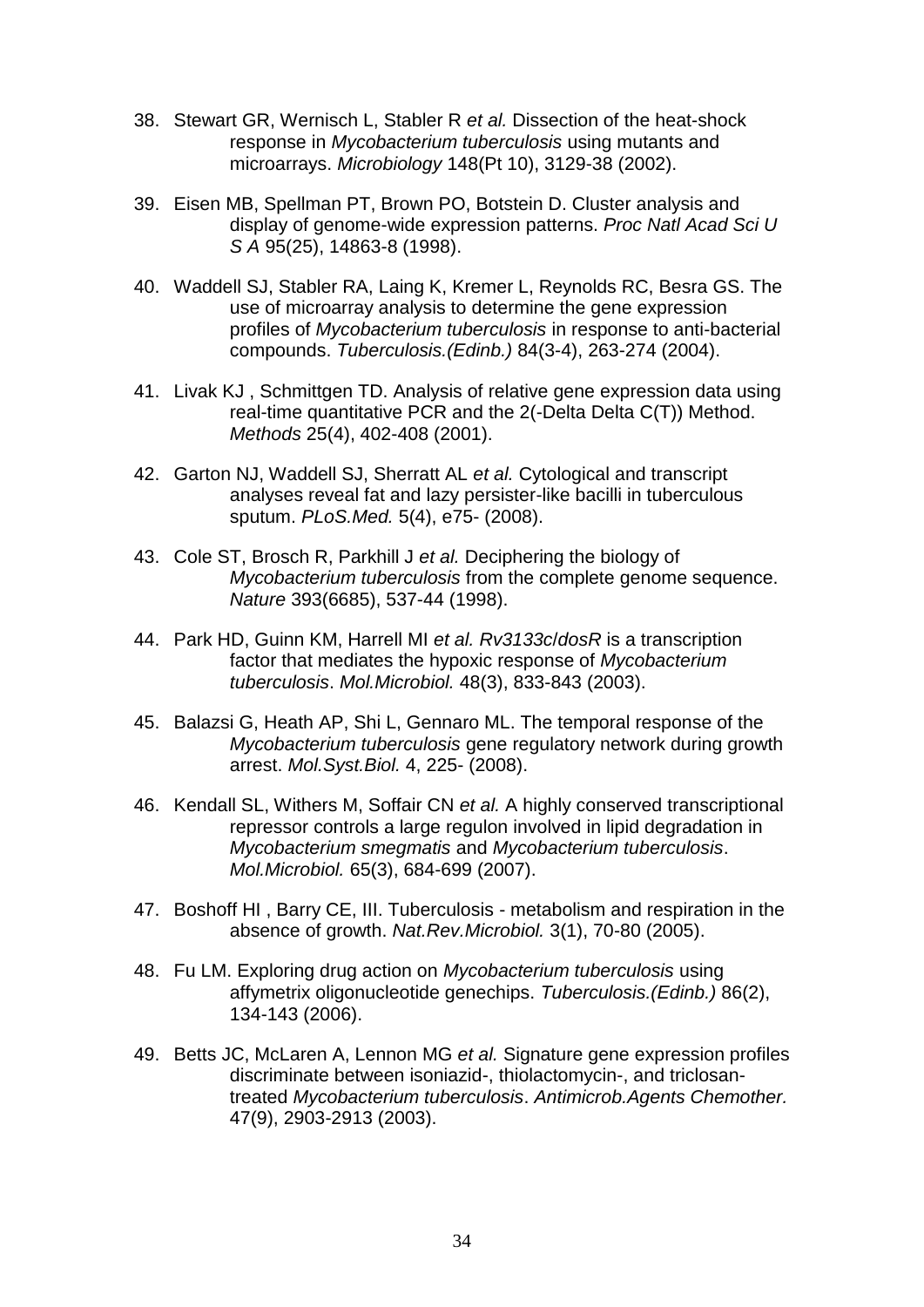- 50. Bardou F, Raynaud C, Ramos C, Laneelle MA, Laneelle G. Mechanism of isoniazid uptake in *Mycobacterium tuberculosis*. *Microbiology* 144 ( Pt 9), 2539-2544 (1998).
- 51. Vilcheze C, Weisbrod TR, Chen B *et al.* Altered NADH/NAD+ ratio mediates coresistance to isoniazid and ethionamide in mycobacteria. *Antimicrob.Agents Chemother.* 49(2), 708-720 (2005).
- 52. Ramaswamy SV, Reich R, Dou SJ *et al.* Single nucleotide polymorphisms in genes associated with isoniazid resistance in *Mycobacterium tuberculosis*. *Antimicrob.Agents Chemother.* 47(4), 1241-1250 (2003).
- 53. Gupta AK, Katoch VM, Chauhan DS *et al.* Microarray Analysis of Efflux Pump Genes in Multidrug-Resistant *Mycobacterium tuberculosis*  During Stress Induced by Common Anti-Tuberculous Drugs. *Microb.Drug Resist.* (2009).
- 54. McLean KJ , Munro AW. Structural biology and biochemistry of cytochrome P450 systems in *Mycobacterium tuberculosis*. *Drug Metab Rev.* 40(3), 427-446 (2008).
- 55. Vilcheze C, Av-Gay Y, Attarian R *et al.* Mycothiol biosynthesis is essential for ethionamide susceptibility in *Mycobacterium tuberculosis*. *Mol.Microbiol.* 69(5), 1316-1329 (2008).
- 56. Miesel L, Weisbrod TR, Marcinkeviciene JA, Bittman R, Jacobs WR, Jr. NADH dehydrogenase defects confer isoniazid resistance and conditional lethality in *Mycobacterium smegmatis. J.Bacteriol.* 180(9), 2459-2467 (1998).
- 57. Singh A, Crossman DK, Mai D *et al. Mycobacterium tuberculosis* WhiB3 maintains redox homeostasis by regulating virulence lipid anabolism to modulate macrophage response. *PLoS.Pathog.* 5(8), e1000545- (2009).
- 58. Cunningham AF , Spreadbury CL. Mycobacterial stationary phase induced by low oxygen tension: cell wall thickening and localization of the 16-kilodalton alpha-crystallin homolog. *J Bacteriol* 180(4), 801-8 (1998).
- 59. Barry CE, III. Interpreting cell wall 'virulence factors' of *Mycobacterium tuberculosis*. *Trends Microbiol.* 9(5), 237-241 (2001).
- 60. Mizrahi V, Dawes S, Rubin EJ. DNA Replication. In: *Molecular Genetics of Mycobacteria.* Hatfull GF, Jacobs WR, Jr. (Eds.). ASM Press, 159- 172 (2000)
- 61. Alland D, Kramnik I, Weisbrod TR *et al.* Identification of differentially expressed mRNA in prokaryotic organisms by customized amplification libraries (DECAL): the effect of isoniazid on gene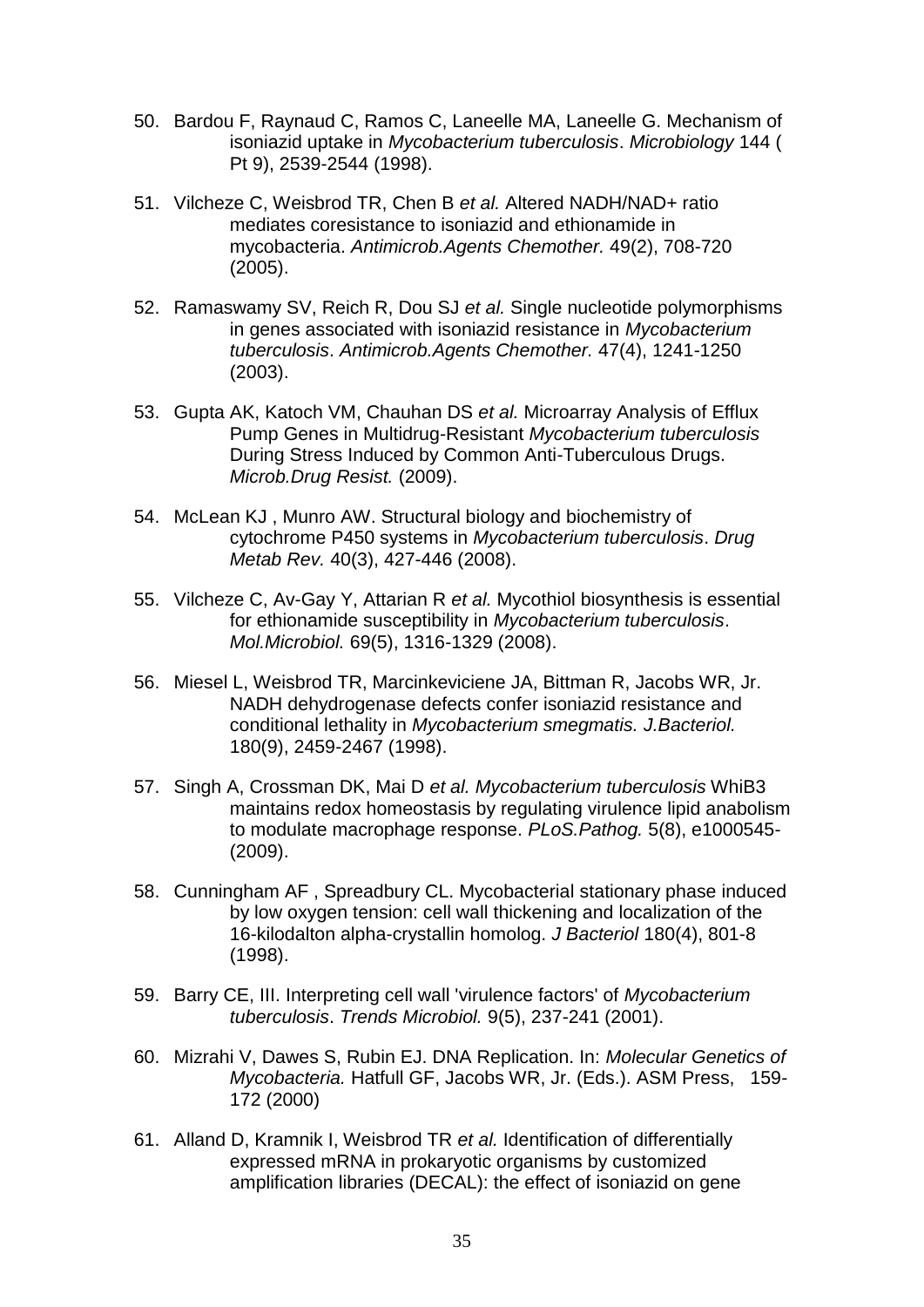expression in *Mycobacterium tuberculosis*. *Proc Natl Acad Sci U S A* 95(22), 13227-32 (1998).

- 62. Colangeli R, Helb D, Sridharan S *et al.* The *Mycobacterium tuberculosis iniA* gene is essential for activity of an efflux pump that confers drug tolerance to both isoniazid and ethambutol. *Mol.Microbiol.* 55(6), 1829-1840 (2005).
- 63. O'Hare HM, Duran R, Cervenansky C *et al.* Regulation of glutamate metabolism by protein kinases in mycobacteria. *Mol.Microbiol.* 70(6), 1408-1423 (2008).
- 64. Walburger A, Koul A, Ferrari G *et al.* Protein kinase G from pathogenic mycobacteria promotes survival within macrophages. *Science* 304(5678), 1800-1804 (2004).
- 65. Wolff KA, Nguyen HT, Cartabuke RH, Singh A, Ogwang S, Nguyen L. Protein kinase G is required for intrinsic antibiotic resistance in mycobacteria. *Antimicrob.Agents Chemother.* 53(8), 3515-3519 (2009).
- 66. McKinney JD, Honer zu Bentrup K, Munoz-Elias EJ *et al.* Persistence of *Mycobacterium tuberculosis* in macrophages and mice requires the glyoxylate shunt enzyme isocitrate lyase. *Nature* 406(6797), 735-8 (2000).
- 67. Honaker RW, Stewart A, Schittone S, Izzo A, Klein MR, Voskuil MI. *Mycobacterium bovis* BCG vaccine strains lack *narK2* and *narX* induction and exhibit altered phenotypes during dormancy. *Infect.Immun.* 76(6), 2587-2593 (2008).
- 68. Low KL, Rao PS, Shui G *et al.* Triacylglycerol utilization is required for regrowth of *in vitro* hypoxic nonreplicating *Mycobacterium bovis*  bacillus Calmette-Guerin. *J.Bacteriol.* 191(16), 5037-5043 (2009).
- 69. Schnappinger D, Ehrt S, Voskuil MI *et al.* Transcriptional Adaptation of *Mycobacterium tuberculosis* within Macrophages: Insights into the Phagosomal Environment. *J Exp Med* 198(5), 693-704 (2003).
- 70. Tailleux L, Waddell SJ, Pelizzola M *et al.* Probing Host Pathogen Cross-Talk by Transcriptional Profiling of Both *Mycobacterium tuberculosis*  and Infected Human Dendritic Cells and Macrophages. *PLoS.ONE.* 3(1), e1403- (2008).
- 71. Jayaram R, Shandil RK, Gaonkar S *et al.* Isoniazid pharmacokineticspharmacodynamics in an aerosol infection model of tuberculosis. *Antimicrob.Agents Chemother.* 48(8), 2951-2957 (2004).
- 72. Gomez JE , McKinney JD. *M. tuberculosis* persistence, latency, and drug tolerance. *Tuberculosis.(Edinb.)* 84(1-2), 29-44 (2004).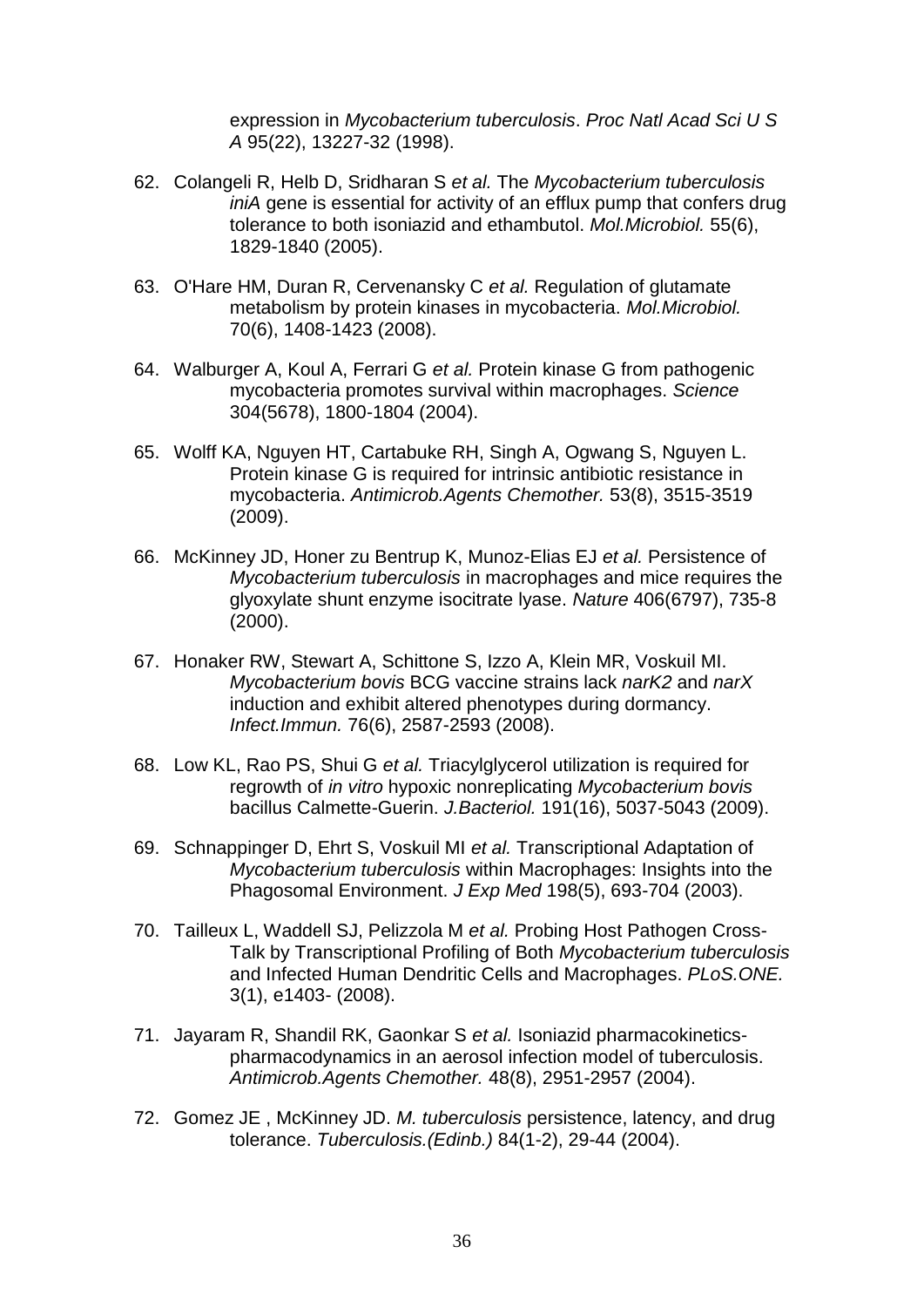# **Websites**

101. http://bugs.sgul.ac.uk/A-BUGS-23

102. http://bugs.sgul.ac.uk/E-BUGS-104

# **Reference annotations**

2. Warner DF , Mizrahi V. Tuberculosis chemotherapy: the influence of bacillary stress and damage response pathways on drug efficacy. Clin.Microbiol.Rev. 19(3), 558-570 (2006).

## **\*\*Review of the problems facing TB chemotherapy**

3. Levin BR , Rozen DE. Non-inherited antibiotic resistance. Nat.Rev.Microbiol. 4(7), 556-562 (2006).

**\*\*Review of phenotypic tolerance in bacteria**

4. Balaban NQ, Merrin J, Chait R, Kowalik L, Leibler S. Bacterial persistence as a phenotypic switch. Science 305(5690), 1622-1625 (2004).

**\*\*Study into population heterogeneity identifying pre-existing persistent bacteria**

14. Vilcheze C , Jacobs WR, Jr. The mechanism of isoniazid killing: clarity through the scope of genetics. Annu.Rev.Microbiol. 61, 35-50 (2007). **\*Review of isoniazid mechanism of action and resistance-conferring mutations**

23. Boshoff HI, Myers TG, Copp BR, McNeil MR, Wilson MA, Barry CE, III. The transcriptional responses of *Mycobacterium tuberculosis* to inhibitors of metabolism: novel insights into drug mechanisms of action. *J.Biol.Chem.* 279(38), 40174-40184 (2004).

**\*Comprehensive description and discussion of TB transcriptional responses to numerous antibiotics**

34. Karakousis PC, Williams EP, Bishai WR. Altered expression of isoniazidregulated genes in drug-treated dormant *Mycobacterium tuberculosis*. J.Antimicrob.Chemother. 61(2), 323-331 (2008).

**\*Study using the absence of an INH-induced transcriptional signature to characterize** *M.tb* **dormant states**

42. Garton NJ, Waddell SJ, Sherratt AL et al. Cytological and transcript analyses reveal fat and lazy persister-like bacilli in tuberculous sputum. PLoS.Med. 5(4), e75- (2008).

**\*\*Transcriptional profile of TB bacilli from sputum, showing a unique signature that correlates with phenotypic markers of slow growth, and hence antibiotic tolerance**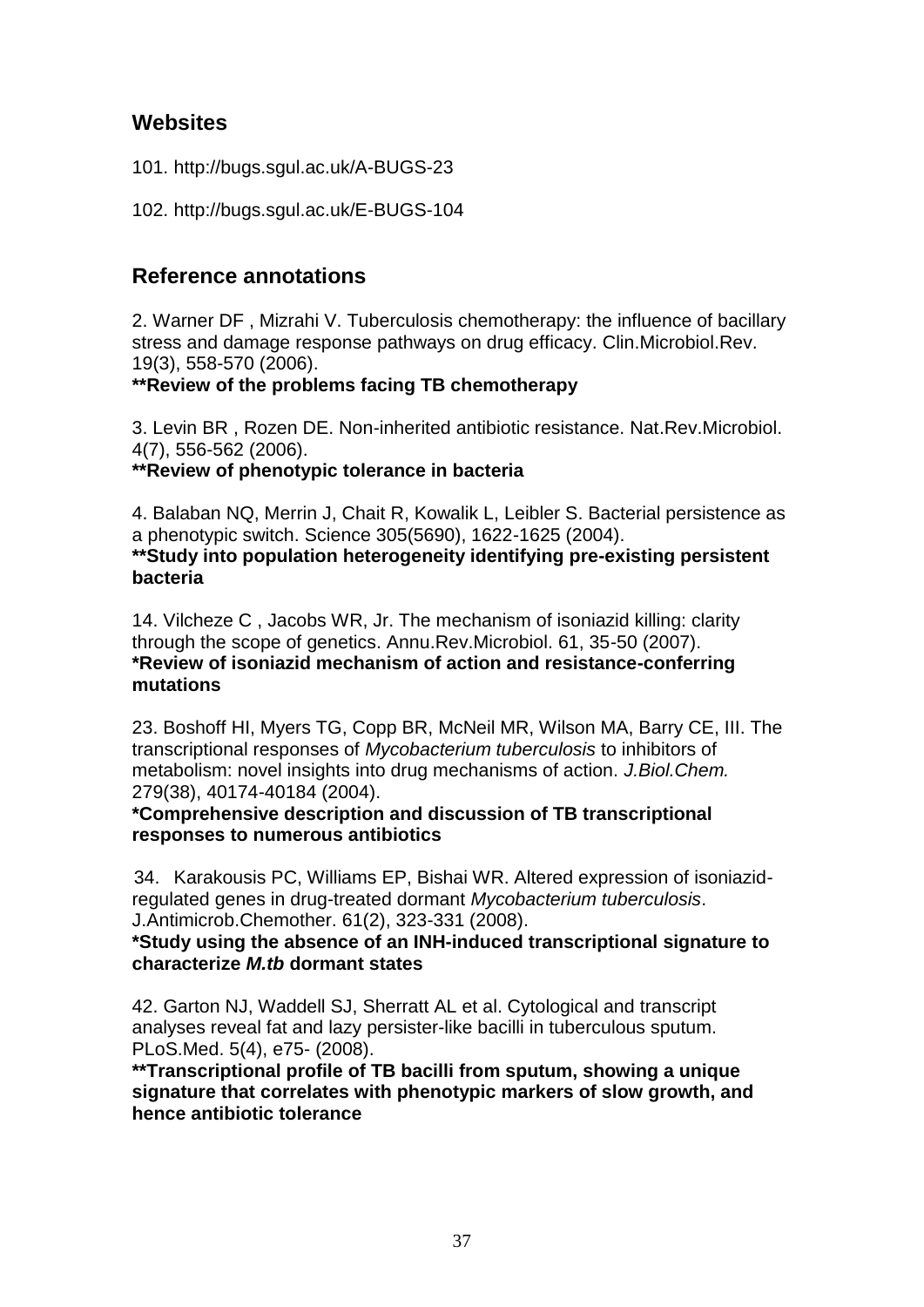57. Singh A, Crossman DK, Mai D *et al. Mycobacterium tuberculosis* WhiB3 maintains redox homeostasis by regulating virulence lipid anabolism to modulate macrophage response. *PLoS.Pathog.* 5(8), e1000545- (2009). **\*Article linking the maintenance of redox potential with the regulation of complex lipid metabolism in TB**

69. Schnappinger D, Ehrt S, Voskuil MI et al. Transcriptional Adaptation of Mycobacterium tuberculosis within Macrophages: Insights into the Phagosomal Environment. J Exp Med 198(5), 693-704 (2003).

**\*First report of the TB intracellular transcriptome, identifying temporal changes as the intracellular microenvironment shifts**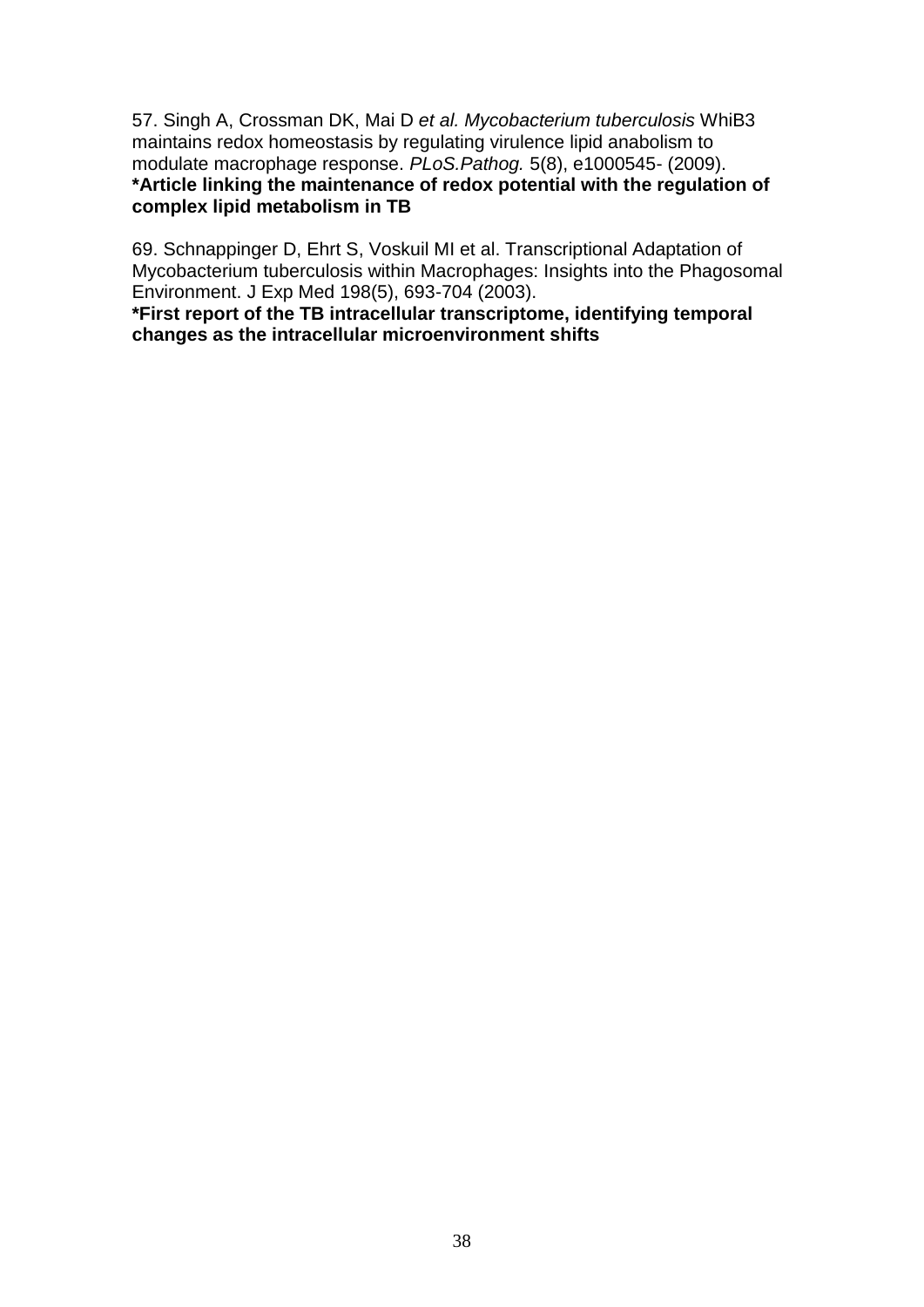# **Financial disclosure and Acknowledgements**

This work was supported by a postdoctoral fellowship to GT from the Ministerio de Educación y Ciencia (MEC), Spain (grant number 2005-0565) and the Spanish Network for Research in Infectious Diseases (REIPI, RD06/0008). PB would like to thank The Wellcome Trust for funding the Bacterial Microarray Group at St. George's (grant no. 062511). SW is supported by the European Commission 'New Medicines for TB - NM4TB' program (LHSP-CT-2005- 018923). *M.tuberculosis* H37Rv reference DNA was kindly provided by Colorado State University (Contract No. HHSN266200400091C; NIH, NIAID N01-AI-40091).

The authors declare no conflicting financial interests.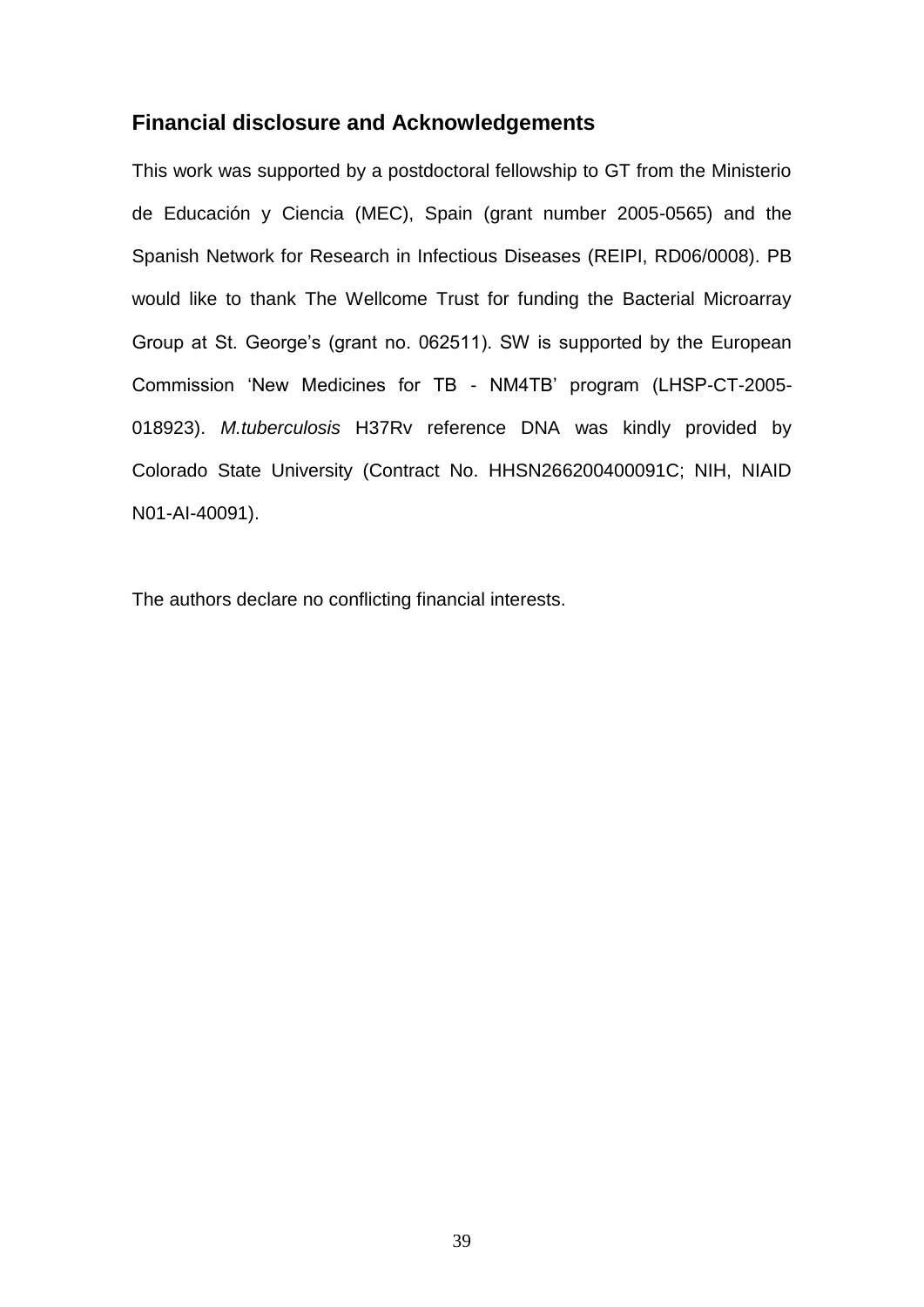## **Figure legends**

### **Figure 1a**

The transcriptional programs induced by isoniazid exposure in log phase, NRP1 and NRP2 growth states. The expression pattern of 71 genes induced by INH treatment in aerobic conditions are clustered alongside the transcriptional activity of these genes after INH exposure in NRP1 and NRP2. The genes are displayed as rows, growth conditions as columns. Asterisked genes were also INH-responsive in NRP1. No genes were significantly differentially expressed in NRP2 after INH treatment. Red coloring signifies induction; blue denotes repression relative to the respective drug-free growth state controls.

### **Figure 1b**

The diminished transcriptional response to INH exposure in NRP2. The gene expression profiles of 100 genes (71 induced, 29 repressed) significantly differentially expressed after INH treatment in aerobic conditions are plotted (-/+ INH) alongside the expression pattern of these genes in NRP1 and NRP2. The expression ratios are presented as fold change relative to drug-free growth state controls.

### **Figure 2**

The absence of a transcriptional response to INH in NRP2 bacilli, verified by quantitative RT-PCR with a panel of genes chosen to exemplify the INH transcriptional signature and the physiological status of bacilli. Expression ratios, marked in fold change, were calculated relative to *sigA* and drug-free growth controls using the ΔΔCt method. Standard deviations from triplicate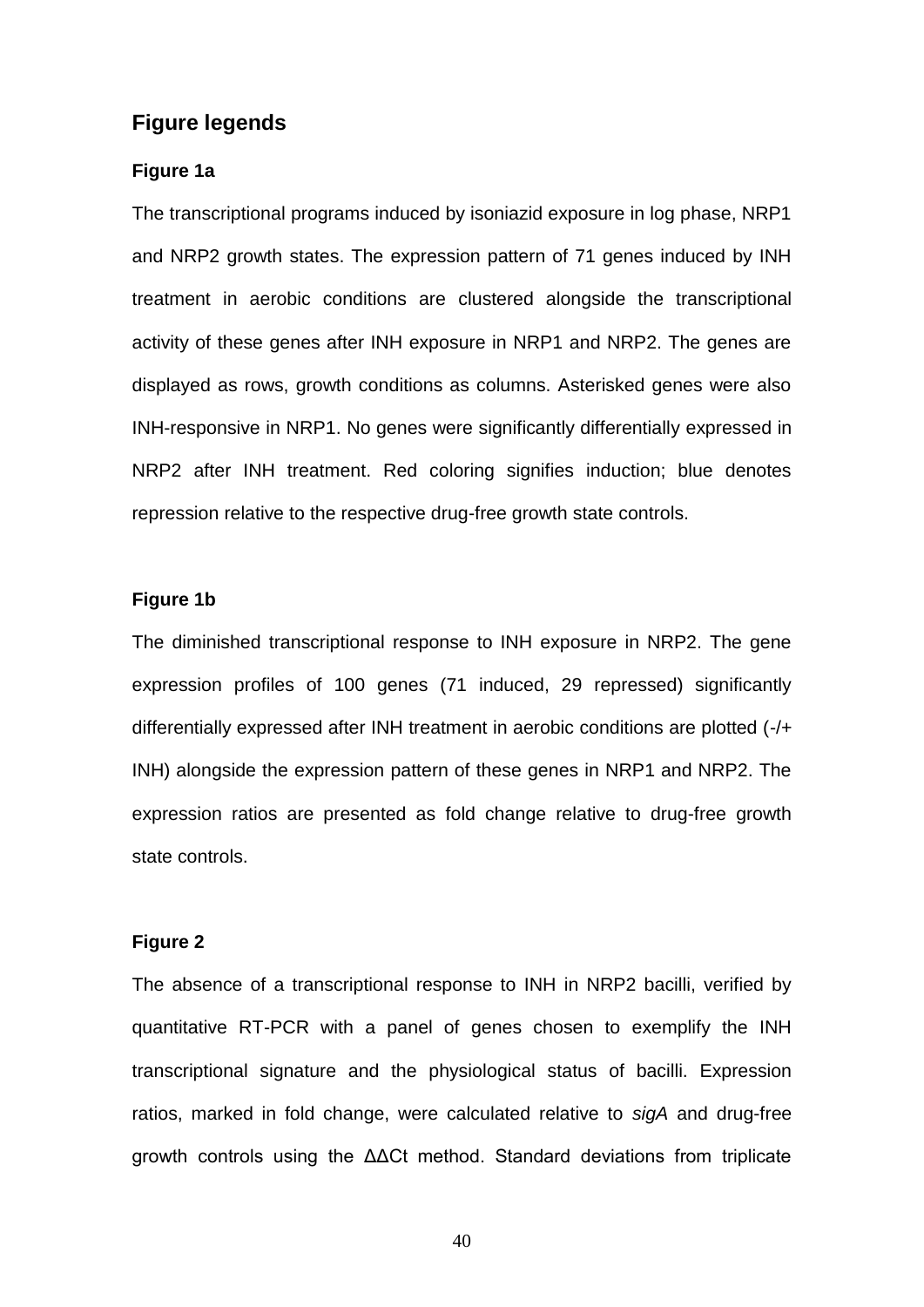samples are marked. Red-pink coloring highlights genes selected to assay INH mechanism of action; blue coloring indicates genes chosen to illustrate the metabolic and respiratory state of bacilli.

### **Figure 3**

The changes in RNA abundance of genes associated with INH resistance in log phase and NRP2 bacilli +/- INH relative to drug-free log phase bacilli. Expression ratios, derived from the microarray dataset, are plotted in fold change for log phase aerobic (AG) and NRP2 +/- INH treatment. Genes ordered by chromosome position, with gray bars highlighting adjacent genes. Annotations in black indicate that the over-expression of these gene products in NRP2 may be hypothesized to increase INH tolerance. Conversely, the repression of genes (marked in grey) might be expected to increase INH tolerance in NRP2.

### **Figure 4**

Quantitative RT-PCR confirming the differential regulation of INH-responsive genes and genes indicative of bacterial metabolic state in log phase (AG) and NRP2 relative to drug-free log phase bacilli. Expression ratios +/- INH, measured in fold change, were calculated relative to *sigA* and untreated log phase control using the ΔΔCt method. Standard deviations from triplicate samples are marked.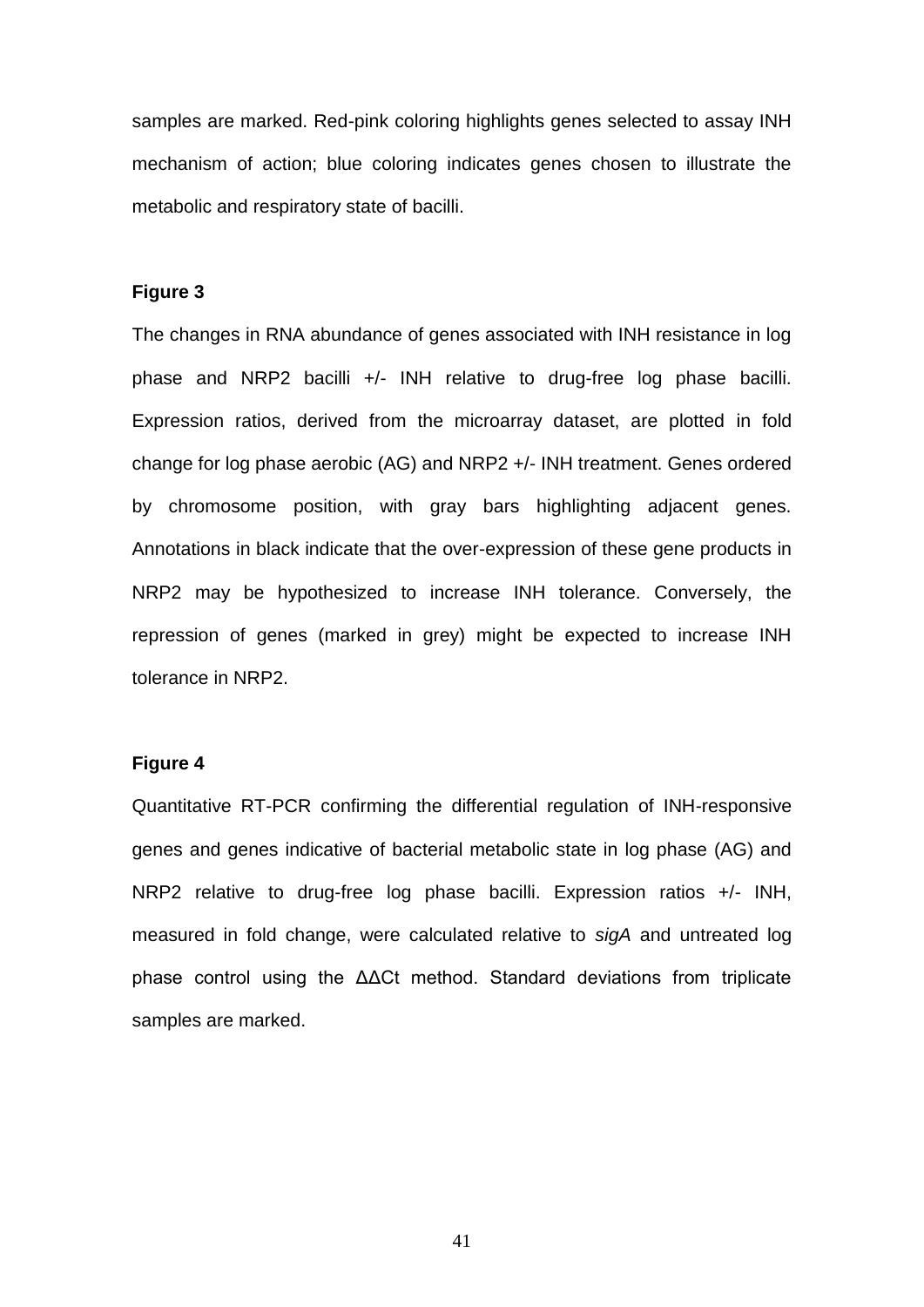### **Figure 5**

The expression pattern of INH-responsive genes in log phase and NRP2 bacilli +/- INH relative to drug-free log phase bacilli. 100 genes, identified as significantly differentially regulated after INH exposure in aerobic conditions, were clustered alongside the NRP2 transcriptional profiles. Boxes A and B highlight genes either induced or repressed after both INH exposure and transition to NRP2 compared to untreated log phase bacilli. The genes are displayed as rows, growth conditions +/- INH as columns. Red coloring signifies induction; blue denotes repression relative to log phase drug-free control. Asterisked genes were significantly differentially expressed in both drug-free NRP2 and INH-treated aerobic bacilli compared to untreated log phase bacilli.

### **Supplementary Table S1**

Genes significantly differentially regulated in NRP2 compared to log phase bacilli, ttest p<0.05, Benjamini and Hochberg multiple testing correction, >1.5 fold change. Ordered by chromosome position.

### **Supplementary Table S2**

Genes significantly differentially expressed after isoniazid treatment of log phase bacilli relative to drug-free control, p<0.05, Benjamini and Hochberg multiple testing correction, >1.5 fold change. Ordered by chromosome position.

### **Supplementary Table S3**

Primers and probe sequences (5'-3') for the panel of qRT-PCR assays used in this study.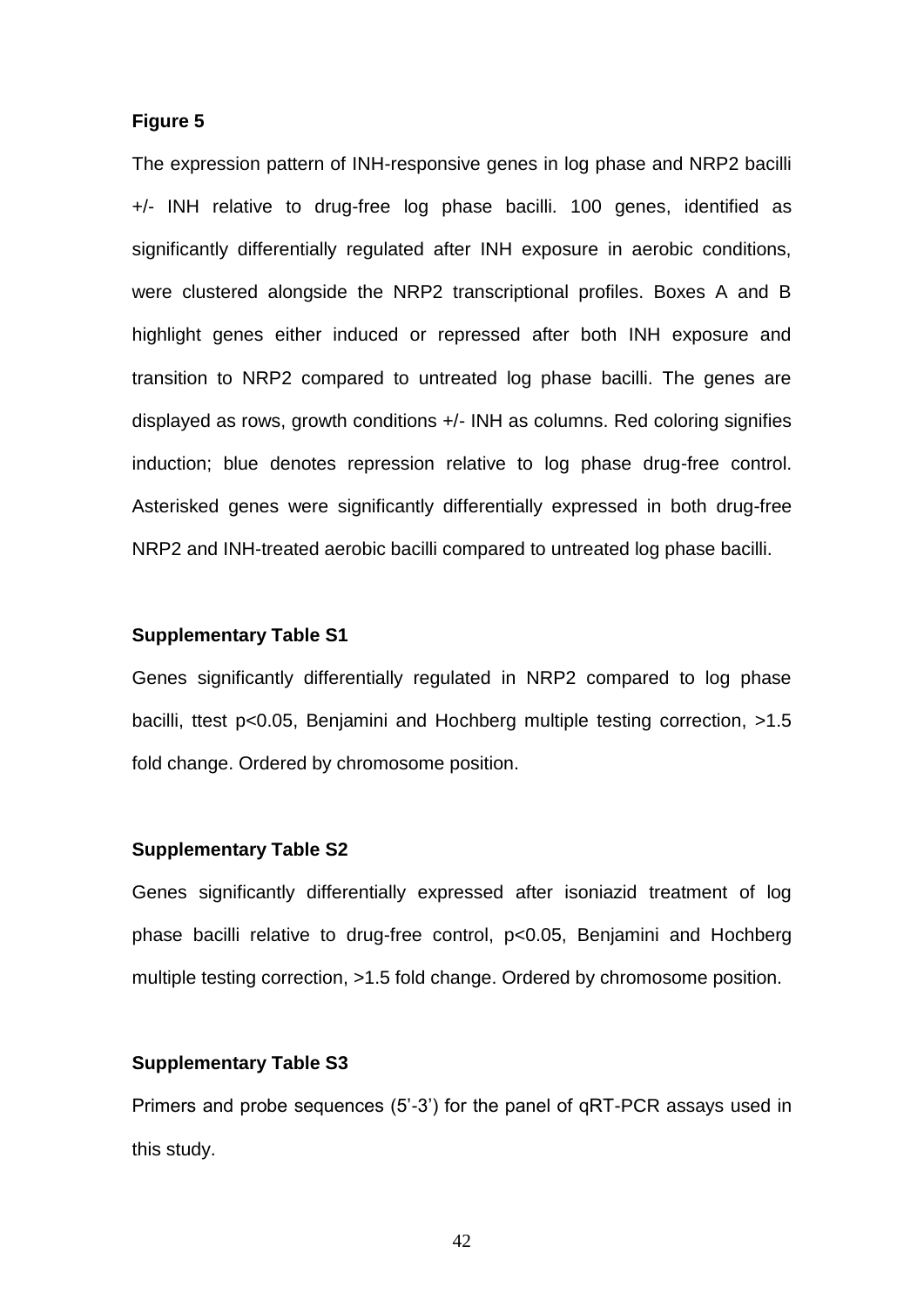### **Supplementary Table S4**

Figure 5 Boxes A and B. Genes identified to be both INH-responsive and differentially regulated in NRP2 relative to log phase bacilli. Ordered by chromosome position.

### **Supplementary Figure S1**

Growth of *M.tuberculosis* in aerobic conditions (plotted in red), and in nonreplicating persistence stage 1 (NRP1, green) and NRP2 (blue). Vertical arrows indicate isoniazid exposure and RNA extraction time intervals at day 3 (aerobic), day 6 (NRP1) and day 21 (NRP2). The standard deviations between replicate experiments are marked as error bars.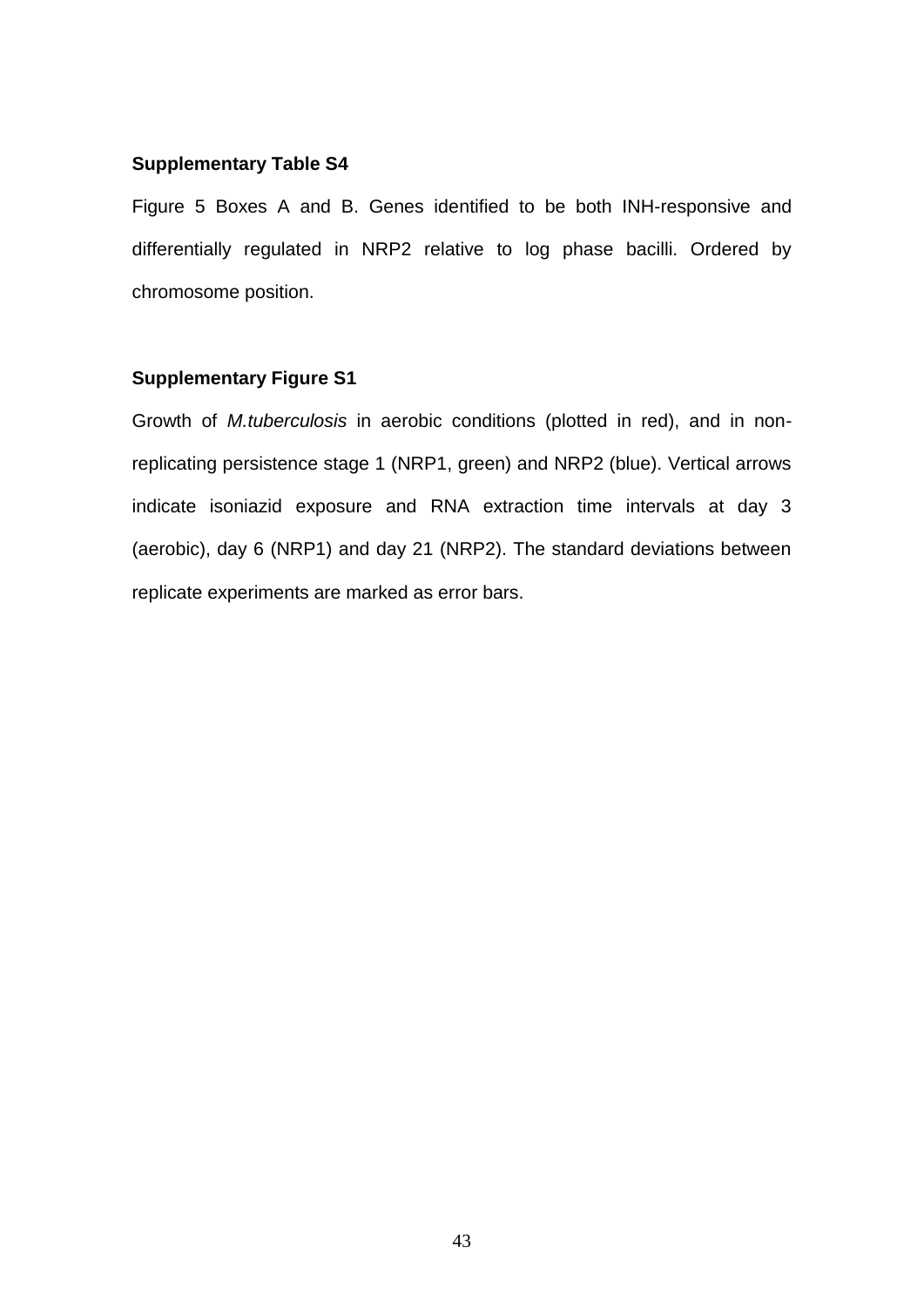# **Figure 1a**



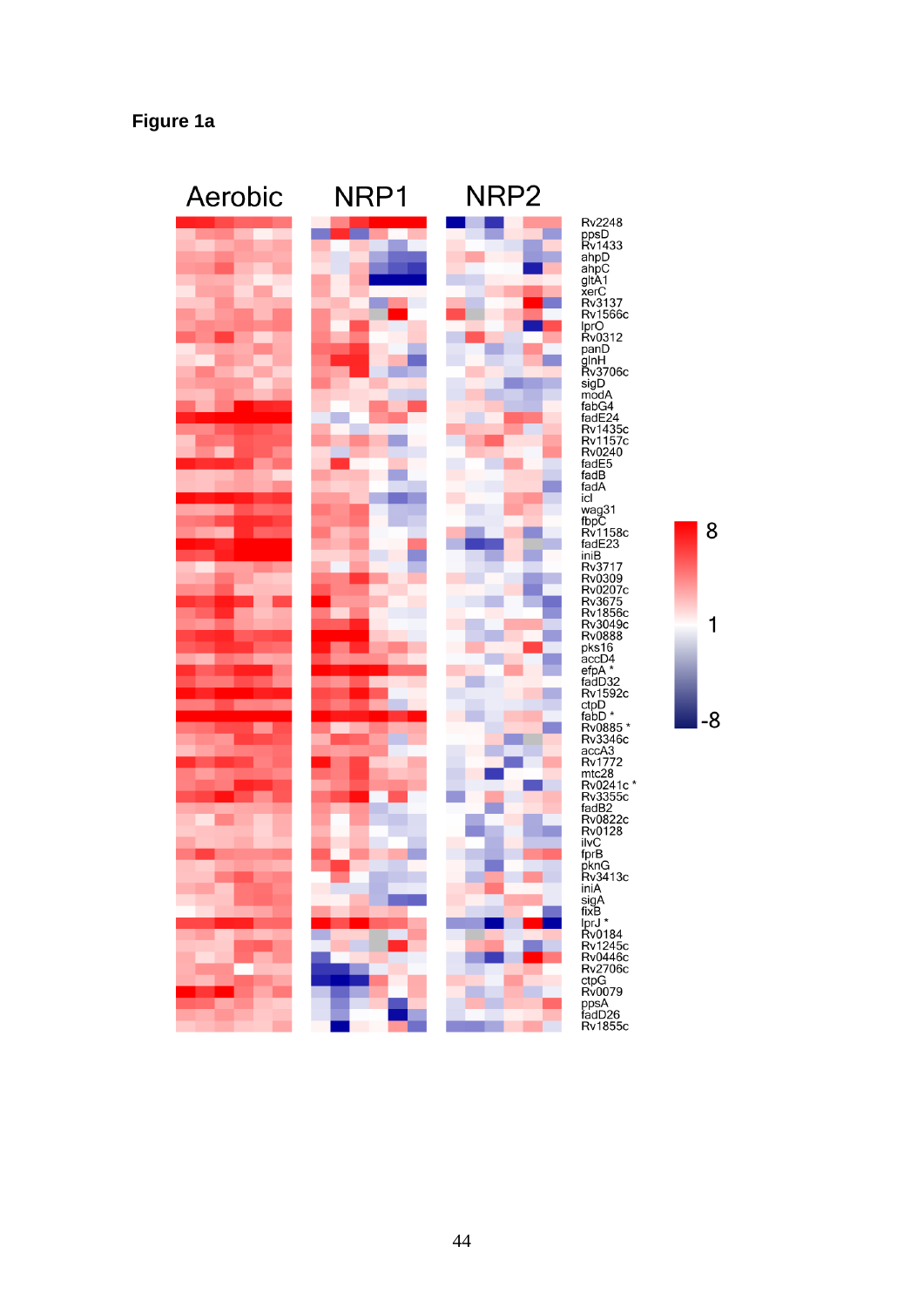**Figure 1b**



**Figure 2**

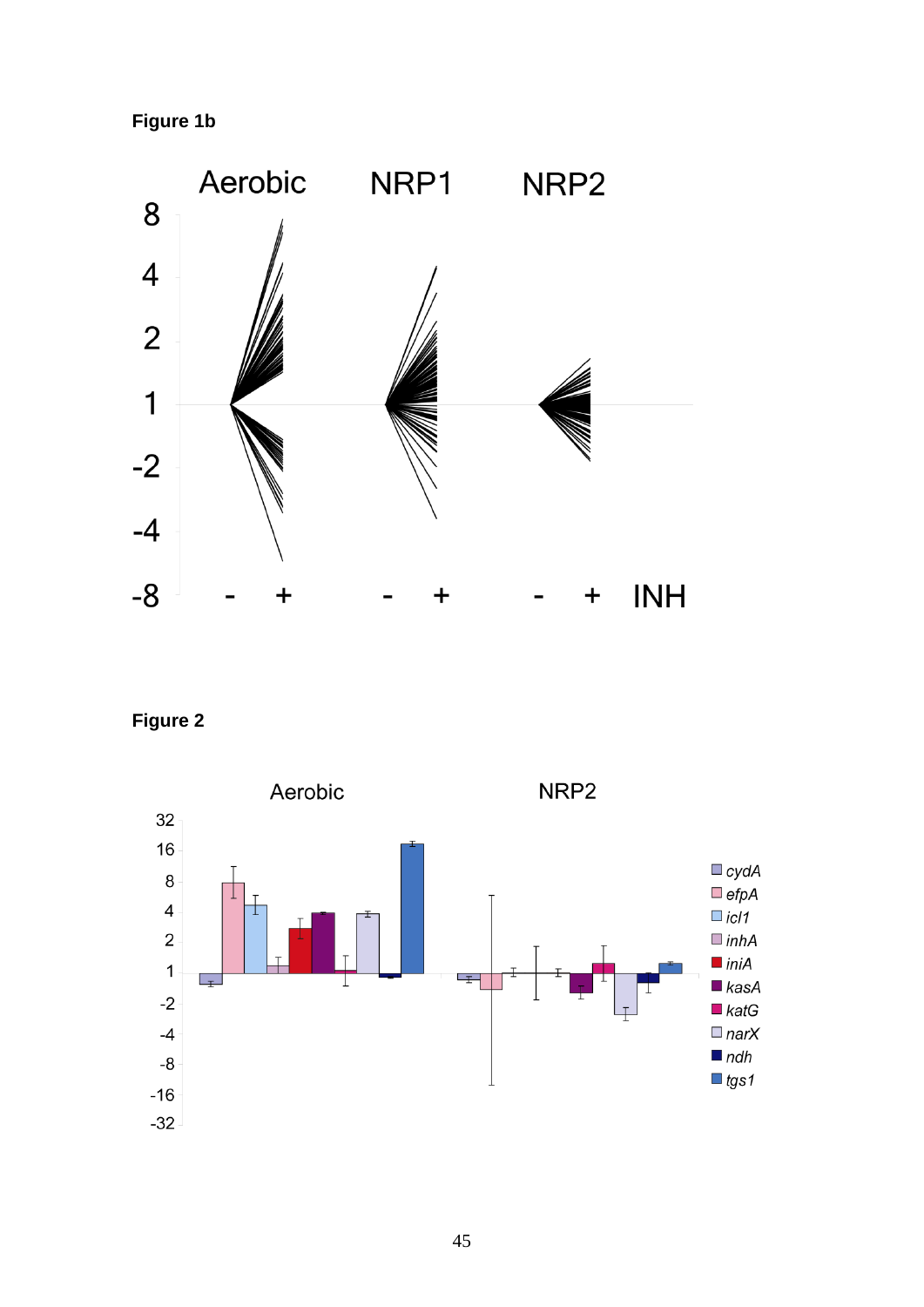**Figure 3**



![](_page_45_Figure_2.jpeg)

![](_page_45_Figure_3.jpeg)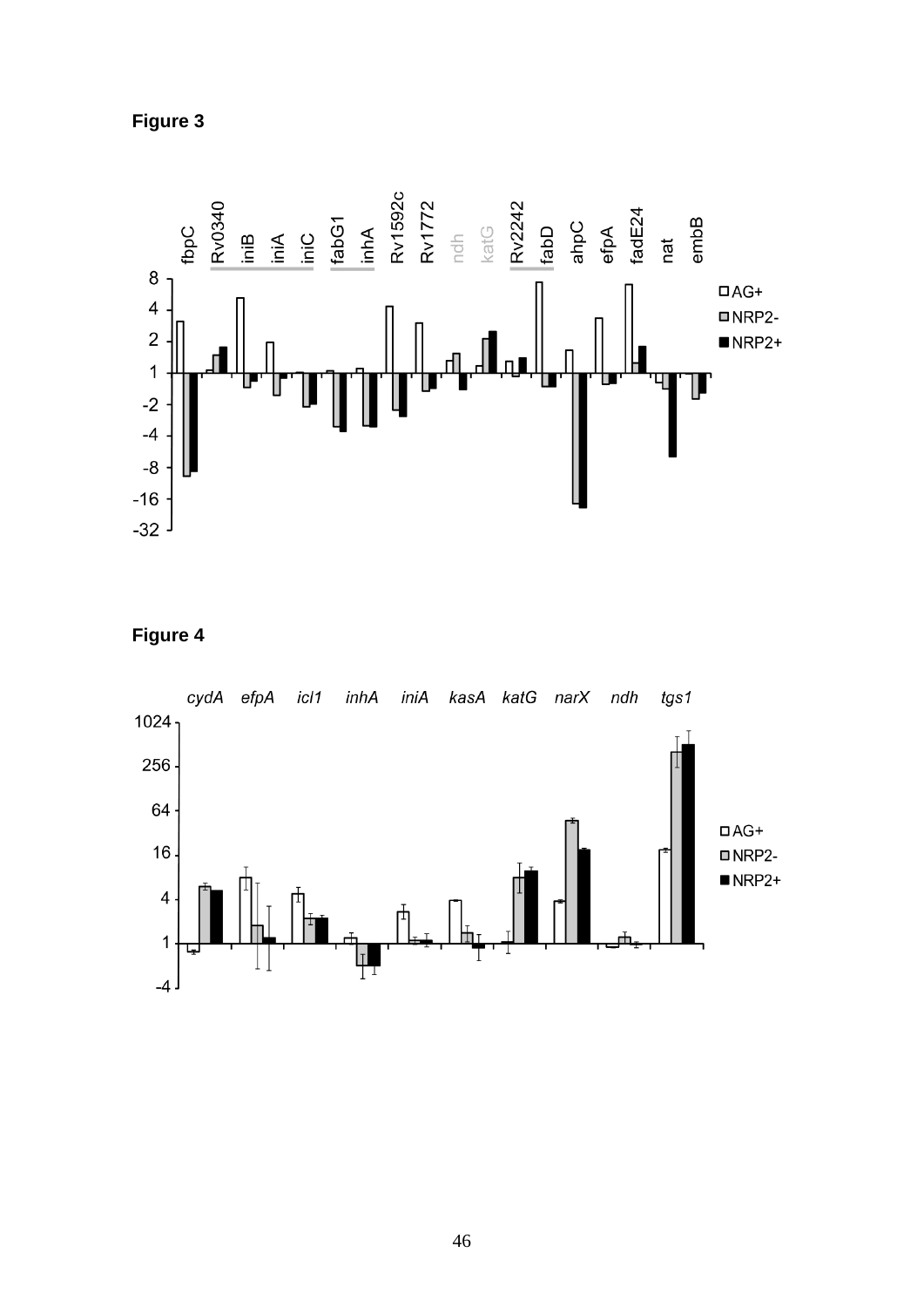# **Figure 5**

![](_page_46_Figure_1.jpeg)